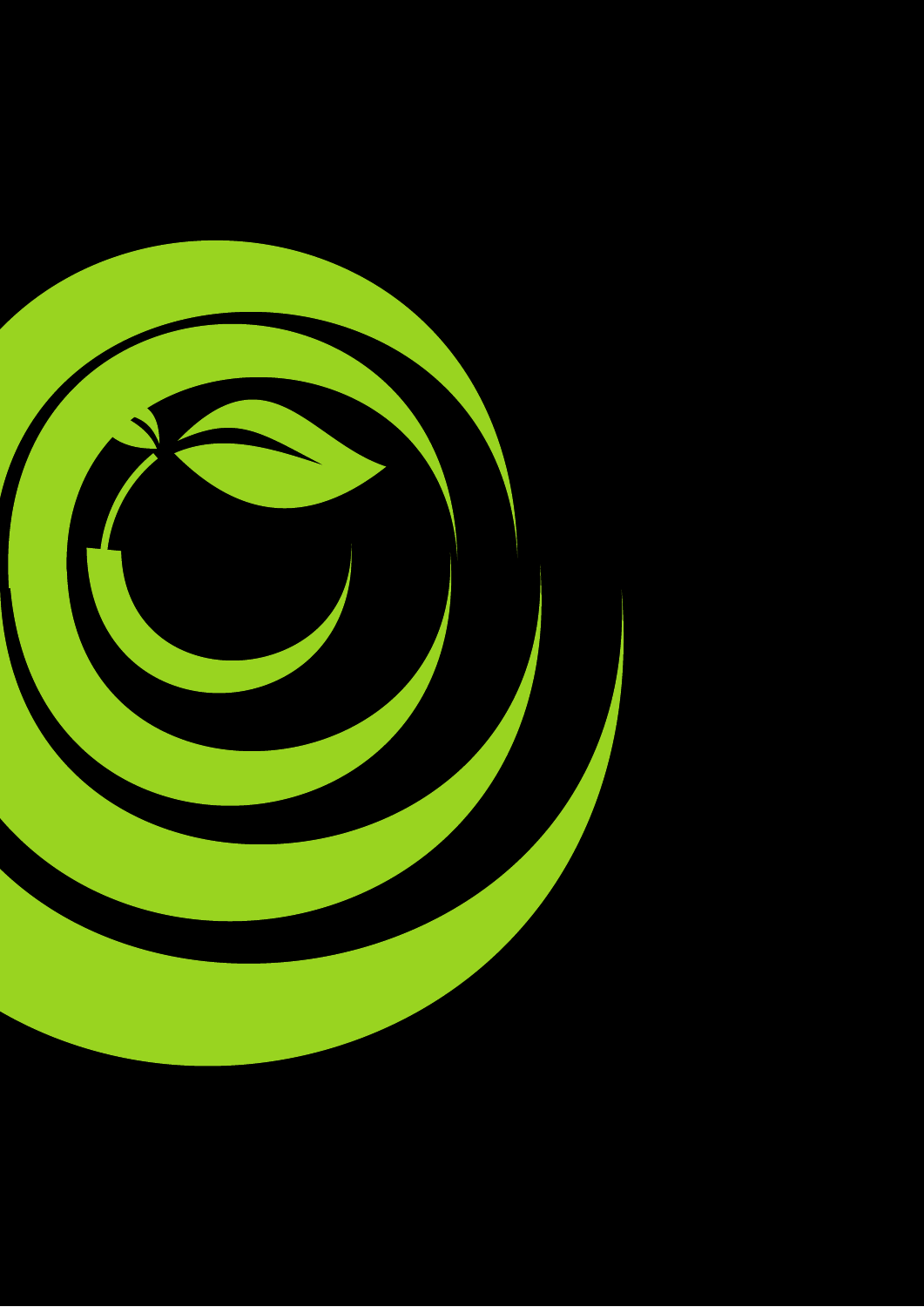

#### **Title**

Waste2Value International Congress, Abstract Book

# **Editors / Coordination**

Dulcineia Ferreira Wessel

Paulo Barracosa

Catarina Coelho

#### **Cover**

Paulo Medeiros

#### **Publisher**

Polytechnic Institute of Viseu / Agrarian School

Representation in whole or in part by any means is not permitted without consent of the editors

ISBN: 978-989-97584

© Copyright: Local Organizing Committee, 2021

# **Organized by**





# **Co-funded by**







Fundo Europeu Agrícola de Desenvolvimento Rural A Europa Investe nas Zonas Rurais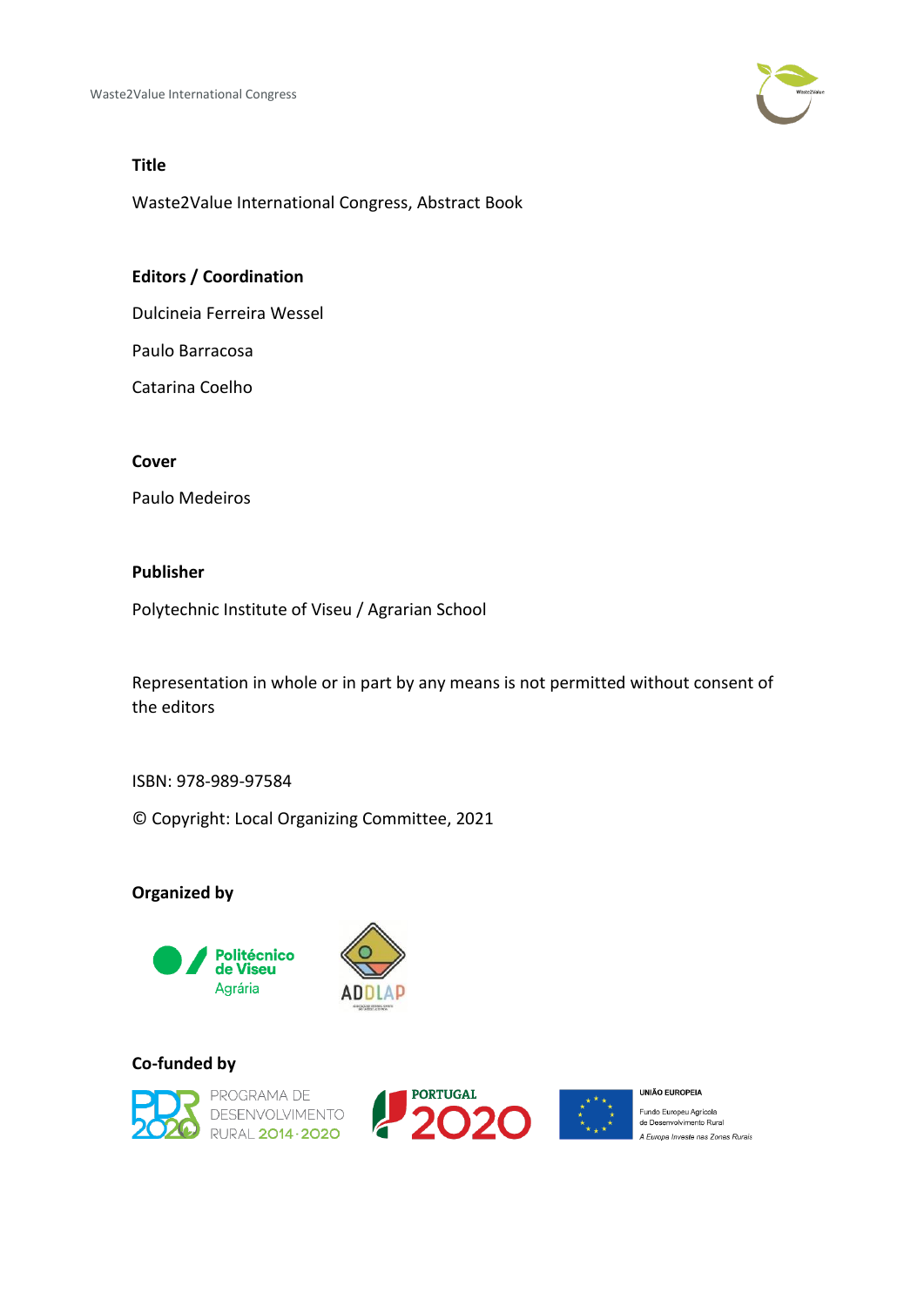

# **TABLE OF CONTENTS**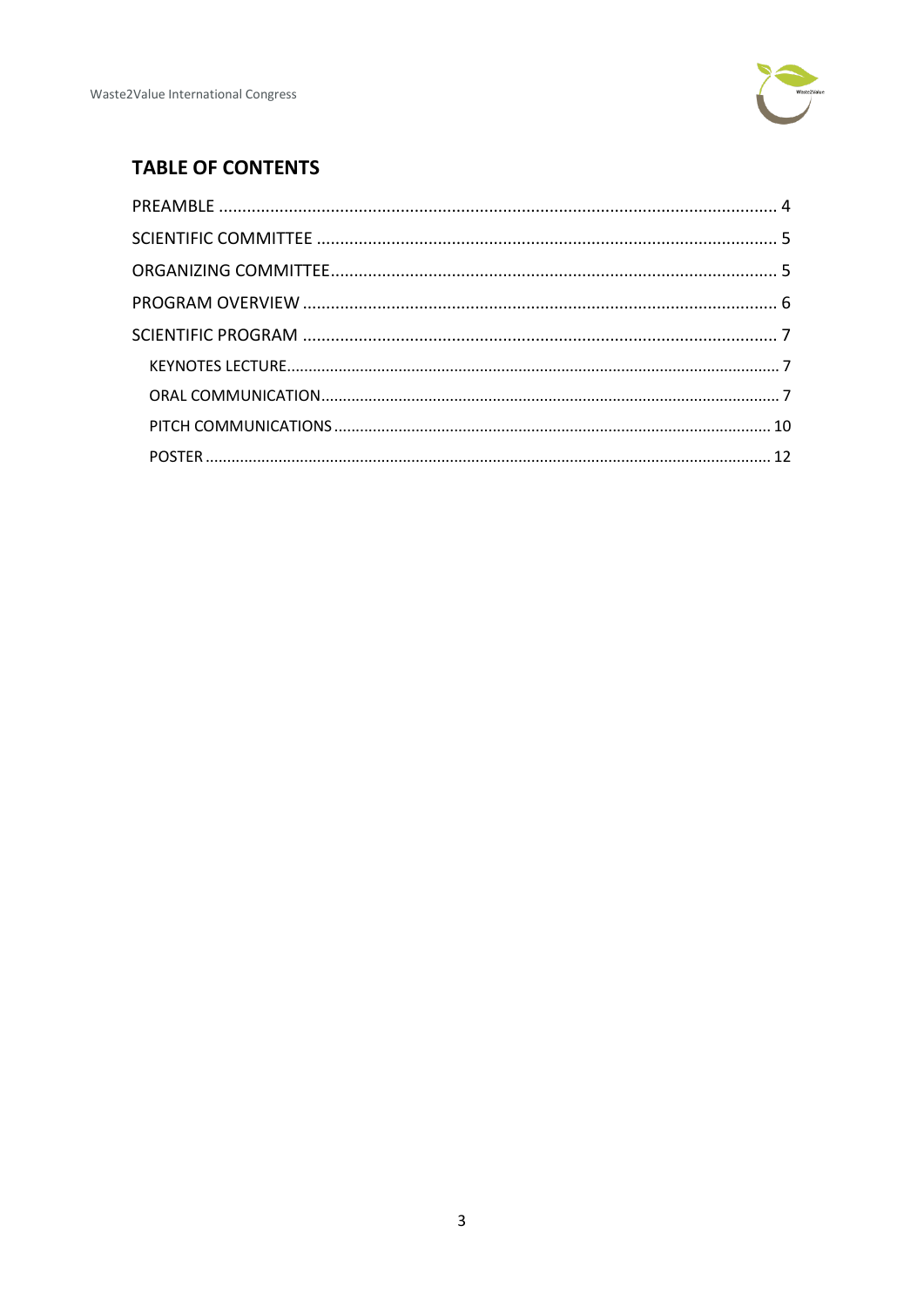# <span id="page-3-0"></span>**PREAMBLE**

The Organizing Committee, coordinated by ADDLAP – Dão, Lafões and Alto Paiva Development Association and IPV – Polytechnic Institute of Viseu, has the great pleasure to welcome all participants in the Virtual Waste2Value International Congress, to be held on 17th of November 2021.

The Congress will allow the sharing of results obtained during the implementation of the Waste2Value project. This is also a time for sharing activities carried out and planned for the future, providing a space for exchange of experiences between researchers, productive sector and public entities with responsibilities in the sectors, among others.

A range of national and international researchers, industry and public authorities will address key elements of the discussion for a better use of biowaste and conversion into resources and strategies to be adopted that contribute to the implementation of more sustainable and circular agro-food value chains in Portugal.

The Waste2Value Operational Group of the National Rural Network is coordinated by ADDLAP and involves 9 partners, namely the Polytechnic Institute of Viseu, the University of Aveiro and 6 other business organizations from the Center of Portugal - Ancose, Ervital, Indumape, Ovargado, Silvex and Vasco Rocha Pinto.

Waste2Value welcomes your participation in the development of future research on key issues such as the circular economy and climate change, in line with the major challenges of the Circular Economy Action Plan, the European Green Deal and the Plan of Recovery and Resilience to achieve carbon neutrality of EU by 2050.

**The Organizing Committee**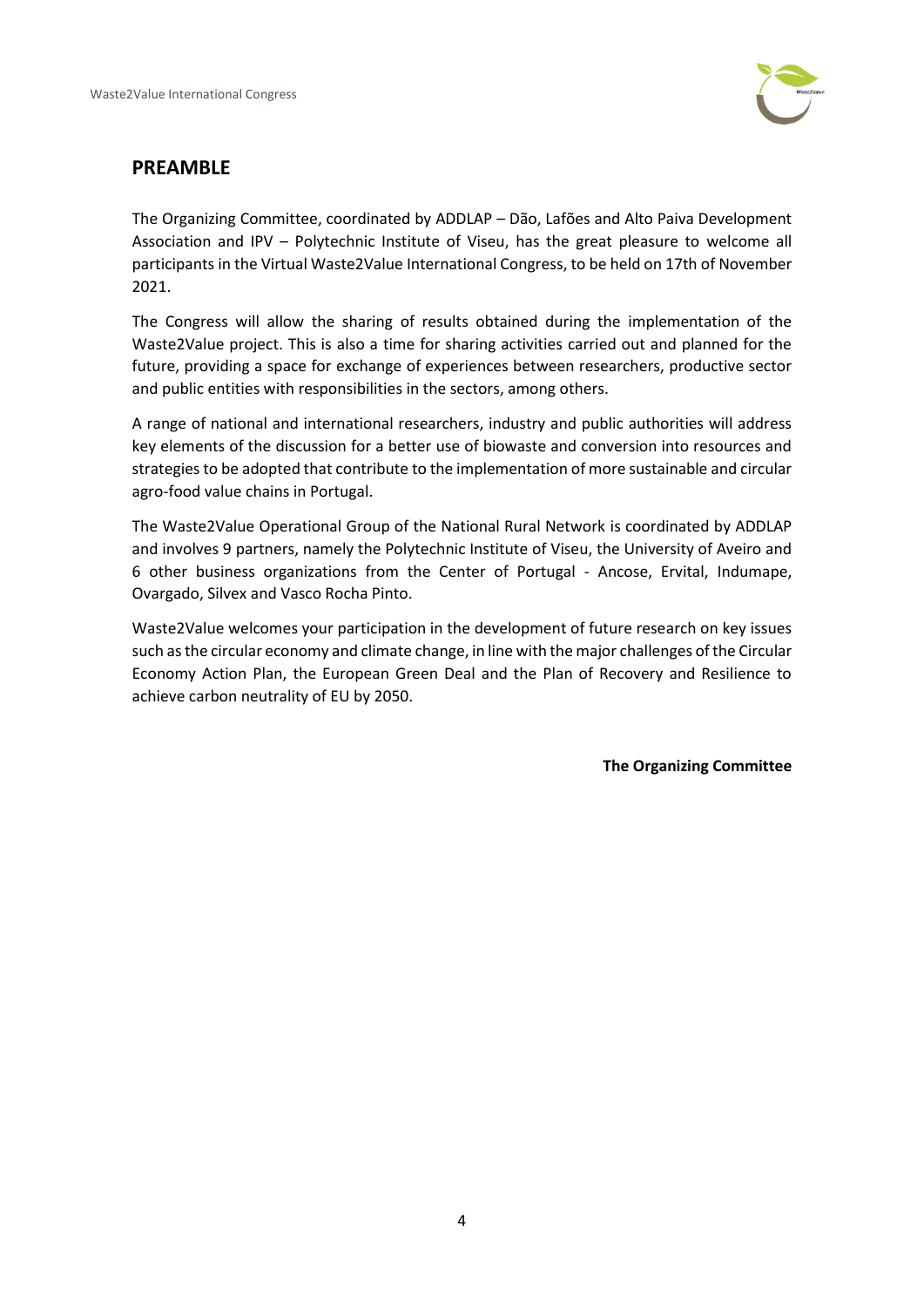

#### <span id="page-4-0"></span>**SCIENTIFIC COMMITTEE**

**Dulcineia Ferreira Wessel (Chairperson) Carine Le-Bourvellec**, INRAE-Research Institute for Agriculture, Food and Environment, France **Carlos Catorze**, Polytechnic Institute of Viseu, Portugal **Catarina Coelho**, Polytechnic Institute of Viseu, Portugal **Cristina Amaro da Costa**, Polytechnic Institute of Viseu, Portugal **Diego Moreno**, Spanish National Research Council, CEBAS-CSIC, Spain **Elisabete Coelho**, University of Aveiro, Portugal **Helena Vala**, Polytechnic Institute of Viseu, Portugal **Jorge Oliveira**, Polytechnic Institute of Viseu, Portugal **José Luís Pereira**, Polytechnic Institute of Viseu, Portugal **Manuel António Coimbra**, University of Aveiro, Portugal **Paula Ferreira**, University of Aveiro, Portugal **Paulo Barracosa**, Polytechnic Institute of Viseu, Portugal **Susana M. Cardoso**, University of Aveiro, Portugal **Tom H. Misselbrook**, Rothamsted Research, United Kindom

# <span id="page-4-1"></span>**ORGANIZING COMMITTEE**

**Maria José Nogueira,** ADDLAP, Portugal (Chairperson) **Adelaide Perdigão**, Polytechnic Institute of Viseu, Portugal **Ana Catarina Ferreira**, Polytechnic Institute of Viseu, Portugal **António Guilherme Almeida,** ADDLAP, Portugal **António Pinto**, Polytechnic Institute of Viseu, Portugal **Catarina Coelho**, Polytechnic Institute of Viseu, Portugal **Dulcineia Ferreira Wessel**, Polytechnic Institute of Viseu, Portugal **Jorge Oliveira**, Polytechnic Institute of Viseu, Portugal **Manuel Brito**, Polytechnic Institute of Viseu, Portugal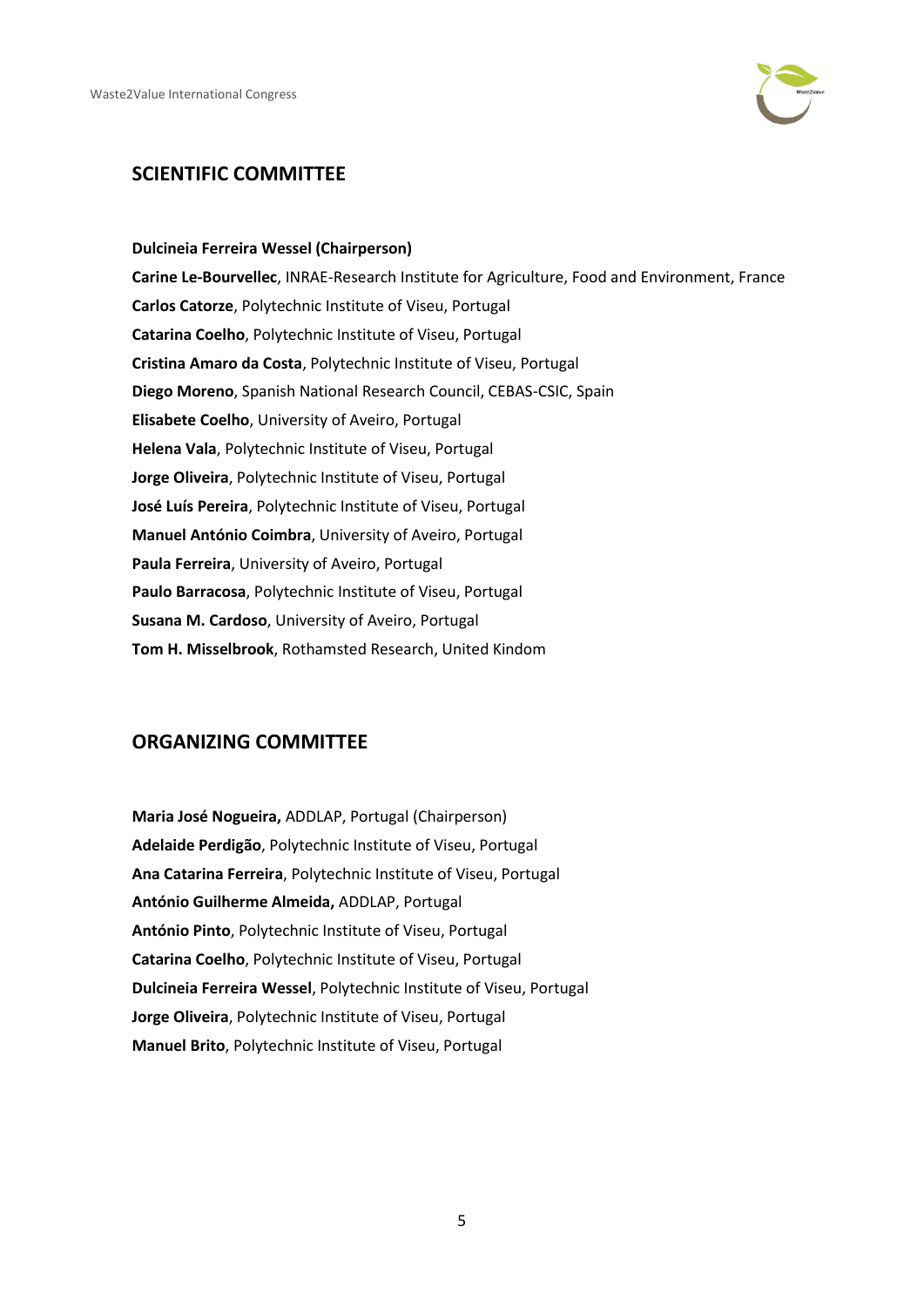

# <span id="page-5-0"></span>**PROGRAM OVERVIEW**

09:00h Open session: **Minister of Agriculture** 09:15h Plennary Lecture: **Project Waste2Value** 10:00h Keynote 01: *Broccoli By-products as Source of Bioactive Ingredients – The Spin-off Experience***.**  Diego A. Moreno. Spanish National Research Council CEBAS-CSIC, Spain 10:20h Keynote 02: *New Technologies for the Valorisation of Vegetable By-Products.* Marta Oliván. Centro Tecnológico Agroalimentario, Spain 10:40h **Oral Communications** 13:15h Lunch 14:15h **Pitch Communications** 15:00h **Poster session** 15:40h Keynote 03: *Novamont Integrated Biorefinery: Developing Low Impact Value Chains* Stefano Facco, Novamont Spa, Italy 16:00h Round Table: *How Circular Economy Benefits Business* | Moderation: Maria Custódia Correia, National Rural Network, Portugal Inocêncio Amorim - Produção Distribuição Hortícola Litoral, Lda Jaime Piçarra - Associação Portuguesa dos Industriais de Alimentos Compostos para Animais Pedro Ribeiro - Federação Portuguesa das Associações Avícolas Fernando Rocha - Ibero Massa Florestal, S.A.

17:30h Global Debate

18:00h Closing Session: **President IPV, President ESAV, President ADDLAP**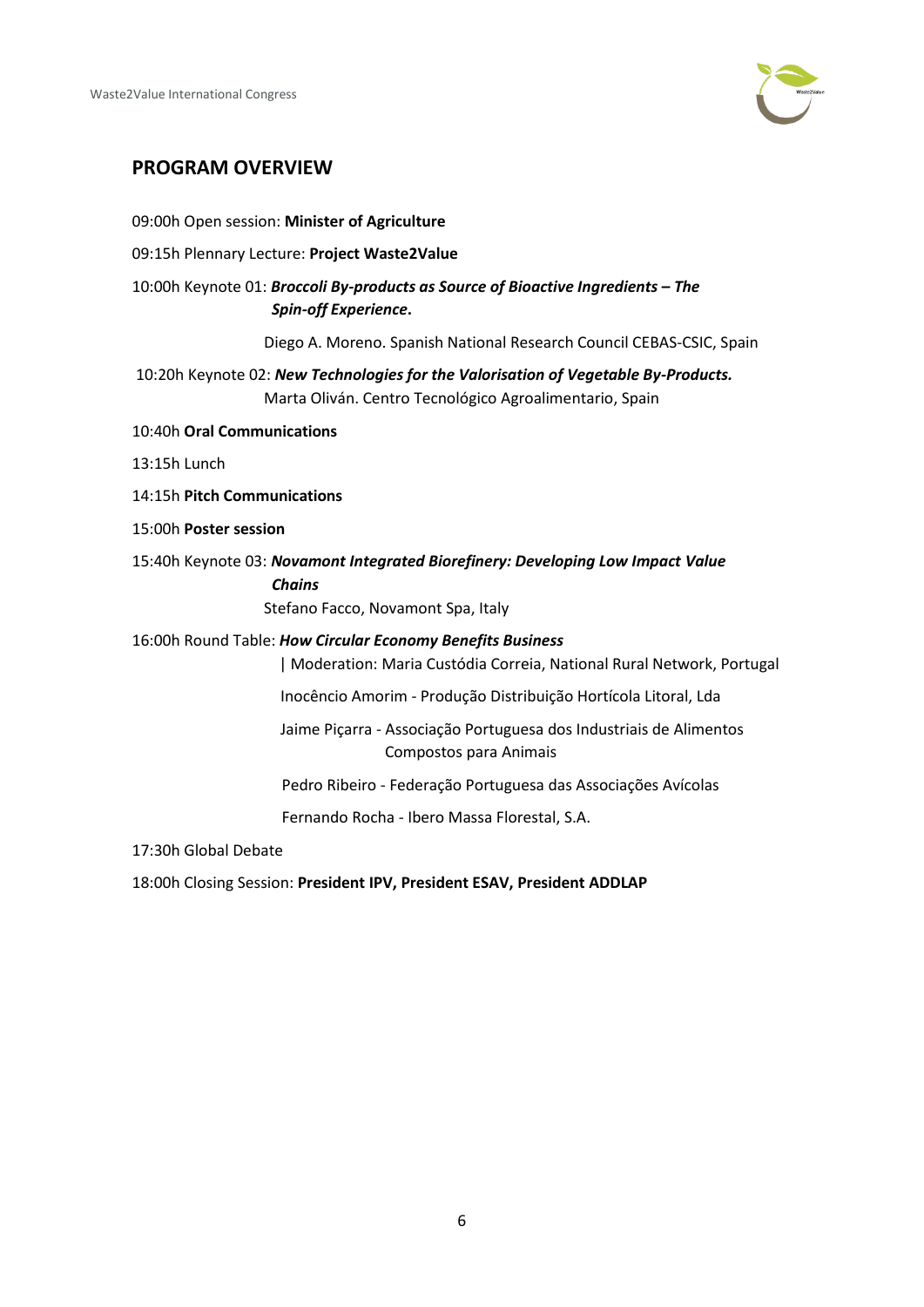

# <span id="page-6-0"></span>**SCIENTIFIC PROGRAM**

# <span id="page-6-1"></span>**KEYNOTES LECTURE**

# <span id="page-6-3"></span>[\[KN01\]](#page-14-0) BROCCOLI BY-PRODUCTS AS SOURCE OF BIOACTIVE INGREDIENTS – THE SPIN-OFF EXPERIENCE

Diego A. Moreno; Raúl Domínguez-Perles; Cristina García-Viguera Spanish National Research Council, CEBAS-CSIC, SPAIN

#### <span id="page-6-4"></span>[\[KN02\]](#page-15-0) NEW TECHNOLOGIES FOR THE VALORISATION OF VEGETABLE BY-PRODUCTS

Marta Oliván Centro Tecnológico Agroalimentario, SPAIN

# <span id="page-6-5"></span>[\[KN03\] NOVAMONT INTEGRATED BIOREFINERY: DEVELOPING LOW IMPACT VALUE](#page-16-0)  **CHAINS**

Rosa Puigmont NOVAMONT SPA, Italy

# <span id="page-6-2"></span>**ORAL COMMUNICATION**

#### BY-PRODUCTS AS FOOD/FEED INGREDIENTS

#### <span id="page-6-6"></span>[\[O01\]](#page-17-0) UPCYCLING CICHORIUM CROP WASTE INTO FUNCTIONAL FOOD INGREDIENTS

Bart Van Droogenbroeck; Anna Twarogowska ILVO - Research Institute for Agriculture, Fisheries and Food, Belgium

# <span id="page-6-7"></span>[\[O02\]](#page-18-0) CIRCULAR ECONOMY IN WINE SECTOR: VALORIZATION OF DIFFERENT GRAPE BUNCH FRACTIONS (SKINS, SEEDS AND STEMS) AND VINE LEAVES FOR INFUSIONS PRODUCTION

A.C. Correia; M. Esperanza-Valdés; A.M. Jordão Polytechinc Institute of Viseu, Agrarian School, Portugal

# <span id="page-6-8"></span>[\[O03\]](#page-19-0) IMPACT OF OPUNTIA FICUS-INDICA FLOUR ON THE PHYSICO-CHEMICAL PROPERTIES OF WHITE BREAD

Ricardo M. Ferreira; Artur S. Silva; Jorge A. Saraiva; Susana M. Cardoso LAQV-REQUIMTE, Departament of Chemistry, University of Aveiro, Portugal

# <span id="page-6-9"></span>[\[O04\]](#page-20-0) ANTIMICROBIAL EFFECTS OF BLACKBERRY AND JUNIPERUS BY-PRODUCTS: IN VITRO STUDY OF THEIR EFFECTS WITH BIO-PROTECTING STRAINS ON PATHOGEN AND AMINOBIOGENIC STRAINS

Giulia Tabanelli; Federica Barbieri; Vida Šimat; Danijela Skroza; Chiara Montanari University of Bologna, Department of Agricultural and Food Sciences, Italy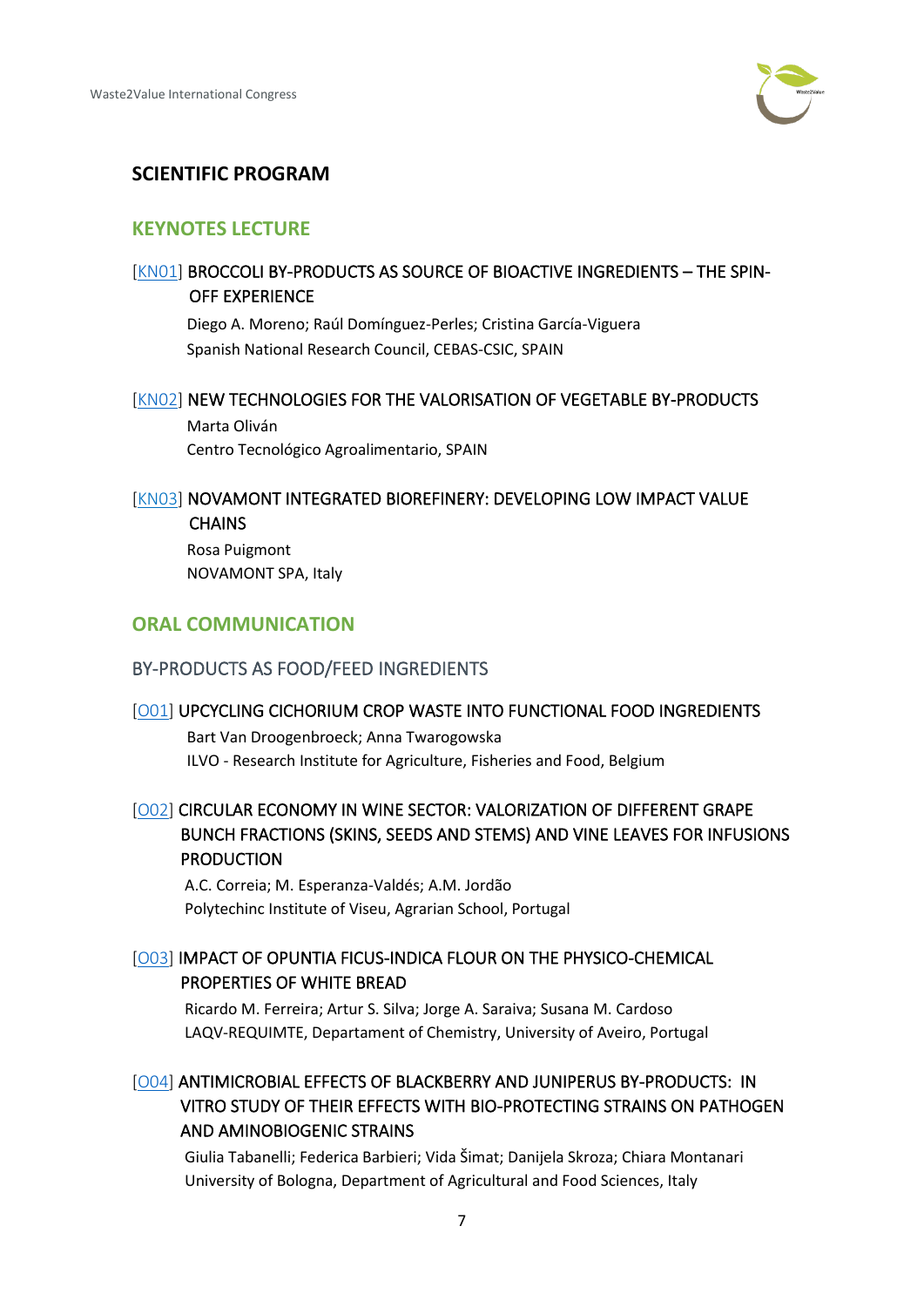

#### SUSTAINABLE BIOMATERIALS

#### <span id="page-7-0"></span>[\[O05\]](#page-21-0) FUNCTIONALIZED WASTE CELLULOSE WITH ANTIMICROBIAL ACTIVITY

Maria Luisa Testa; Paola Alletto; Claudia Vineis; Valeria La Parola; Enzo Laurenti; Maria Laura Tummino

Instituto per lo Studio dei Materiali Nanostrutturati, ISMN-CNR, Italy

#### <span id="page-7-1"></span>[\[O06\]](#page-22-0) FROM SPENT COFFEE GROUNDS TO POLYSACCHARIDE-BASED MICROPARTICLES FOR PULMONARY INSULIN DELIVERY

Sara A. Valente; Guido R. Lopes; Lisete M. Silva; Margarida Almeida; Paula Ferreira; Manuel A. Coimbra; Cláudia P. Passos LAQV-REQUIMTE, Department of Chemistry, University of Aveiro, Portugal

# <span id="page-7-3"></span><span id="page-7-2"></span>[\[O07\]](#page-23-0) DEVELOPMENT OF ANTI-INFLAMMATORY STARCH-BASED FILMS USING POTATO AND TOMATO BYPRODUCT-DERIVED MOLECULES

Paloma Lopes; Joana Tulha; Catarina R. Almeida; Sílvia Petronilho; Idalina Gonçalves CICECO, Department of Materials and Ceramic Engineering, University of Aveiro, Portugal

# <span id="page-7-4"></span>[\[O08\]](#page-24-0) BIOCHAR DERIVED FROM BEAN BY-PRODUCT AS A SUSTAINABLE SUPPORT OF ZINC OXIDE NANOPARTICLES TO PRODUCE ANTIMICROBIAL AND ELECTRICALLY CONDUCTIVE COMPOSITES

Zélia Alves; Nuno M. Ferreira; Gonçalo Figueiredo; Sónia Mendo; Cláudia Nunes; Paula Ferreira

CICECO, Department of Materials and Ceramic Engineering, University of Aveiro, Portugal

#### GENERATING ENVIRONMENTAL BENEFITS

#### <span id="page-7-5"></span>[\[O09\] DEGRADATION OF CAFFEIC ACID BY UV-A-FENTON SYSTEM](#page-25-0)

[Nuno Jorge; Ana R. Teixeira; José R. Fernandes; Ivo Oliveira; Berta Gonçalves; Marco S.](#page-25-0)  [Lucas; José A. Peres](#page-25-0) [University of Vigo, Spain](#page-25-0)

#### <span id="page-7-6"></span>[\[O10\]](#page-26-0) ENERGY STORAGE IN SUPERACTIVATED BIOCHAR FROM RICE WASTES

Chiara Milanese; Ilaria Frosi; Adele Papetti; Alessandro Girella; Vittorio Berbenni; Giacomo Magnani; Daniele Pontiroli; Mauro Riccò University of Pavia, Department of Chemistry, Italy

#### <span id="page-7-7"></span>[\[O11\]](#page-27-0) FOOD BY-PRODUCTS AS ORGANIC COAGULANTS FOR WASTEWATER TREATMENT

Rita Beltrão Martins; Nuno Jorge; Anabela Raymundo; Ana I.R.N.A. Barros; José A. Peres CITAB, University of Trás-os-Montes e Alto Douro, Portugal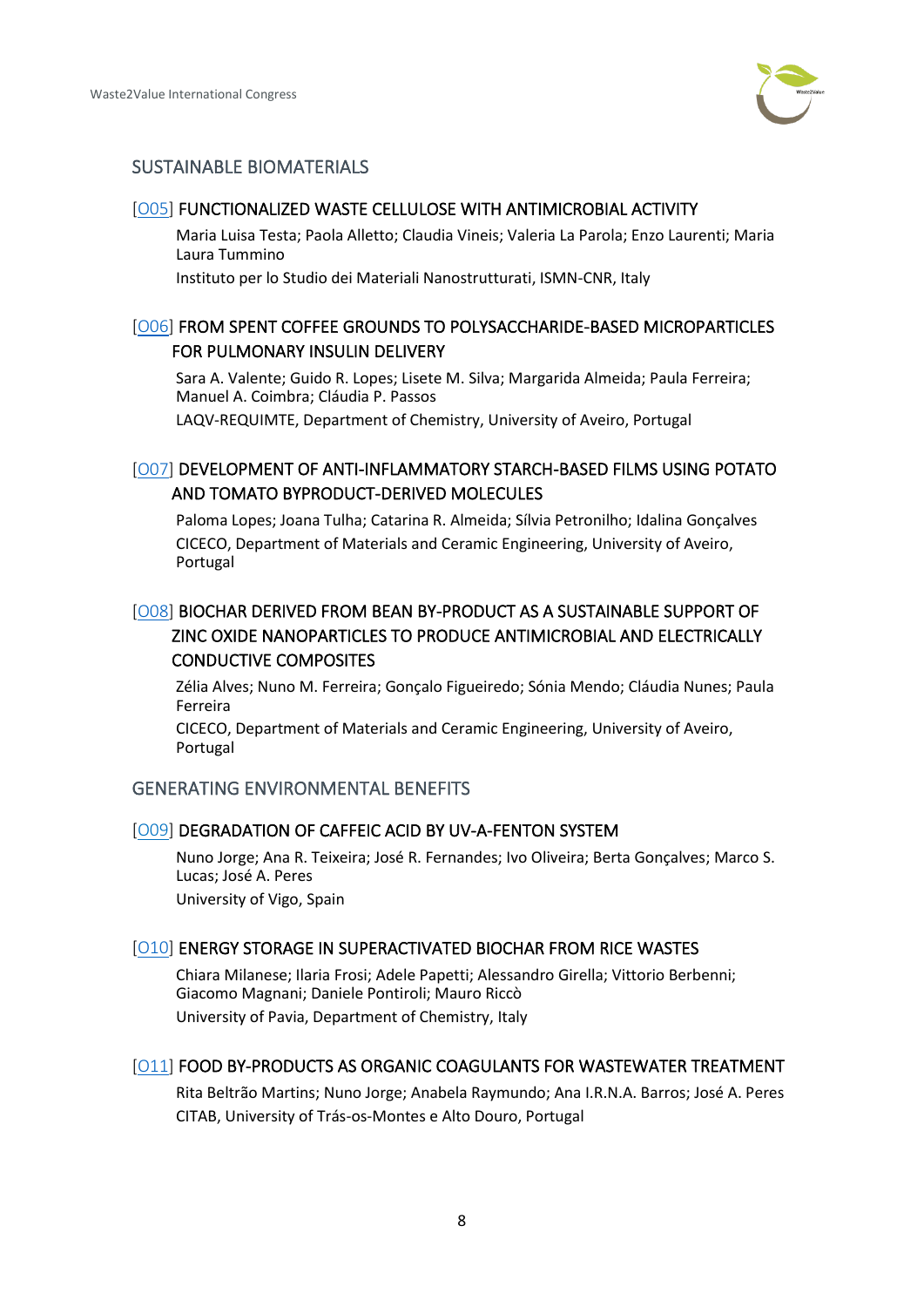

# WASTE MITIGATION SOLUTIONS

# <span id="page-8-0"></span>[\[O12\]](#page-28-0) MODEL2BIO. MODELLING TOOL FOR GIVING VALUE TO AGRI-FOOD RESIDUAL STREAMS IN BIO-BASED INDUSTRIES

Tamara Fernández Arévalo CEIT, Basque Research and Technology Alliance, Spain

#### <span id="page-8-1"></span>[\[O13\]](#page-29-0) FIGHTING WINERY WASTE: GIVING A SECOND LIFE

Irene Gouvinhas; Ana Isabel de Barros CITAB, University of Trás-os-Montes e Alto Douro, Portugal

# <span id="page-8-2"></span>[\[O14\]](#page-30-0) WINTER SAVORY AND LEMONGRASS BYPRODUCTS USED IN THE DEVELOPMENT OF ANTIMICROBIAL BIOPLASTICS

Mariana Vala; João Cruz; Sónia Ferreira; Paulo Brites; Pedro Teixeira; Isabel Henriques; Paula Ferreira, Elisabete Coelho, Idalina Gonçalves CICECO, Department of Materials and Ceramic Engineering, University of Aveiro,

Portugal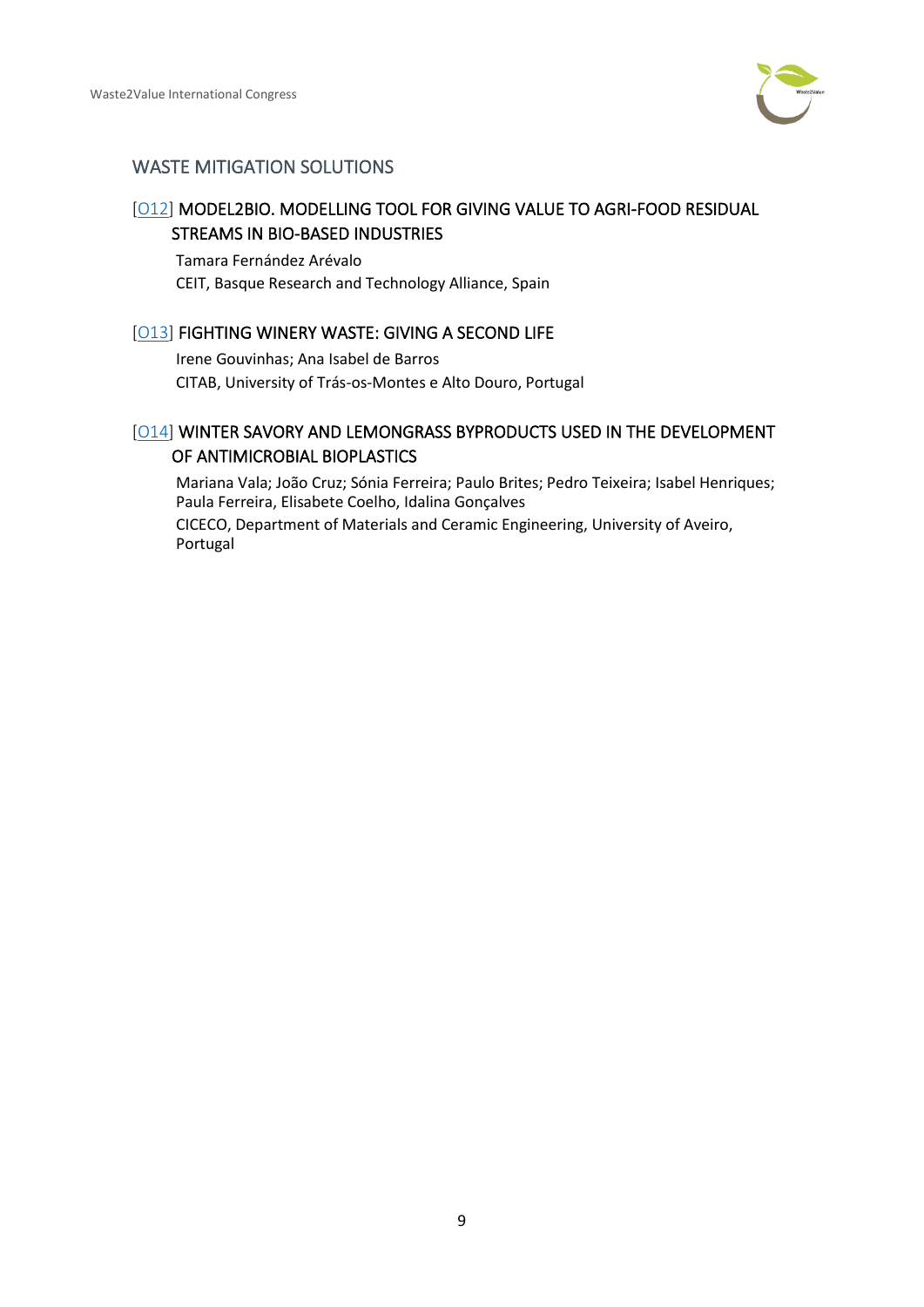

# <span id="page-9-0"></span>**PITCH COMMUNICATIONS**

#### BY-PRODUCTS AS FOOD/FEED INGREDIENTS

#### <span id="page-9-1"></span>[\[PITCH01\]](#page-31-0) UTILIZATION OF RICE MILLING BY-PRODUCTS

Neşe Yilmaz Tuncel, Necati Barış Tuncel Çanakkale Onsekiz Mart University, Turkey

# [\[PITCH02\]](#page-32-0) VALORIZATION OF PINE NUT SKIN THROUGH MICROWAVE-ASSISTED EXTRACTION OF BIOACTIVE COMPOUNDS

Soraia P. Silva; Guido R. Lopes; Manuel A. Coimbra; Elisabete Coelho LAQV - REQUIMTE, Department of Chemistry, University of Aveiro, Portugal

# <span id="page-9-2"></span>[\[PITCH03\]](#page-33-0) ASSESSMENT OF BIOMETHANE POTENTIAL PRODUCTION FROM MEDITERRANEAN FEEDSTOCKS CO-DIGESTION

Valenti F.; Selvaggi R. University of Catania, Department Di3A, Italy

#### <span id="page-9-3"></span>[\[PITCH04\]](#page-34-0) HYDROLATES AS POTENTIAL BIOPRESERVATIVES IN FOOD

Annalisa Serio; Chiara Rossi; Francesca Maggio; Chiara Purgatorio; Clemencia Chaves Lopez; Antonello Paparella

University of Teramo, Faculty of Bioscience and Technology for Food, Agriculture and Environment, Italy

#### <span id="page-9-4"></span>[\[PITCH05\]](#page-35-0) ADD VALUE TO TOMATO AND POTATO BY-PRODUCTS

Marco Consumi; Gabriella Tamasi; Claudio Rossi University of Siena, Department of Biotechnology, Chemistry and Pharmacy, Italy

#### SUSTAINABLE BIOMATERIALS

# [\[PITCH06\]](#page-36-0) REPURPOSING POTATO CHIPS INDUSTRY BYPRODUCTS IN THE ACTIVE BIOPLASTICS PRODUCTION

Ana Marta Peixoto; Sílvia Petronilho; Rosário Domingues; Fernando Nunes; Idalina Gonçalves; Manuel António Coimbra

LAQV - REQUIMTE, Department of Chemistry, University of Aveiro, Portugal

# [\[PITCH07\]](#page-38-0) REUSING POTATO CHIPS INDUSTRY BYPRODUCTS IN THE DEVELOPMENT OF HYDROPHOBIC AND FLEXIBLE STARCH-BASED FILMS

André Oliveira; Silvia Petronilho; Rosário Domingues; Fernando Nunes; Idalina Gonçalves; Manuel A. Coimbra

LAQV - REQUIMTE, Department of Chemistry, University of Aveiro, Portugal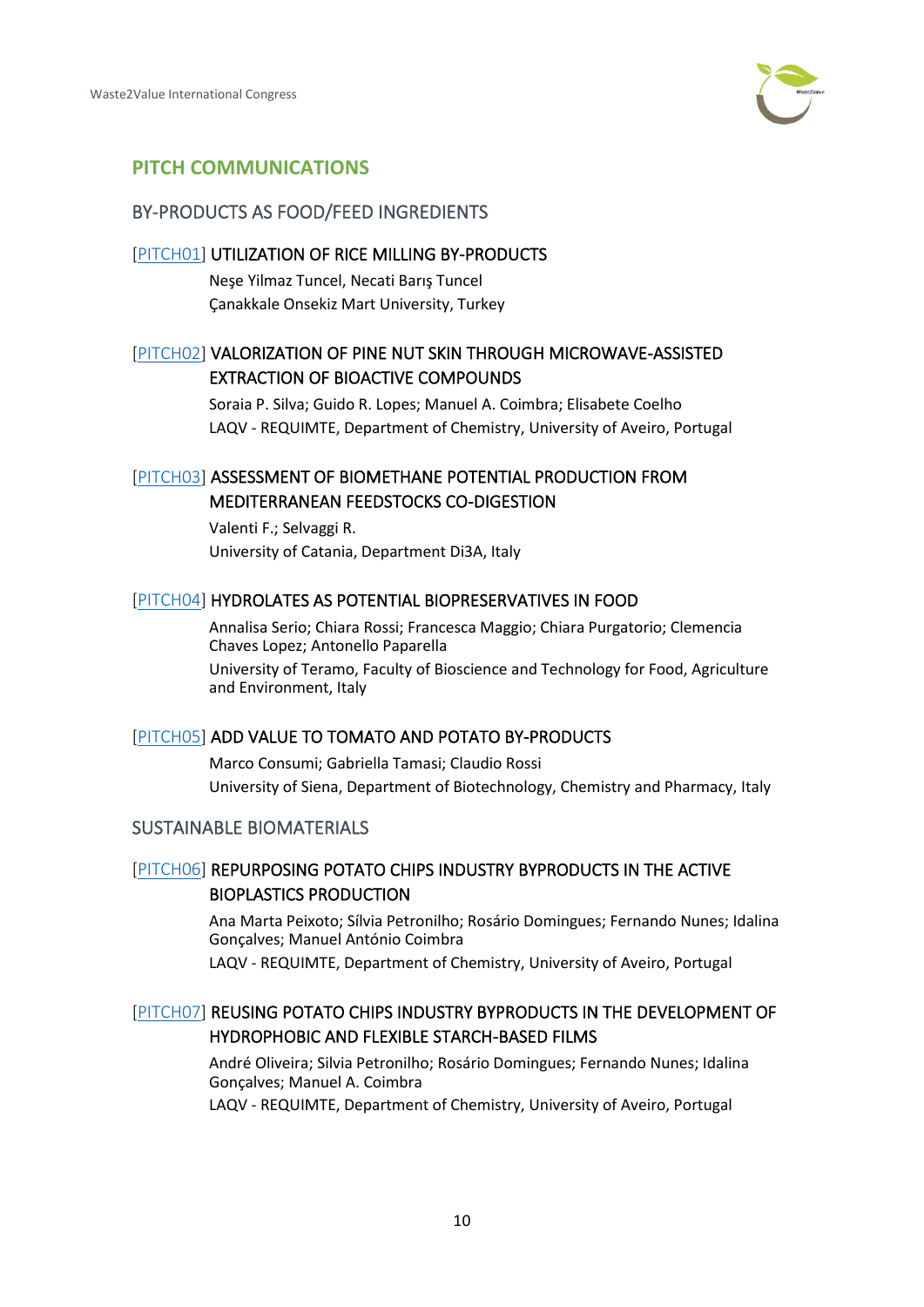

# [\[PITCH08\]](#page-39-0) BIOCASCADING APPROACH IN THE AGRO-RESIDUES VALORIZATION: THE BIOCOMPOSITE PRODUCTION AS A PROLIFIC CONTRIBUTION TO THE CIRCUI AR ECONOMY

Micaela Vannini; Laura Sisti; Paola Marchese; Grazia Totaro; Annamaria Celli University of Bologna, Department of Civil, Chemical, Environmental, and Materials Engineering, Italy

# [\[PITCH09\]](#page-40-0) BREWER'S SPENT YEAST POLYSACCHARIDES FOR FOOD PACKAGING DEVELOPMENT

Sérgio Viduêdo; Sofia F. Reis; Cláudia Nunes; Elisabete Coelho; Manuel A. Coimbra LAQV - REQUIMTE, University of Aveiro, Aveiro, Portugal

# [\[PITCH10\]](#page-41-0) CARDOON A SUSTAINABLE CULTURE WITH POTENTIAL FOR INNOVATIVE BIO-BASED PRODUCTS

Paulo Barracosa; Mariana Barracosa; Euclides Pires Polytechinc Institute of Viseu, Agrarian School, Portugal

#### GENERATING ENVIRONMENTAL BENEFITS

# [\[PITCH11\]](#page-42-0) SHORT ROTATION COPPICES AS RENEWABLE ENERGY SOURCE: A PROFITABILITY ANALYSIS

Giuseppina Rizzo; Testa Riccardo; Schifani Giorgio; Giuseppina Migliore Università degli Studi di Palermo, Palermo, Italy

# WASTE MITIGATION SOLUTIONS

# [\[PITCH12\]](#page-44-0) VEGETATIVE PARTS OF HUMULUS LUPULUS L. AS A SOURCE OF HIGH‐VALUE BIOACTIVE COMPOUNDS

Olívia R. Pereira; Maria João Sousa; Gleiciara Santos; Beatriz Gullón CIMO,Instituto Politécnico de Bragança, Portugal

# [\[PITCH13\]](#page-46-0) WASTE ELIMINATION PROCESSES: FROM LEAN TO KAIZEN IN THIRD SECTOR ORGANIZATIONS

Ana Branca Carvalho; António Pinto; Carolina Cesário; Daniela Santos; Mariana Saraiva

CISeD, Polytechinc Institute of Viseu, Technology School of Lamego, Portugal

# [\[PITCH14\]](#page-47-0) VALORISATION OF CARDOON TO PRODUCE BIOCHAR WITH ADSORBENT **PROPERTIES**

Sónia S. Ferreira; Luís Rodrigues; Paula Ferreira; Elisabete Coelho; Manuel A. Coimbra

LAQV-REQUIMTE, Department of Chemistry, University of Aveiro, Portugal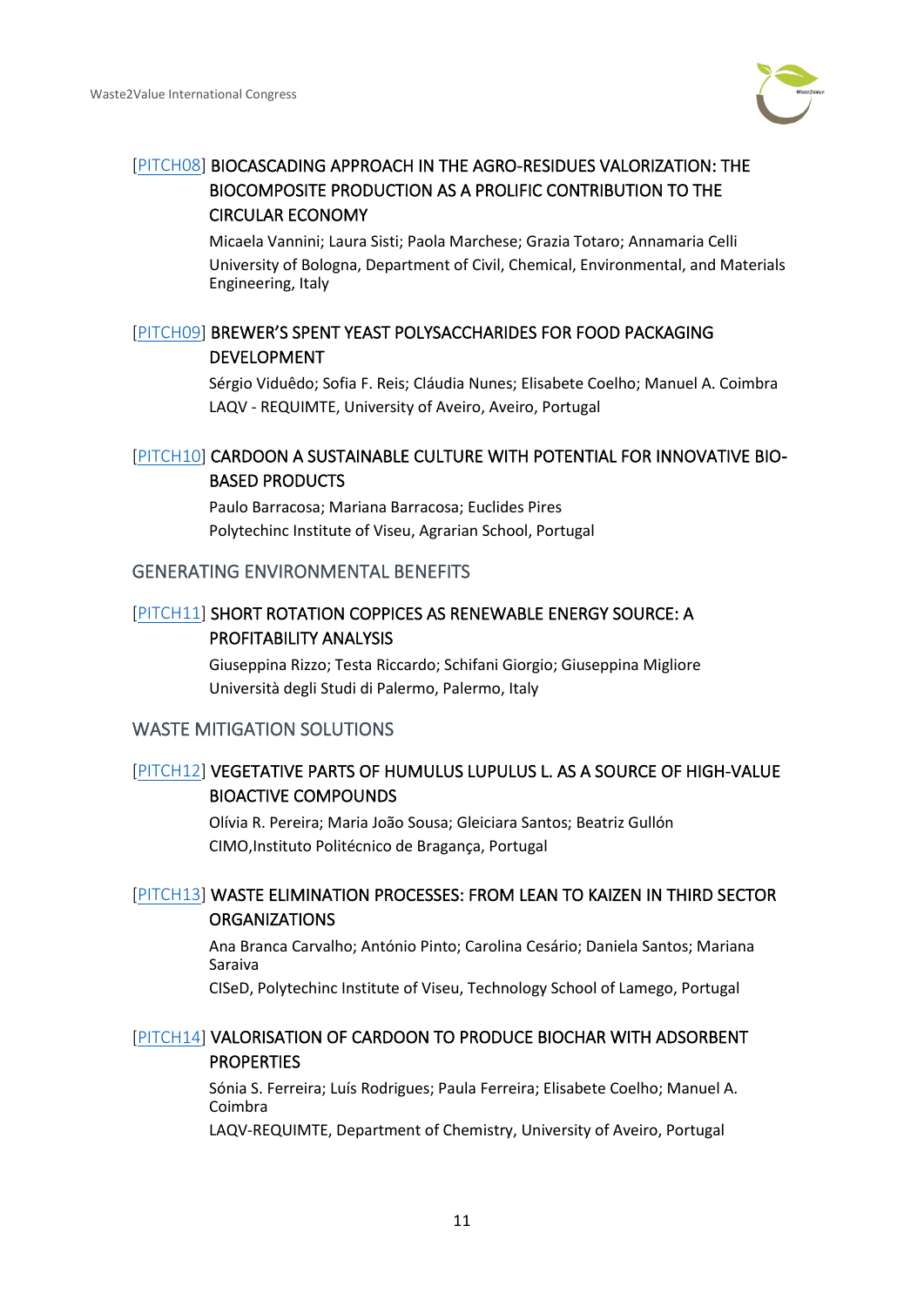

# <span id="page-11-0"></span>**POSTER**

#### BY-PRODUCTS AS FOOD/FEED INGREDIENTS

# [\[P01\]](#page-48-0) CORN COB (ZEA MAYS L.) AS A POTENTIAL SOURCE OF BIOACTIVE COMPOUNDS: COMPARISON OF DIFFERENT EXTRACTION METHODS

Ilaria Frosi; Chiara Milanese; Adele Papetti University of Pavia, Drug Sciences Department, Italy

#### [\[P02\]](#page-49-0) VALORIZATION OF BY-PRODUCTS FROM CRAFT BEERS INDUSTRY: PHYTOCHEMICAL CHARACTERIZATION OF SPENT GRAINS AND HOPS

Cristiana Breda; Irene Gouvinhas; Ana Barros CITAB, University of Trás-os-Montes e Alto Douro, Portugal

#### [\[P03\]](#page-50-0) HOW TO PROFIT FROM AN INDUSTRIAL BY-PRODUCT OF ELDERBERRY JUICE?

Cláudia M. B. Neves, Élia Fogeiro, António Pinto, Fernando Gonçalves, Dulcineia F. Wessel

Polytechnic Institute of Viseu, Agrarian School, Portugal

# [\[P04\]](#page-51-0) DOSE EFFECT OF SAVORY (*SATUREJA MONTANA*) FEED SUPPLEMENTATION IN SMALL INTESTINE MORPHOMETRY

Jorge Oliveira; Helena Vala; Catarina Coelho; Carla Garcia; Adelaide Perdigão; Dulcineia Wessel

CERNAS-IPV Research Centre, Polytechnic Institute of Viseu, Agrarian School, Portugal

# [\[P05\]](#page-53-0) CARDOON FEED SUPPLEMENTATION IN RABBITS: REFLECTIONS ABOUT A PUTATIVE IMMUNITARY EFFECT

Jorge Oliveira; Edite Teixeira-de-Lemos; Paulo Barracosa; Catarina Coelho; Dulcineia Wessel

CERNAS-IPV Research Centre, Polytechnic Institute of Viseu, Agrarian School, Portugal

# [\[P06\]](#page-55-0) SAVORY (SATUREJA MONTANA) BY-PRODUCT SUPPLEMENTATION IN BROILERS: EFFECT IN INTESTINAL ESCHERICHIA COLI AND ENTEROBACTERIACEAE POPULATIONS

Jorge Oliveira; António Pinto; Catarina Coelho; Adelaide Perdigão; Dulcineia Wessel CERNAS-IPV Research Centre, Polytechnic Institute of Viseu, Agrarian School, Portugal

# SUSTAINABLE BIOMATERIALS

# [\[P07\]](#page-57-0) COULD BE ARTHROSPIRA SP. A SUSTAINABLE SOURCE OF BIOACTIVE COMPOUNDS? EVIDENCE OF ANTIOXIDANT, ANTIGENOTOXIC AND CYTOPROTECTIVE PROPERTIES

Vera Castro; Ana Teixeira; Celina Parreira; Rui Oliveira; Alberto C.P. Dias University of Minho, Portugal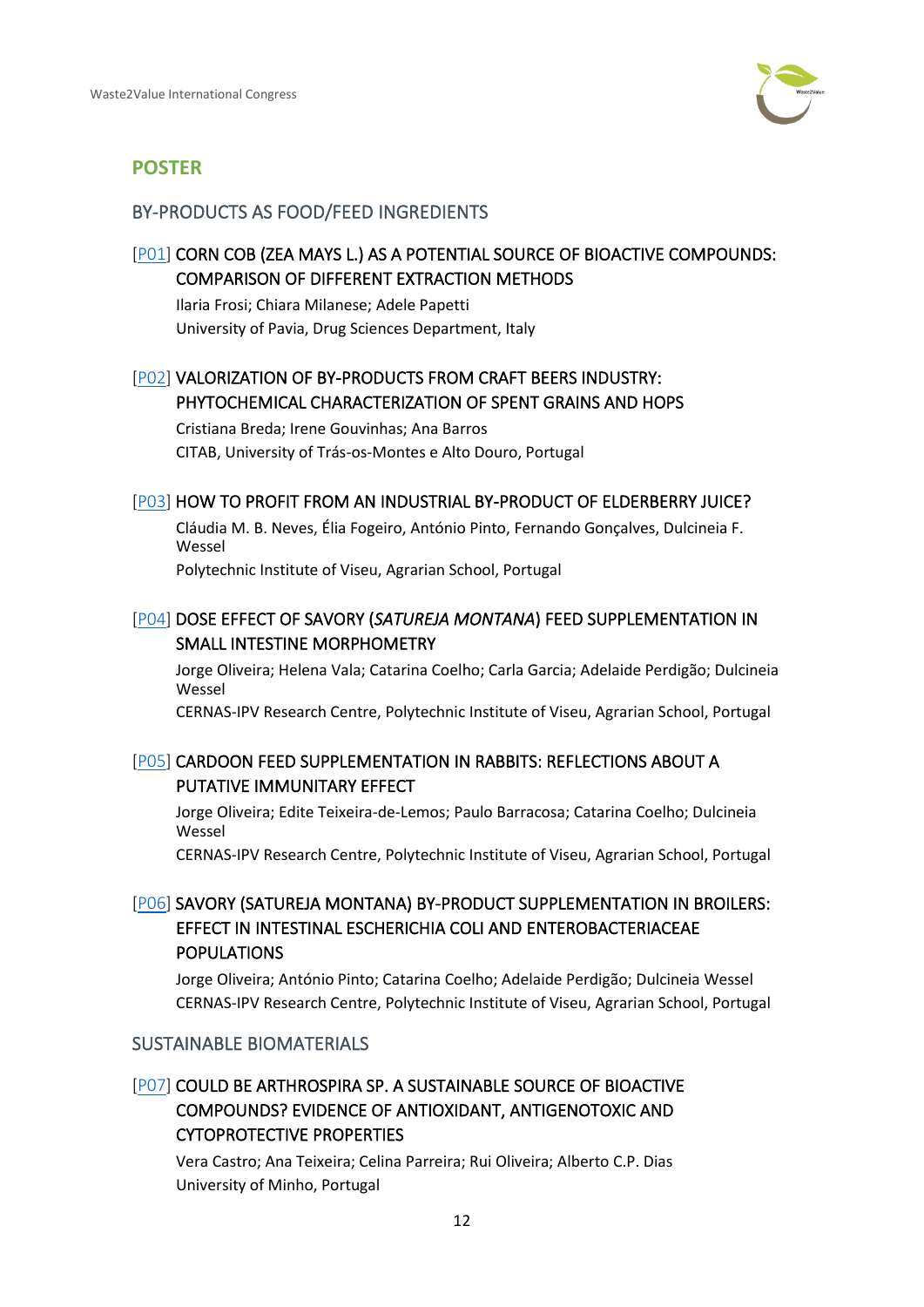

## WASTE MITIGATION SOLUTIONS

# [\[P08\]](#page-59-0) RESOURCE EFFICIENCY OPTIMISATION OF SECOND CLASS VEGETABLES VIA BIOREFINERY SOLUTIONS TO IMPROVE SUSTAINABILITY IN THE AGRIFOOD CHAIN AND CLIMATE CHANGE RESILIENCE : THE EUROPEAN PROJECT "DEMETER"

#### Carine Le Bourvellec

INRAE - National Research Institute for Agriculture, Food and Environment, France

# [\[P09\]](#page-60-0) AGRO-FOOD WASTE AS POTENTIAL NATURAL HERBICIDES IN SPRING-SUMMER **CROPS**

Sara Barbosa; Cristina Galhano; Rosa Guilherme; Paula Lorenzo Polytechnic of Coimbra, Agrarian School, Portugal

# [\[P10\]](#page-61-0) EGGSHELLS AND POTATO WASHING SLURRIES AS RENEWABLE LIGHTWEIGHT FILLERS FOR POLYSTYRENE-BASED MATERIALS

Martins C.; Vallejo M.; Brites P.; Santos J.; Nunes C., Coimbra, M. A., Ferreira, P.; Gonçalves, I.

CICECO, Department of Materials and Ceramic Engineering, University of Aveiro, Portugal

# [\[P11\]](#page-62-0) VEGETATIVE PARTS OF HOP AND BREWERIES BY-PRODUCTS: FROM WASTE TO COSMETIC

Olívia R. Pereira; Maria João Sousa; Gleiciara Santos CIMO, Instituto Politécnico de Bragança, Portugal

#### [\[P12\]](#page-63-0) MATRIX OF BIOWASTE IN THE CENTER REGION. WASTE2VALUE SURVEY RESULTS

Cristina A. Costa; Ana Catarina Ferreira; Maria José Nogueira; Dulcineia Wessel Polytechnic Institute of Viseu, Agrarian School, Portugal

# [\[P13\]](#page-64-0) INTEGRATED VALORIZATION OF PINUS PINEA BY-PRODUCTS IN ADDED-VALUE APPLICATIONS

Élia Fogeiro; Cláudia M B Neves;, Susana M. Cardoso;, Dulcineia Ferreira Wessel LAQV-REQUIMTE, Department of Chemistry, University of Aveiro, Portugal

# [\[P14\]](#page-65-0) FOCUS GROUPS TO ASSESS AGRI-FOOD BIOWASTE VALORIZATION PERCEPTION AMONG STAKEHOLDERS

Joana Neto; Ana Catarina Ferreira; Maria José Nogueira; Dulcineia Wessel; Cristina Parente; Cristina Amaro da Costa

Universidade do Porto, Faculdade de Ciências, Sustainable Agrifood Production Research Center, Vairão, Portugal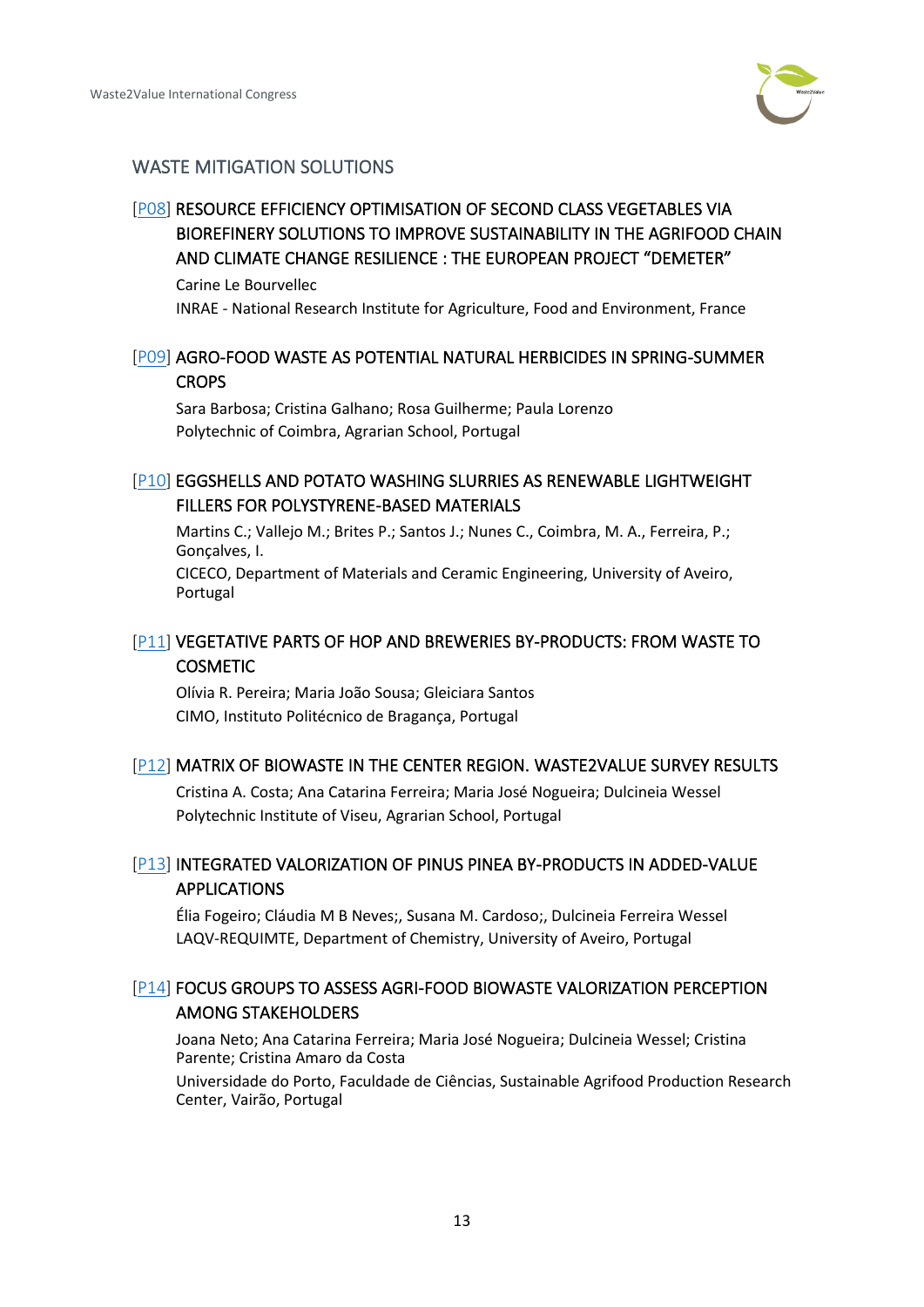

# [\[P15\]](#page-67-0) CATEGORIZATION OF FARM BY-PRODUCTS THROUGH PRELIMINARY RECOGNITION OF THEIR BIOACTIVE POTENTIAL

Manuel Brito; Ana Catarina Ferreira; Dulcineia F. Wessel Polytechnique Institute of Viseu, Agrarian School, Portugal

# [\[P16\]](#page-69-0) DRYING OF BY-PRODUCTS FROM AGRICULTURAL PRODUCTION AND AGRI-FOOD INDUSTRY

Carlos Pereira; Alberto Castro; Pedro Cardão; Tânia Ferreira; Ana Tavares; Sérgio Lopes; Dulcineia Wessel

CISeD, Polytechnique Institute of Viseu, Technology and Management School, Portugal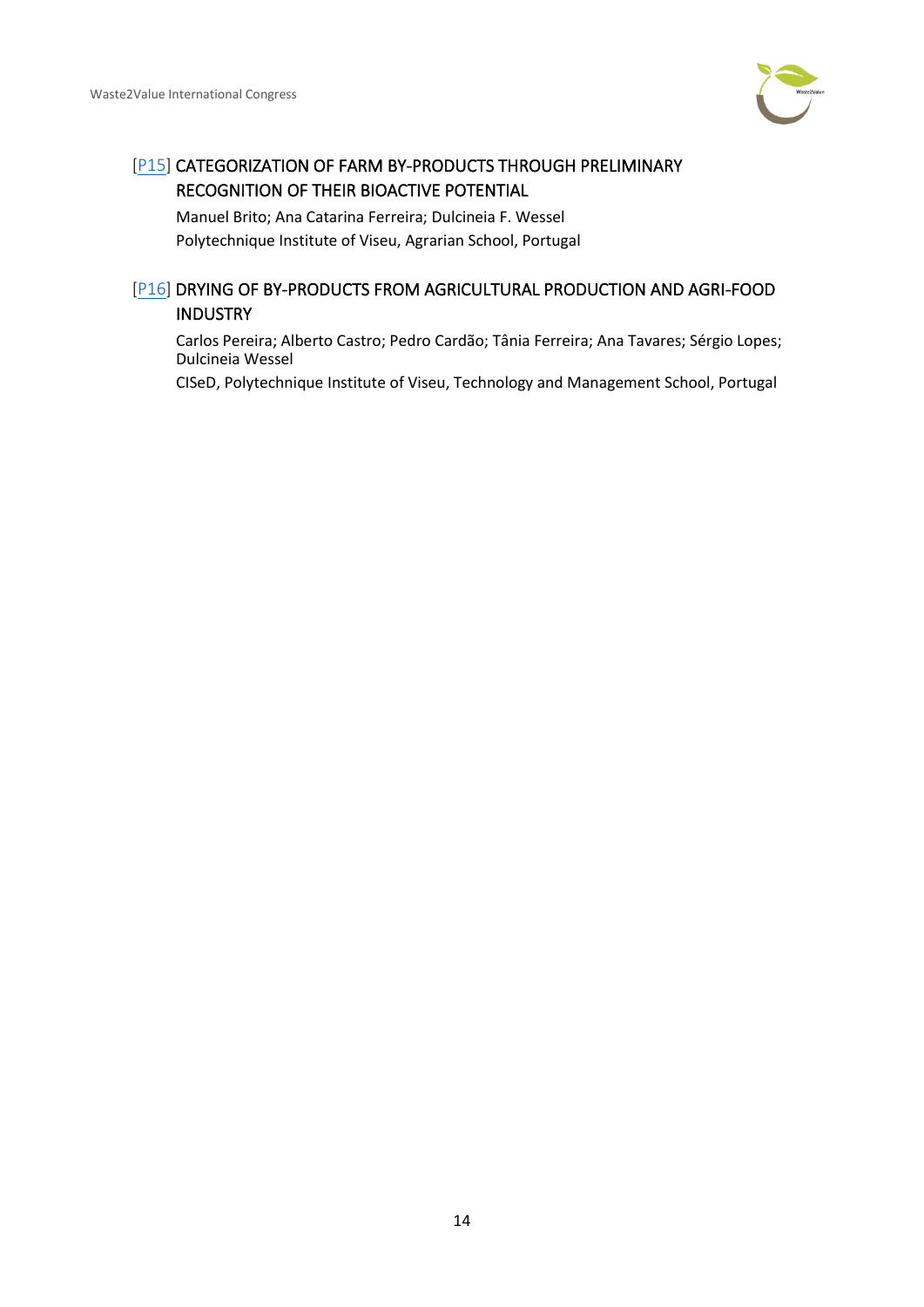

# **KEYNOTES LECTURE**

<span id="page-14-0"></span>KN01 **[<](#page-6-3)**

#### **BROCCOLI BY-PRODUCTS AS SOURCE OF BIOACTIVE INGREDIENTS – THE SPIN-OFF EXPERIENCE**

Diego A. Moreno<sup>1(\*)</sup>; Raúl Domínguez-Perles<sup>1</sup>; Cristina García-Viguera<sup>1</sup>

1 CEBAS-CSIC. Phytochemistry and Healthy Foods Lab. Food Sci. & Tech. Dept. (\*) Email: dmoreno@cebas.csic.es

The agro-food production entails the disposal of vast amounts of solid residues, which is another serious environmental problem in developed and developing countries. The most widely implemented destination of agro-food wastes is disposal. Annually, billions of tons of agriculture residues are discarded and the possibilities to exploit them in practical ways intended to be incorporated in industrial scale-up processes of the added-value chain represents opportunities for innovation. For instance, broccoli by products (harvest remains) are responsible of important environmental problems, since more than 75% of the aerial biomass is discarded after harvest, mainly used as animal feedstuff or as a source of glucosinolate standards. However, the boosted broccoli crop productions for the growing international exports to Europe and Middle Asia, in the last few years makes unbearable to manage such amount of by-products generated every year. The development of a spin-off company to offer a pipeline of products for commercialization – Aquaporins & Ingredients SL, facilitated the effective transfer of technology from public R&D results to industry products, with a broad spectrum of applications in this global era of plants for food and health.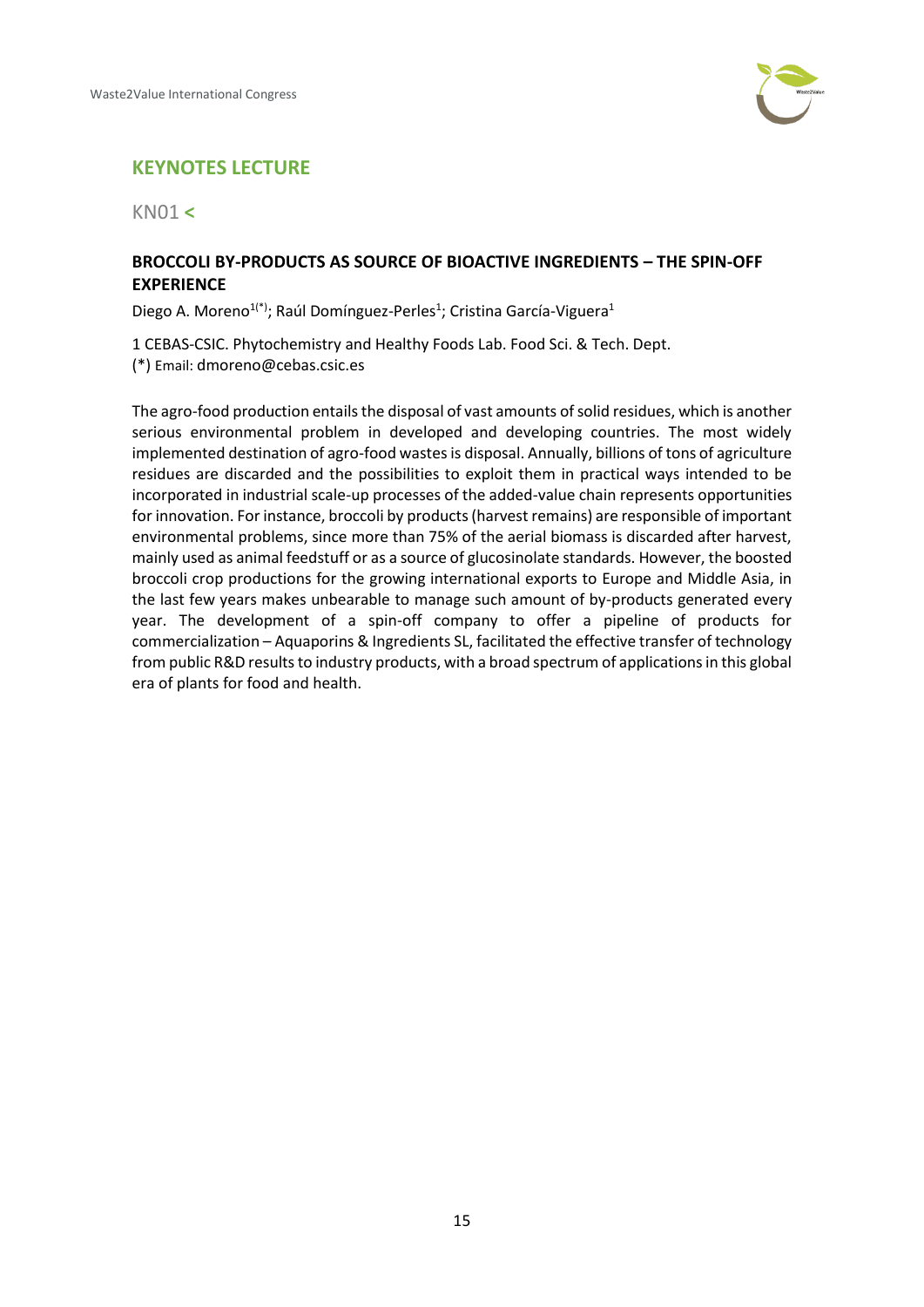

#### <span id="page-15-0"></span>KN02 [<](#page-6-4)

#### **NEW TECHNOLOGIES FOR THE VALORISATION OF VEGETABLE BY-PRODUCTS**

Marta Oliván<sup>1</sup> (\*)

<sup>1</sup> Ctic Cita, Centro Tecnológico Agroalimentario, Spain

(\*) Email: molivan@cticcita.es

Currently, the European food industry generates around 100 Mt of waste, leading to a serious environmental problem, which is driving the food industry towards a circular economy, looking for new ways of exploitation, such as the use of advanced technologies to improve the extraction of bioactive compounds. One of these is the microwave-assisted extraction (MAE), which causes rapid heating that breaks up the cells, favouring the diffusion of the compounds. Ctic Cita has used the microwave-assisted extraction to improve the extraction of by-products from vegetable waste, which are rich in health-related compounds and might present technological functions. To obtain the by-products, microwaves has been used at different powers 1000W (25%), 2000W (50%), 3000W (75%), and 4000W (100%) for different times. The physicochemical quantification is carried out by spectrophotometric analysis, checking whether the quantity of these compounds increases as the sample stabilises. The best results are obtained by increasing the power and shortening the times. Thanks to this work, it has been proven that compounds are found in the by-products stabilised by microwave.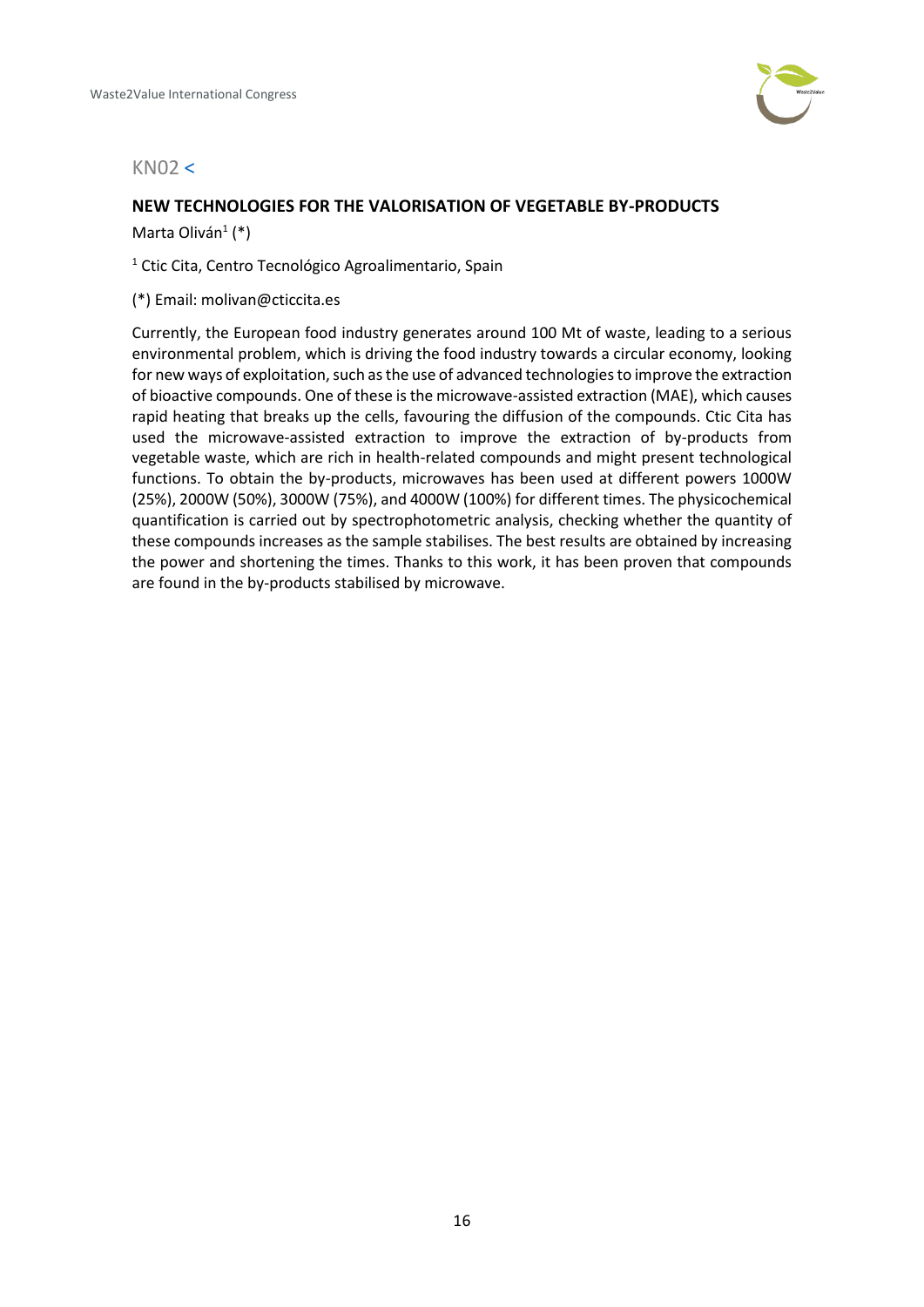

<span id="page-16-0"></span>KN03 **[<](#page-6-5)**

# **NOVAMONT INTEGRATED BIOREFINERY: DEVELOPING LOW IMPACT VALUE CHAINS**

Stefano Facco, Novamont Spa, Italy

(\*) Email: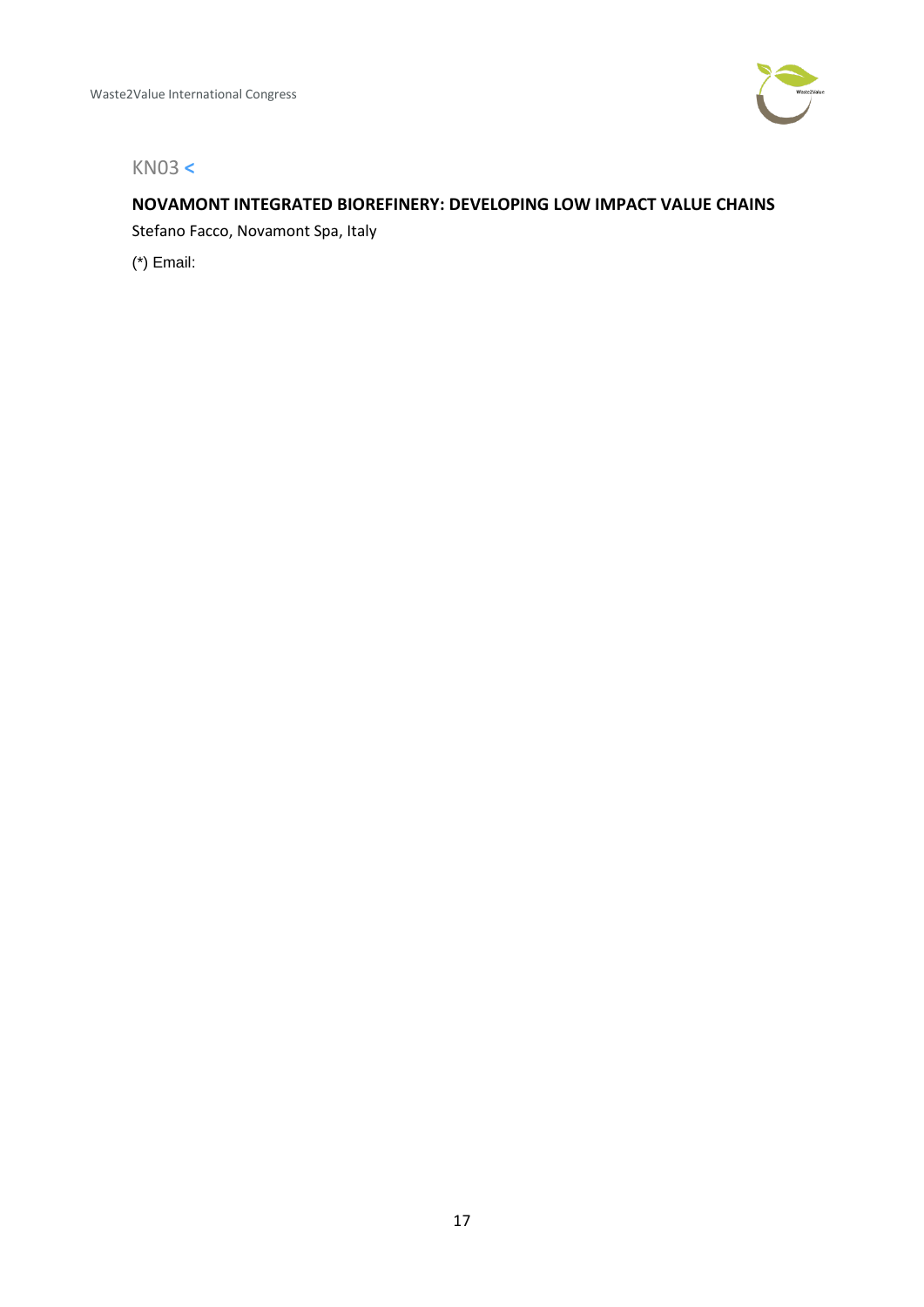

# **ORAL COMMUNICATION**

# **BY-PRODUCTS AS FOOD/FEED INGREDIENTS**

#### <span id="page-17-0"></span>O01 **[<](#page-6-6)**

#### **UPCYCLING CICHORIUM CROP WASTE INTO FUNCTIONAL FOOD INGREDIENTS**

Bart Van Droogenbroeck<sup>1(\*)</sup>; Anna Twarogowska<sup>2</sup>

<sup>1</sup> Institute for Agricultural, Fisheries and Food Research;

 $2$  ILVO

\* Email: bart.vandroogenbroeck@ilvo.vlaanderen.be

In Europe, crops from the Cichorium genus (Asteraceae) are economically important, especially in Belgium, the Netherlands, France, and Italy. The most valuable and well-known leafy vegetables on the European market are Belgian endive (*Cichorium intybus* var. *foliosum*), Radicchio rosso (*Cichorium intybus var*. *foliosum*) and endive (*Cichorium endivia*). At the same time, industrial chicory (Cichorium intybus var. sativum) is grown for the extraction of inulin. Unavoidably, food waste and by-products are generated during the production of the edible Belgian endive crop. White Belgian endive heads are forced during a 21 day period in the dark at 16–20 °C. Each year in the EU, approximately 300,000–400,000 tons of forced roots are produced but they currently have no high-value use, often with a fate as compost or animal feed. However, these forced roots are a very interesting feedstock for a biorefinery concept: they are available year-round and have an attractive chemical composition, being rich in sugars, dietary fibres (DF) and bioactive compounds such as phenolic compounds (PC) and sesquiterpenes lactones (SLs).

A simple, cost-efficient biorefinery process was set up to prepare dietary fibre powders from forced roots of the Belgian endive and to assess their potential as a fibre-rich functional food ingredient. Dietary fibre concentrates (DFC) that are low in sugar and neutral in taste are sought by the food industry to increase DF content and improve texture in food products. The chemical composition, bioactive compounds and dietary fibre profile of the obtained powders were characterised, and their functional properties were evaluated. Additionally, sugars and shortchain carbohydrates, phenolic acids and sesquiterpene lactones in the aqueous extracts were characterised to estimate its potential for further valorisation in food and drink applications.

As a control, non-treated forced roots powder (FRP) was tested. Water extraction significantly  $(p < 0.05)$  decreased the content of sugars, phenolic acids and sesquiterpene lactones (SL) in DFC. In contrast, total dietary fibre concentration (TDF) was higher in DFC (81.82 g/100 g DW) in comparison to FRP (49.04 g/100 g DW). DFC offers an excellent water holding capacity (WHC) of 14.71 g water/g DW and a swelling capacity (SWC) of 23.46 mL water/g DW, confirming its potential as a functional food ingredient. Application in a broad range of food products such as bakery and plant-based or hybrid meat burgers are currently investigated in collaboration with food industry.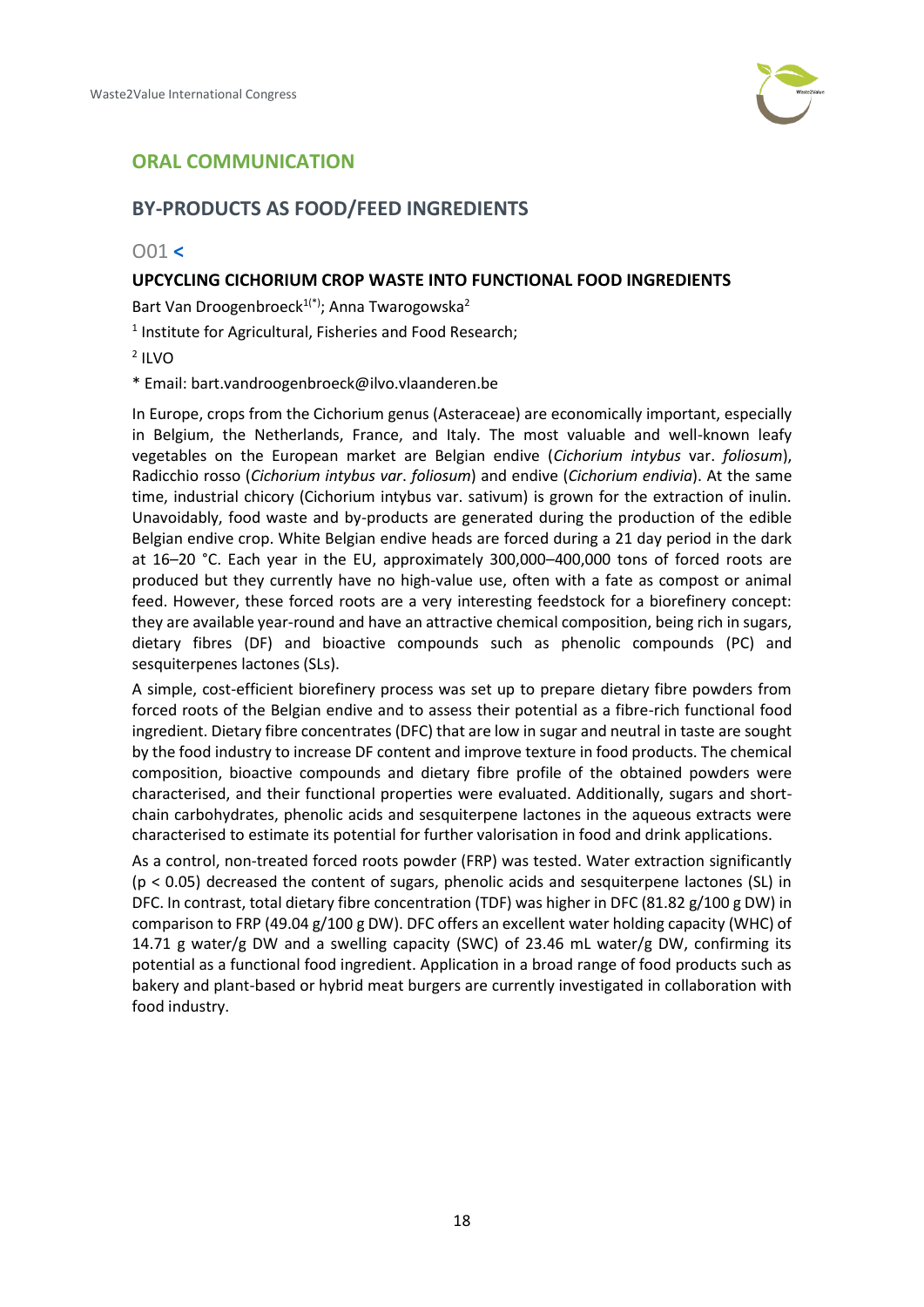

#### <span id="page-18-0"></span>O02 **[<](#page-6-7)**

# **CIRCULAR ECONOMY IN WINE SECTOR: VALORIZATION OF DIFFERENT GRAPE BUNCH FRACTIONS (SKINS, SEEDS AND STEMS) AND VINE LEAVES FOR INFUSIONS PRODUCTION**

A.C. Correia<sup>1</sup>; M. Esperanza-Valdés<sup>2</sup>; A.M. Jordão $^{1,3*}$ 

<sup>1</sup> Polytechnic Institute of Viseu;

<sup>2</sup>Technological Institute of Food and Agriculture, CICYTEX - INTAEX Junta of Extremadura, Badajoz, Spain

<sup>3</sup> Chemistry Research Centre of Vila Real, Portugal

\* Email: antoniojordao@esav.ipv.pt

The valorization of agro-industrial waste represents one of the most important challenges of biotechnology research, contributing to the sustainability of the sector. Large amounts of grape bunch fractions (skins, seeds and stems) residues are produced annually during wine production. In addition, from the vineyards, vine leaves after grape harvest are often left on the vine itself or used namely as organic material for fertilization and not valorized.

In recent years, the consumption of teas and herbal infusions has increased in the world and created a new market opportunity for new entries to the herbal tea market. Herbal infusions can be prepared from a great diversity of edible, aromatic, and plant fractions. Thus, the potential use of grape bunch fractions or vine leaves for infusions production may be an interesting option for the habitual infusion consumers, opening up the range of options for this type of product and, at the same time, increasing the economical valorization of residues from winemaking process and from the vine plant itself. Moreover, these infusions may be a potential alternative source of bioactive compounds for the human diet, besides being caffeine-free infusions, which may be a further advantage because some consumers have some sensitivity to this compound found in teas. In recent years, we have been studying the possible valorization of winemaking residues and vine leaves through their use in infusions production. Thus, the present study describes the recent knowledge of the chemical composition of grape skin, seeds, stems and vine leaf infusions concerning different perspectives, such as their phenolic and amino acid profile, mineral composition and sensory description and evaluation. For this, row material from several red and white grape varieties from Portugal and Spain were used. Furthermore, some of the results obtained were compared with the "traditional" herbal infusions, namely chamomile and black tea.

Our results revealed that the infusions prepared with grape stems showed the highest total phenolic content (average value of 54.7 mg/L gallic acid eq.), followed by the infusions produced from skins (average value of 36.5 mg/L gallic acid eq.), vine leaves (average value of 26.07 mg/L gallic acid eq.) and seeds (average value of 25.1 mg/L gallic acid eq.). Ala, Gaba, Leu, and Phser were the most important amino acids in infusions of leaves. With respect to mineral composition, K, Ca and Na, were the three major mineral components quantified in the different vine leave infusions produced. Finally, for sensory evaluation the better scores were attributed to the infusions produced from vine leaves followed by the stems, skins and seeds infusions.

All of these results will be important to improving the knowledge about the quality of infusions produced from different fractions of grapes and vine leaves, and contribute to improve the economical valorization of products derived from vines and grapes.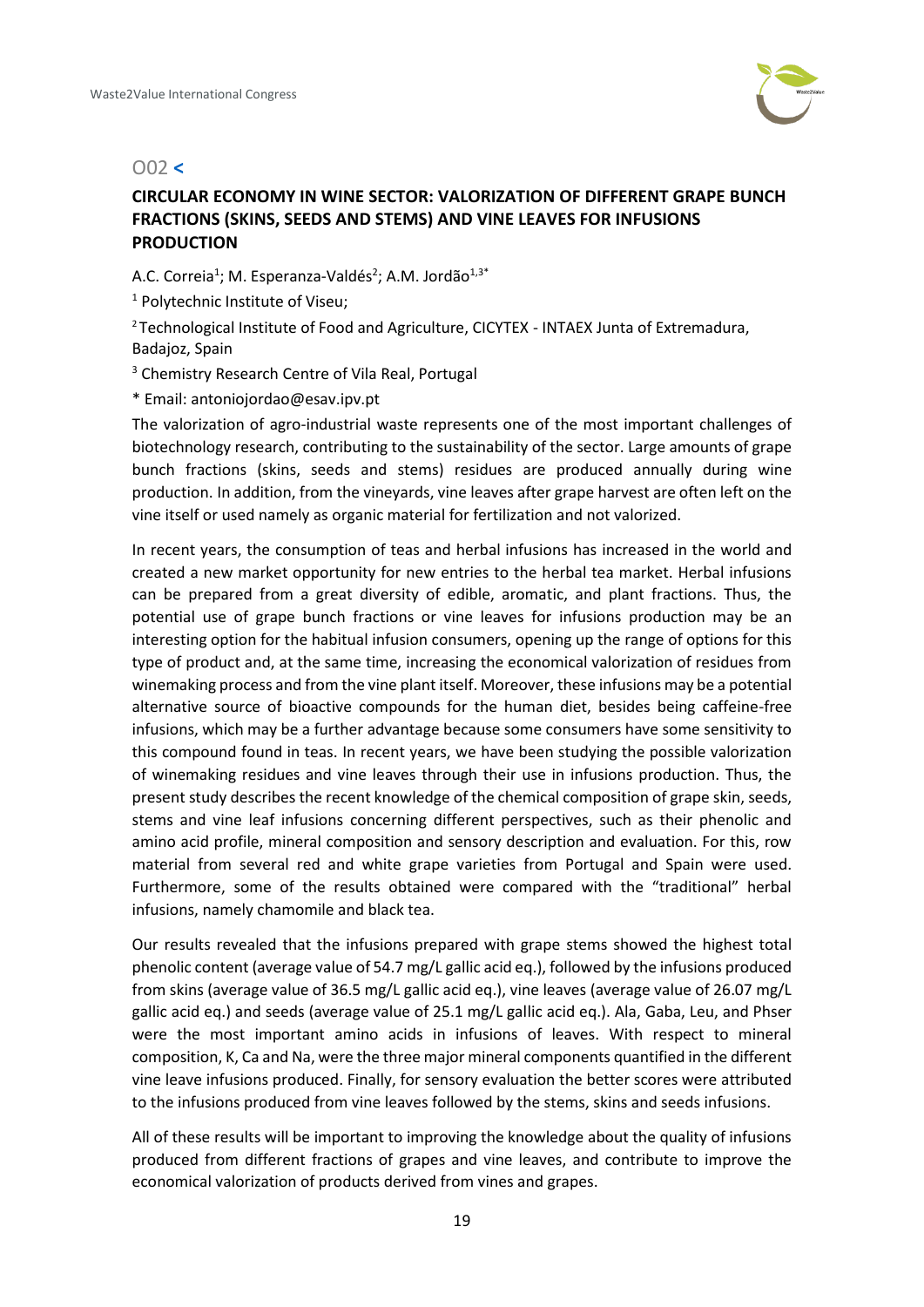

#### <span id="page-19-0"></span>O03 **[<](#page-6-8)**

# **IMPACT OF OPUNTIA FICUS-INDICA PEEL FLOUR ON THE PHYSICO-CHEMICAL PROPERTIES OF WHITE BREAD**

Ricardo M. Ferreira<sup>1,\*</sup>; Artur S. Silva<sup>1</sup>; Jorge A. Saraiva<sup>1</sup>; Susana M. Cardoso<sup>1</sup>

<sup>1</sup> LAQV - REQUIMTE, Departamento de Química, Universidade de Aveiro, 3810-193 Aveiro, Portugal

\* Email: ric.ferreira@ua.pt

Bread is consumed worldwide with an average consumption of 26.6 kg per person per year and annual sales revenue of USD 437.2 billion1. However, the consumption of white bread is associated with a high glycemic index (GI) and is also a major source of salt in the diet. So, due to the increasing public health concerns, efforts are being made to develop nutritionally fortified breads with both lower glycemic index capacity and health-promoting properties. Recently, the substitution of wheat flour for other, fruit and vegetable, flours has been tested to improve wheat bread quality2,3. In this work, the dried peel of *Opuntia ficus-indica*, ie a subproduct of prickly pear juice production, was used as an ingredient to produce fortified bread. The addition of 25% of prickly pear (red, orange, and white cultivars) peel flours in wheat breads was investigated and compared to the addition of 25% oat flour and to the use of wheat flour. After baking, the breads were milled and the contents of fiber, ash, protein, and total carbohydrates content were determined following the AOAC 2020 and the Dubois procedures, respectively. The antioxidant capacity of the bread extracts was accessed by the ABTS+●, NO●, SO●, DPPH● scavenging assays as well as the reducing power, whereas the total phenolic compounds (TPC) and total flavonoid concentration (TFC) were measured by the Folin–Ciocalteu and the Aluminium chloride methods, respectively. Additionally, the individual phenolic compounds and betalains in the prickly pear fortified breads were identified by UHPLC-DAD-ESI-MSn analysis. The addition of prickly pear flour resulted in a twofold increment of the ash and fiber content and a fourfold increase in the total carbohydrates while the percentage of protein decreased slightly. As for the antioxidant capacity, the addition of prickly pear peel flour allowed, for all the three cultivars tested and contrary to the control group, to have measurable and relatively high results for all the methods applied. Furthermore, it promoted an increase in phenolic levels of breads, particularly for piscidic acid, eucomic acid and isorhamnetin 3-O-rutinoside-rhamnoside. Globally, it was observed better overall results for both orange and white cultivars when compared to the red cultivar, since they have a higher fiber and protein content, as well as greater antioxidant capacity and TPC

#### **Acknowledgements**

Thanks to the University of Aveiro, FCT/MEC for financial supporting LAQV-REQUIMTE (UIDB/50006/2020), through national funds and co-financed by the FEDER, within the PT2020 Partnership Agreement. Susana Cardoso acknowledges the research contract under the project Algaphlor (PTDC/BAA-AGR/31015/2017). Ricardo Ferreira acknowledges FCT for the PhD grant SFRH/BD/137057/2018.

#### **References**

[1] Statista (2021).Bread - Europe | Statista Market Forecast.

- [2] AA, F., KA, T., SO, G., DJ, O. J. (2016). Food Process. Technol 7.
- [3] López-Romero, P. et al. (2014). J. Acad. Nutr. Diet. 114: 1811–1818.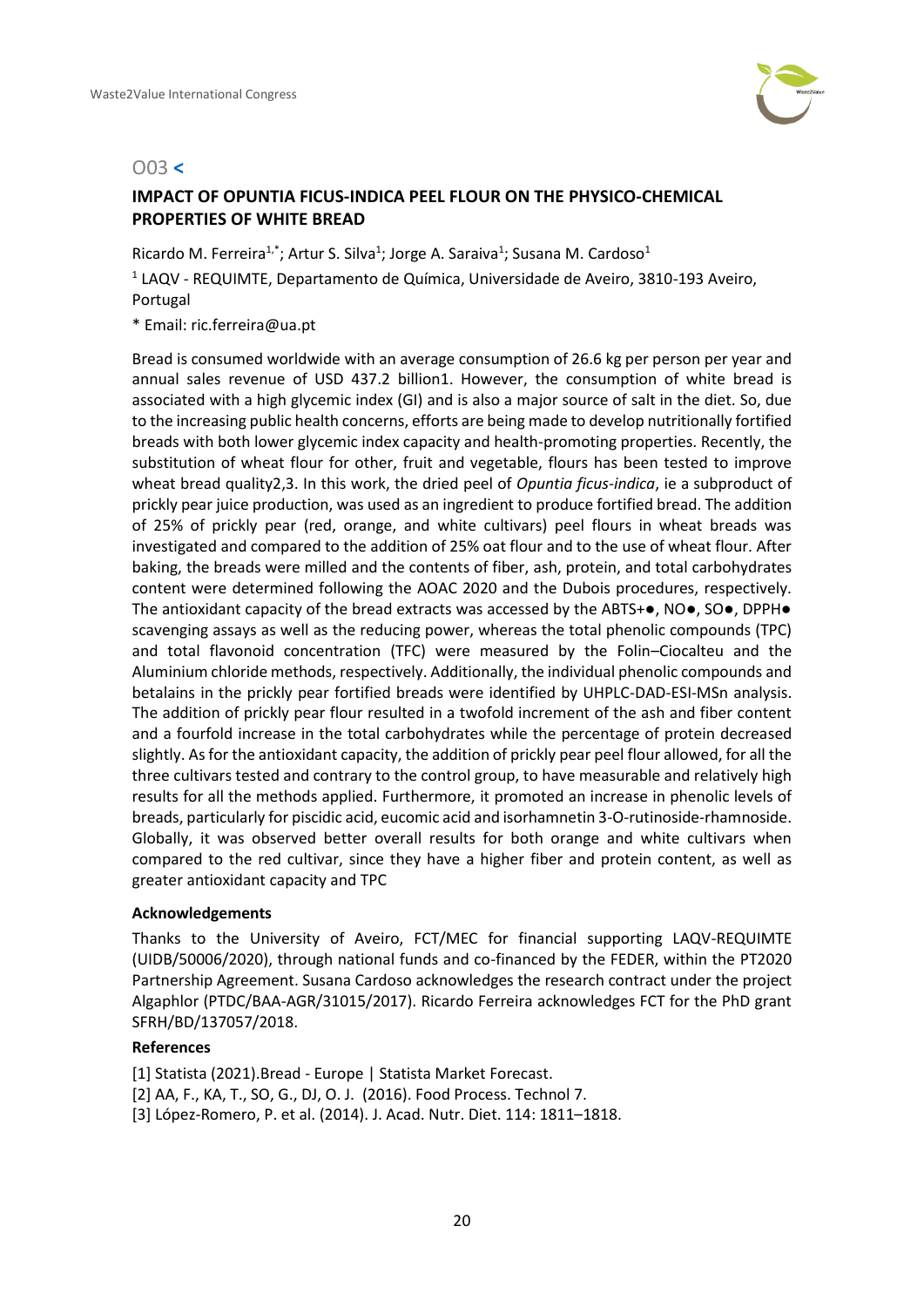

#### <span id="page-20-0"></span>O04 **[<](#page-6-9)**

# **ANTIMICROBIAL EFFECTS OF BLACKBERRY AND JUNIPERUS BY-PRODUCTS: IN VITRO STUDY OF THEIR EFFECTS WITH BIO-PROTECTING STRAINS ON PATHOGEN AND AMINOBIOGENIC STRAINS**

Giulia Tabanelli<sup>1,\*</sup>; Federica Barbieri<sup>1</sup>; Vida Šimat<sup>2</sup>; Danijela Skroza<sup>3</sup>; Chiara Montanari<sup>4</sup>

<sup>1</sup> Department of Agricultural and Food Sciences, University of Bologna, Italy;

<sup>2</sup> University Department of Marine Studies, University of Split, Croatia;

<sup>3</sup> Department of Food Technology and Biotechnology, Faculty of Chemistry and Technology, University of Split, Croatia;

4 Interdepartmental Center for Industrial Agri-Food Research, University of Bologna, Italy

\* Email: giulia.tabanelli2@unibo.it

In this study the possible interactive effects between Lactic Acid Bacteria (LAB) bio-protective strains and bioactive extracts or essential oils obtained from blackberry and juniperus byproducts were evaluated in culture media. In particular, the effects of supernatants of antimicrobial strains belonging to *Latilactobacillus sakei* or *Latilactobacillus curvatus* species on the growth of Listeria monocytogenes and amino-biogenic Enterococcus faecium alone or in combination with bioactive extracts/essential oils (added at sub-lethal concentrations) have been investigated. The samples were collected overtime to assess growth performances, culturability, viability, and in the case of aminobiogenic strains, biogenic amine accumulation. The cell deactivation or growth kinetics have been modelled via Gompertz equation to predict parameters as maximum growth rate or lag phase duration or maximum cell growth in different conditions. Moreover, samples were analysed by flow cytometry (FCM) to monitor the physiological state of target microorganism cells subjected to stresses and investigate the mechanisms of antimicrobial action of bio-protective strains and bioactive extracts/essential oils against the target microorganisms at cellular level. The data showed that the essential oils were able to delay the growth of *Listeria monocytogenes*, allowing to reach maximum cell loads lower than 99-99.9% compared to the control (i.e., growth in the absence of antimicrobic compounds). The use of extract permitted to have a reduction of pathogen growth, except for blackberry extract, which had scarce effect on cells. Bioprotective culture supernatants had a strain dependent effect on target cell growth kinetics. To better investigate this issue, samples were collected for FCM analysis. The dual staining procedure confirmed the presence of injured and dead cells in the samples added with the extract or essential oils. A similar trend was highlighted for Ent. faecium strain and the delay in cell growth was reflected in biogenic amine production. In fact, the juniperus extracts determined a reduced accumulation of these compounds during incubation while the addition of blackberry essential oils allowed a scarce production of tyramine. These results showed promising potential of the application of blackberry and juniperus by-products essential oils or extracts, also in combination with bio-protecting culture supernatants. Further investigations will be necessary to better study their possible interactions and to optimize their use in food matrices.

#### **Acknowledgements**

This research is part of the project BioProMedFood supported by the PRIMA program (Project ID 1467). The PRIMA programme is supported by the European Union.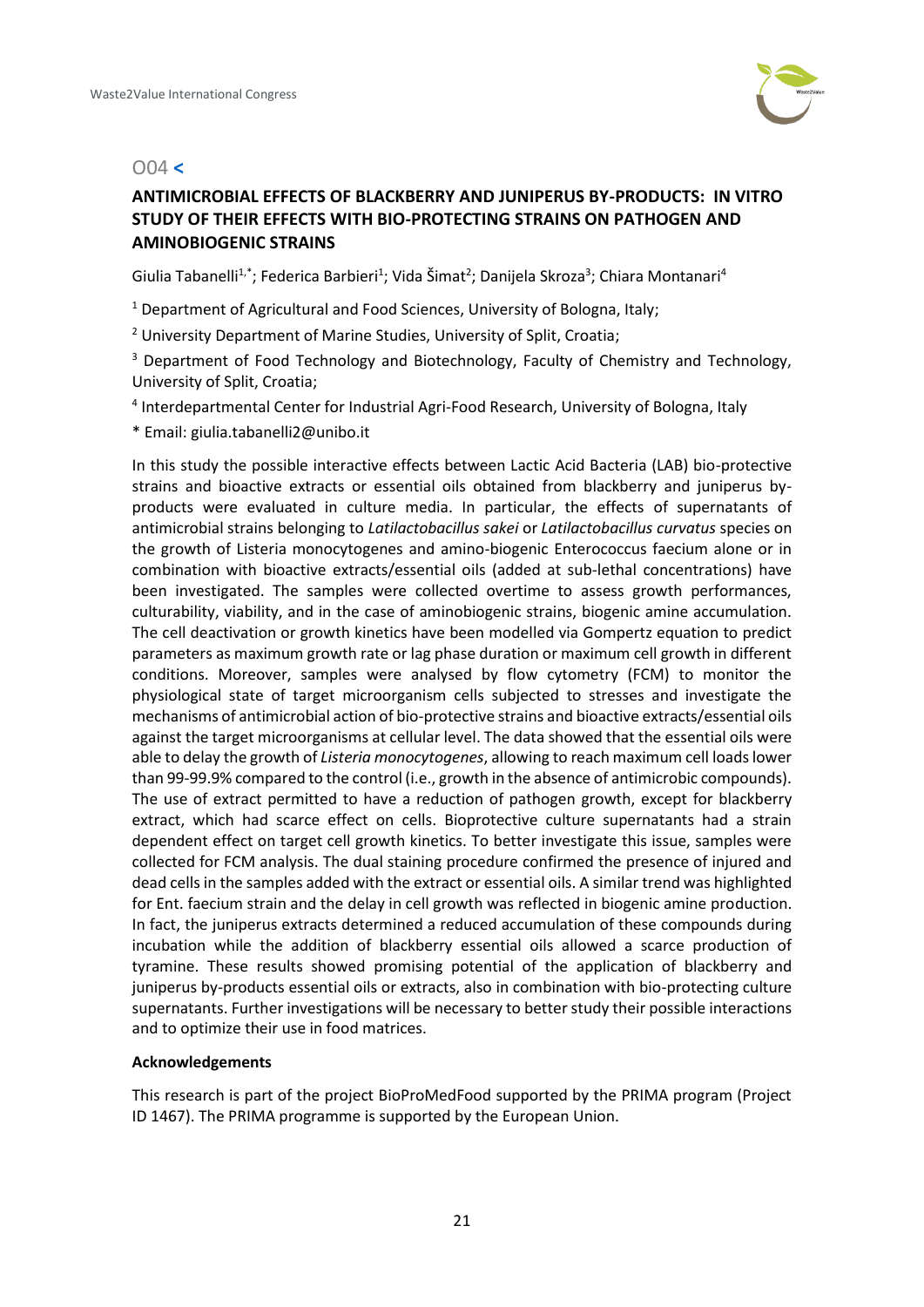

#### <span id="page-21-0"></span>O05 **[<](#page-7-0)**

#### **FUNCTIONALIZED WASTE CELLULOSE WITH ANTIMICROBIAL ACTIVITY**

Maria Luisa Testa<sup>1,\*</sup>; Paola Alletto<sup>1</sup>; Claudia Vineis<sup>2</sup>; Valeria La Parola<sup>1</sup>; Enzo Laurenti<sup>3</sup>; Maria Laura Tummino<sup>2</sup>

<sup>1</sup> Istituto per lo Studio dei Materiali Nanostrutturati, ISMN-CNR, Via Ugo La Malfa 153, Palermo, Italy;

2 Istituto di Sistemi e Tecnologie Industriali per il Manifatturiero Avanzato, STIIMA-CNR, Corso Giuseppe Pella 16, Biella, Italy;

<sup>3</sup> Dipartimento di Chimica, Università degli Studi di Torino, Via Pietro Giuria 15, Torino, Italy

\* Email: marialuisa.testa@cnr.it

Soybean hulls are one of the main by-products of soybean crushing and they are usually destined to become a putrescible waste. In a previous study, exhausted soybean hulls after the extraction of soybean peroxidase (an enzyme used for different applications) were employed as adsorbents of aqueous metal contaminants for water remediation [1]. In this work, such waste of soybean hulls were subjected to an acid-base treatment to isolate cellulose. The obtained material was functionalized with amino propyl groups [2] for the achievement of new sustainable materials with antimicrobial properties. For comparison purpose, analogous materials were synthesized starting from commercial cellulose. The amino-functionalization process resulted effective, since the antimicrobial activity of all the modified celluloses -tested by preliminary trials following the ASTM E 2149-2013 procedure- was outstanding against both Gram positive and Gram-negative bacteria. Particular attention was paid to the efficiency and sustainability of all the chemical processes with the use of waste materials, green solvents and sustainable procedures. The physical-chemical features of the samples were analyzed by several techniques such as electron scanning microscopy, infrared spectroscopy, thermogravimetry, differential scanning calorimetry. Preliminary results showed as the different synthetic procedures and the different starting cellulose samples influenced both the thermal stability and the microstructural order.

#### **References**

[1] Tummino M.L., Tolardo V., Malandrino M., Sadraei R., Magnacca G., Laurenti E. (2020). A Way to Close the Loop: Physicochemical and Adsorbing Properties of Soybean Hulls Recovered After Soybean Peroxidase Extraction, Frontiers in Chemistry 8, 763

[2] Testa M. L., Tummino M.L., Agostini S., Avetta P., Deganello F., Montoneri E., Magnacca G., Bianco Prevot A. (2015). Synthesis, characterization and environmental application of silica grafted photoactive substances isolated from urban biowaste, RSC Adv 5: 47920-47927.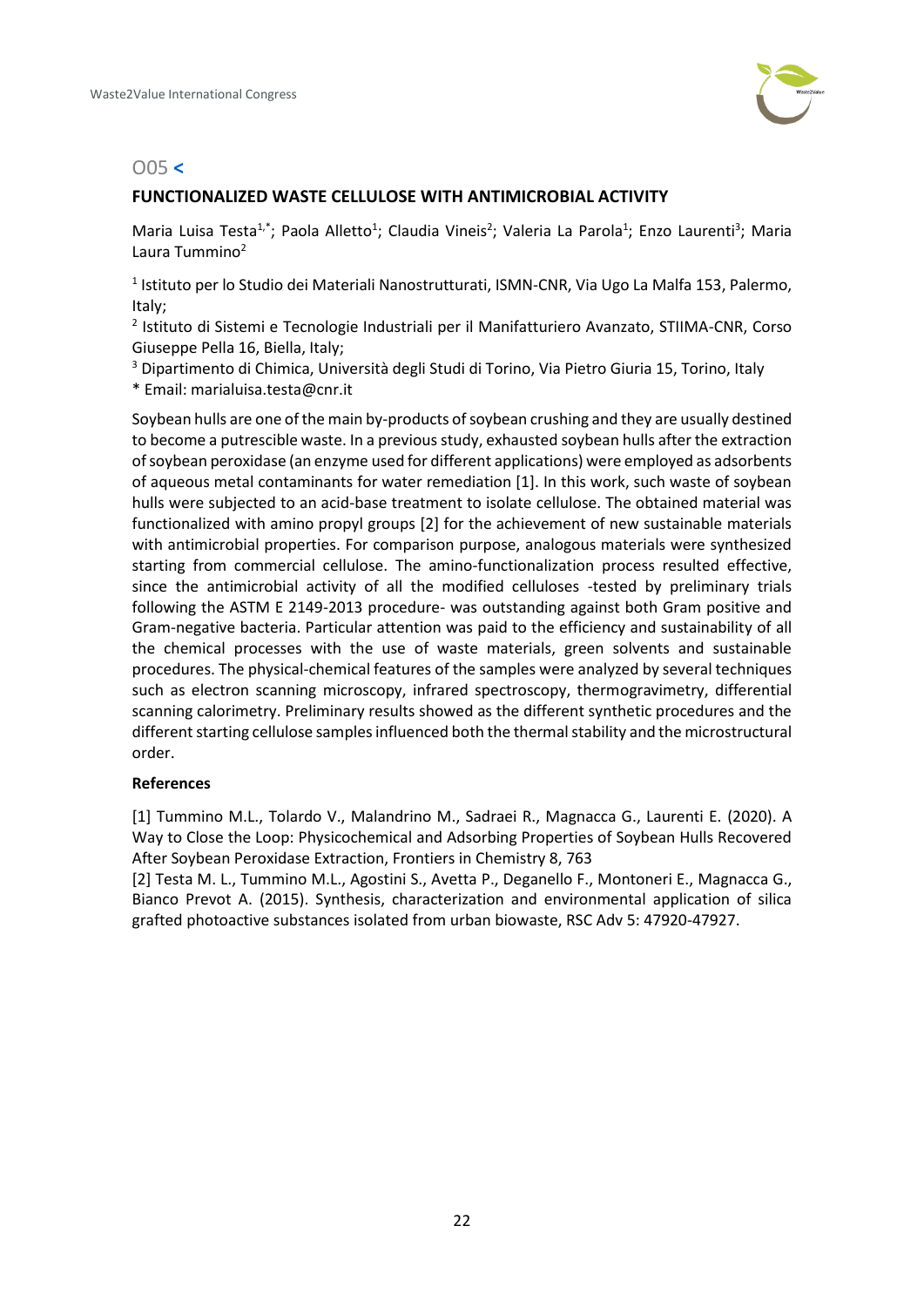

#### <span id="page-22-0"></span>O06 **[<](#page-7-1)**

# **FROM SPENT COFFEE GROUNDS TO POLYSACCHARIDE-BASED MICROPARTICLES FOR PULMONARY INSULIN DELIVERY**

Sara A. Valente <sup>1,\*</sup>; Guido R. Lopes<sup>1,2</sup>; Lisete M. Silva<sup>1</sup>; Margarida Almeida<sup>2</sup>; Paula Ferreira<sup>2</sup>; Manuel A. Coimbra<sup>1</sup>; Cláudia P. Passos<sup>1</sup>

<sup>1</sup> LAQV-REQUIMTE, Department of Chemistry, University of Aveiro, Aveiro, Portugal.

<sup>2</sup> CICECO-Aveiro Institute of Materials, Department of Chemistry, University of Aveiro, Aveiro, Portugal.

\* Email: sara.valente@ua.pt

Spent coffee grounds (SCG) are by products from espresso coffee preparation. SCG are still rich in polysaccharides, such as galactomannans (GM) and arabinogalactans (AG). As biocompatible and biodegradable molecules, GM and AG are promising vehicles for insulin delivery. Insulin is a protein highly susceptible to degradation, requiring carriers to maintain stability during powder preparation. Insulin may be administered via the pulmonary route, a non-invasive alternative to injections [1]. In this study, GM- and AG-based microparticles capable of carrying, protecting, and delivering insulin were developed. GM and AG were extracted from SCG by the eco-friendly technology Microwave Assisted Extraction (MAE), at 150 ºC and 180 ºC, respectively [2]. The extracts were ultrafiltered (5 kDa) to isolate the high molecular weight material. The samples were assessed for their sugar composition and spray dried with insulin (10% w/w). The resulting microparticles were assessed for their size and morphology using scanning electron microscopy. Insulin release kinetics were evaluated by HPLC. Sugar analysis confirmed the occurrence of GMrich and AG-rich fractions. Both GM- and AG-based microparticles presented sizes between 1-5 µm, a prerequisite for achieving alveolar deposition, and raisin-like morphologies. GM-based microparticles released insulin in a continuous and gradual manner, while insulin release from AG-based microparticles presented a sigmoid release profile, suggesting that the insulin release is dependent on the polysaccharide carrier. Both types of microparticles released around 86% of their insulin content during the 60 min tested. Our results demonstrate that GM and AG can be used to form microparticles able to carry insulin, which showed to have promising features for its efficient delivery via the pulmonary route. These results thus demonstrate the applicability of coffee waste in the development of pharmaceutical formulations. **Acknowledgments**

This work was supported by the project "PulManCar"-POCI-01-0145-FEDER-029560- funded by FEDER, through COMPETE2020-POCI, and by national funds (OE), through FCT/MCTES. Thanks are due to University of Aveiro and FCT/MCT for the financial support to LAQV-REQUIMTE research units (FCT UIDB/50006/2020) and CICECO - Aveiro Institute of Materials, UIDB/50011/2020 & UIDP/50011/2020 through national funds and, where applicable, cofinanced by the FEDER, within the PT2020 Partnership Agreement. Cláudia Passos and Paula Ferreira contracts (CEECIND/01873/2017 and IF/300/2015) were supported by FCT. Lisete M. Silva contract and Sara Valente MSc. grant were supported by project "PulManCar". Guido R. Lopes thanks AgroForWealth project (CENTRO-01-0145- FEDER-000001) for the post-doctoral grant (BPD/UI89/6614/2020).

#### **References**

[1] Shah R.B., Patel M., Maahs D.M., Shah V.N. (2016). Int. J. Pharm. Investig. 6 (1): 1-9.

[2] Passos C.P., Rudnitskaya A., Neves J., Lopes G.R., Evtuguin D.V., Coimbra M.A. (2019). Carbohydr. Polym. 214: 53-61.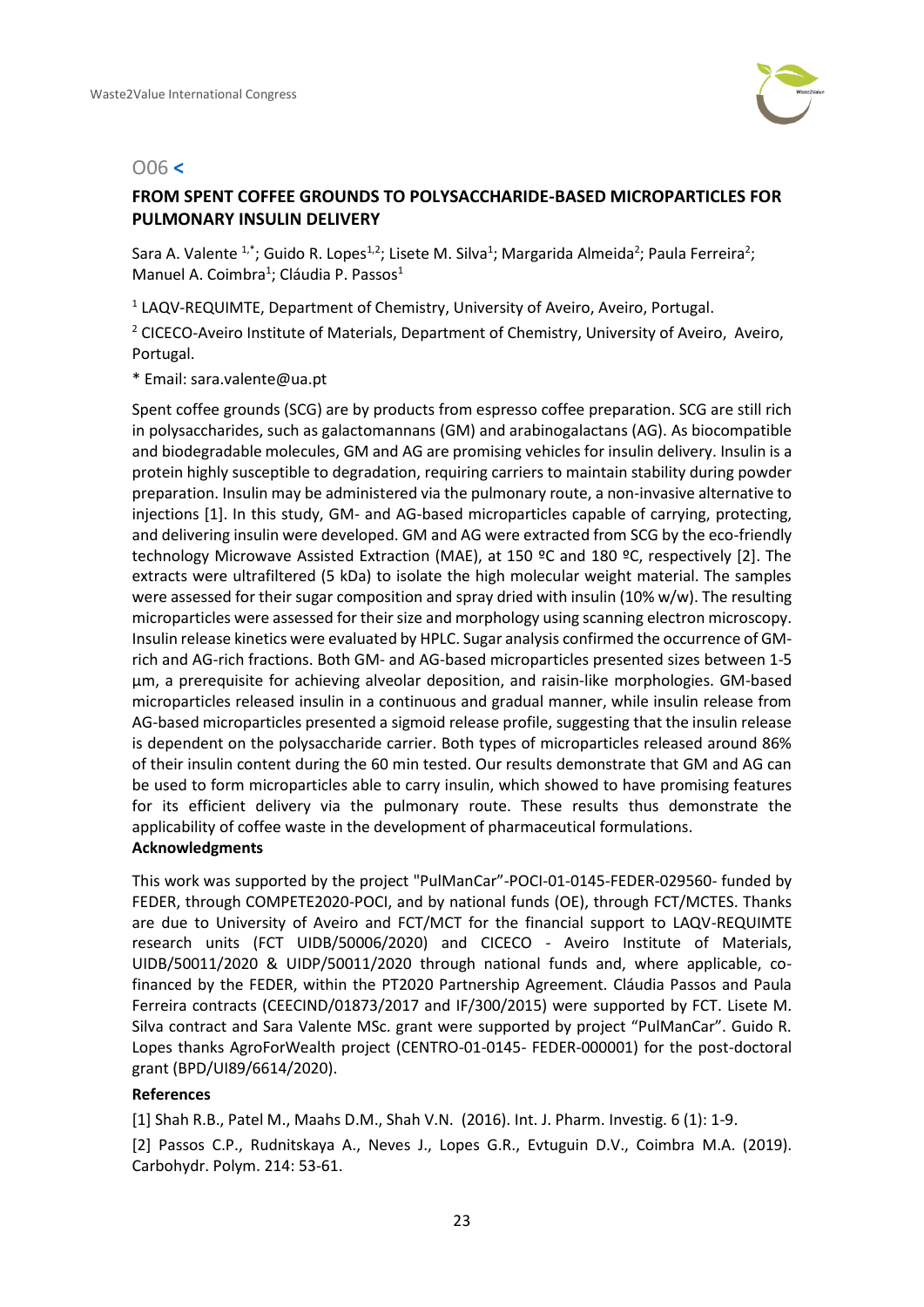

# <span id="page-23-0"></span>[O07](#page-7-2) **[<](#page-7-3)**

# **DEVELOPMENT OF ANTI-INFLAMMATORY STARCH-BASED FILMS USING POTATO AND TOMATO BYPRODUCT-DERIVED MOLECULES**

Paloma Lopes<sup>1,2,\*</sup>; Joana Tulha<sup>3</sup>; Catarina R. Almeida<sup>3</sup>; Sílvia Petronilho<sup>2,4</sup>; Idalina Gonçalves<sup>1</sup>

- <sup>1</sup> CICECO, Department of Materials and Ceramic Engineering, University of Aveiro, Aveiro, Portugal;
- <sup>2</sup> LAQV-REQUIMTE, Department of Chemistry, University of Aveiro, Aveiro, Portugal;
- <sup>3</sup> Institute of Biomedicine iBiMED, Department of Medical Sciences, University of Aveiro, Aveiro, Portugal;

<sup>4</sup> Chemistry Research Centre-Vila Real, Department of Chemistry, UTAD, Vila Real, Portugal

\* Email: palomalopes@ua.pt

Agrifood byproducts are often discarded or delegated to low-value applications despite being rich in valuable molecules that can be used for new products development, such as sustainable and functional wound dressings. Currently, wound dressings are mainly made of nonbiodegradable plastics that are environmentally unsustainable. As alternative, the use of natural polymers with primary food application has been considered, raising ethical and societal issues.

Agrifood by products-derived molecules can help overcome this dilemma. In this work, potato and tomato by products were used to develop biobased materials with anti-inflammatory properties with interest for wound healing application, following a circular concept. The influence of different concentrations (1%, 5%, and 10% w/w in relation to starch dry weight) of tomato pomace-derived aqueous extract (TE) on physicochemical, mechanical, and antiinflammatory properties of starch-based films was studied. TE showed a protein, sugar, and phenolic content of 14.7%, 15.2%, and 2.8%, respectively, and 19% of radical scavenging activity per mg of extract. TE conferred a yellowish coloration to starch-based films, maintaining their transparency. Films' rigidity and traction resistance decreased up to 58% and 50%, respectively, while their stretchability increased up to 36%, at 10%TE, thus becoming more flexible. TE also originated starch-based films with hydrophobic and hydrophilic surfaces, with water contact angles ranging from 68˚ up to 111˚, and lower water solubility (-33% with 5%TE) than the pristine materials. Finally, 10% TE/starch-based films had a maximum anti-inflammatory activity of 48%, decreasing the secretion of tumor necrosis factor  $\alpha$  (TNF- $\alpha$ ) by THP-1 cells stimulated for 24h with bacterial lipopolysaccharide (LPS). As such, potato- and tomato pomace-derived molecules allowed to develop anti-inflammatory biobased films, offering an opportunity for their valorisation through the development of active biobased wound dressings.

#### **Acknowledgements**

Thanks are due to the UA and FCT/MCTES for financial support of LAQV-REQUIMTE (UIDB/50006/2020), CICECO-Aveiro Institute of Materials (UIDB/50011/2020 & UIDP/50011/2020), and CESAM (UIDB/50017/2020 + UIDP/50017/2020) research units and CQ-VR at UTAD Vila Real (UIDP/00616/2020) through PT national funds and, where applicable, cofinanced by FEDER, within the PT2020 Partnership Agreement, Compete 2020. The authors also thank to POTATOPLASTIC project (POCI-01-0247-FEDER-017938), financed by FEDER through POCI, to "Isolago – Indústria de Plásticos, S. A.", the project leader, to "A Saloinha, Lda.", and to "HIT Tomato, Italagro, S.A" for providing potato and tomato byproducts, respectively. FCT is also thanked for the post-doc grant SFRH/BPD/ 117213/2016 (SP) and for the Individual Call to Scientific Employment Stimulus (IG, CEECIND/00430/2017). This work was also supported by NORTE 2020, under the PT 2020 Partnership Agreement, through ERDF and FSE.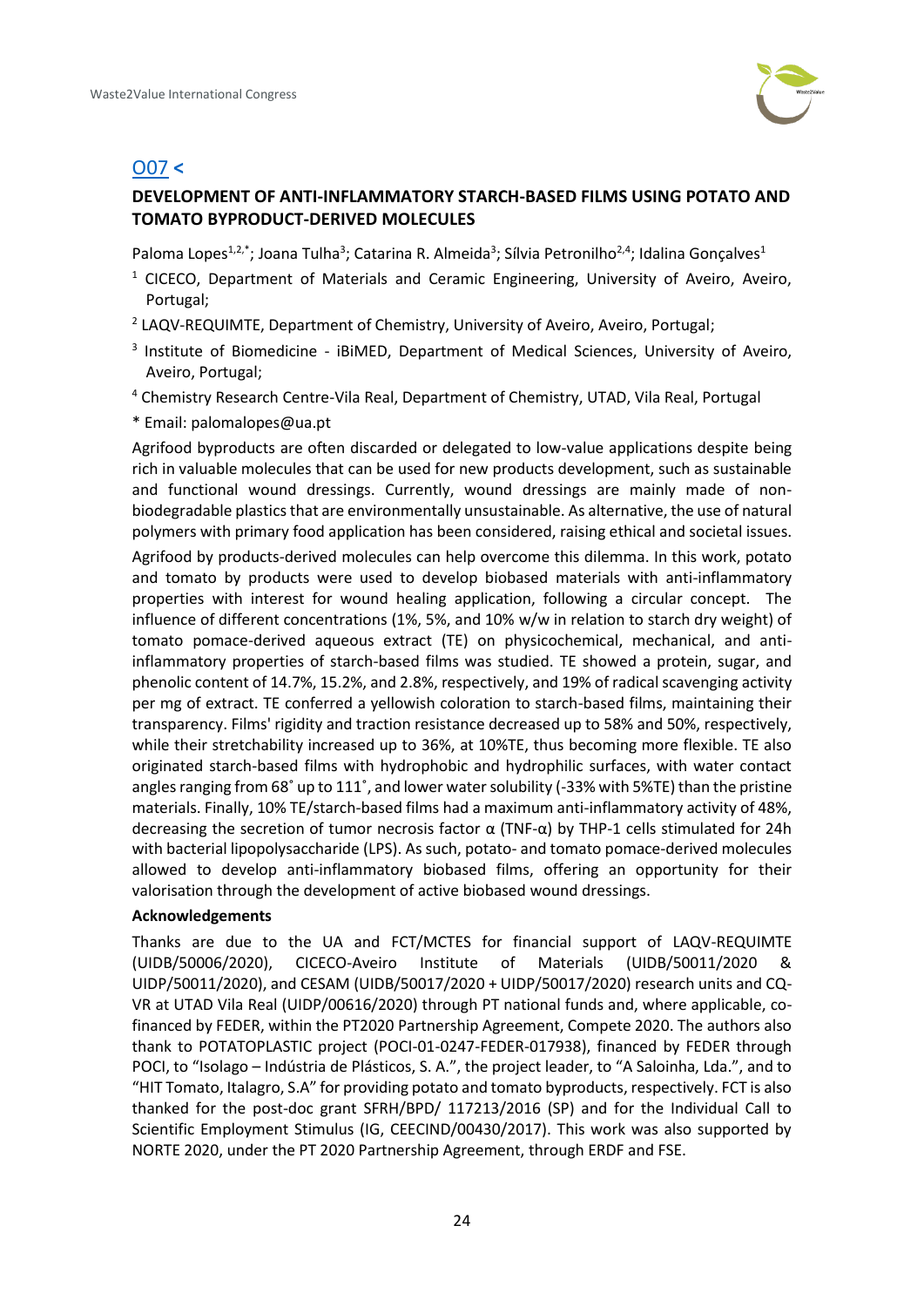

#### <span id="page-24-0"></span>O08 **[<](#page-7-4)**

# **BIOCHAR DERIVED FROM BEAN BY-PRODUCT AS A SUSTAINABLE SUPPORT OF ZINC OXIDE NANOPARTICLES TO PRODUCE ANTIMICROBIAL AND ELECTRICALLY CONDUCTIVE COMPOSITES**

Zélia Alves<sup>1,2,\*</sup>; Nuno M. Ferreira<sup>3</sup>; Gonçalo Figueiredo<sup>4</sup>; Sónia Mendo<sup>4</sup>; Cláudia Nunes<sup>2</sup>; Paula Ferreira<sup>2</sup>

 $1$ CICECO – Aveiro Institute of Materials, Department of Chemistry, University of Aveiro, Aveiro, Portugal;

 $2$  CICECO – Aveiro Institute of Materials, Department of Materials and Ceramic Engineering, University of Aveiro, Aveiro, Portugal;

<sup>3</sup> i3N, Department of Physics, University of Aveiro, Aveiro, Portugal; <sup>4</sup> CESAM, Department of Biology, University of Aveiro, Aveiro, Portugal

\* Email: zeliaralves@ua.pt

Biomass waste is a carbon-rich and renewable source with high potential for producing graphene-like materials, such as biochars. These materials can become green substitutes of carbon structures derived from graphite that normally require time-consuming and expensive methodologies [1]. In this work, biochars produced by the pyrolysis of kidney bean pods were functionalized with zinc oxide particles to produce active and electrically conductive composites for food packaging materials. At an early stage, several experiments were carried out to investigate the effect of the pyrolysis temperature, residence time, and time of air oxidation on biochar properties. The specific surface area (SBET) of biochars improved, mainly, with the increase of the pyrolysis temperature and with a short time of air oxidation, while the graphitization degree and electrical conductivity (EC) significantly reduced with increasing the time of air oxidation. Secondly, the biochar with the highest SBET and the biochar with the highest EC were used as support to produce zinc oxide nanoparticles by a green solvothermal methodology. The produced biochar-ZnO composites demonstrated greater SBET and EC properties than the ZnO composites supported onto the graphene sheets (ZnO-rGO). Furthermore, both biochar-ZnO composites showed antibacterial activity similar to that of ZnOrGO, but greater than that of pristine ZnO particles. Therefore, it can be inferred that biochar derived from bean by-products is a sustainable alternative of graphene sheets to produce active and electrically conductive ZnO composites.

#### **Acknowledgements**

This work was developed within the scope of the project CICECO - Aveiro Institute of Materials (UIDB/50011/2020 & UIDP/50011/2020), CESAM (UIDP/50017/2020 + UIDB/50017/2020) and i3N (UIDB/50025/2020 & UIDP/50025/2020). ZA and PF thank FCT for the grants PD/BD/117457/2016 and IF/00300/2015, respectively. This work was also supported by BIOFOODPACK project (M-ERA.NET2/0019/2016) and by national funds (OE), through FCT– Fundação para a Ciência e a Tecnologia, I.P., in the scope of the framework contract foreseen in the numbers 4, 5 and 6 of the article 23, of the Decree-Law 57/2016, of August 29, changed by Law 57/2017, of July 19.

#### **References**

[1] Ravi S., et al. (2016). J. Environ. Chem. Eng. 4: 835–856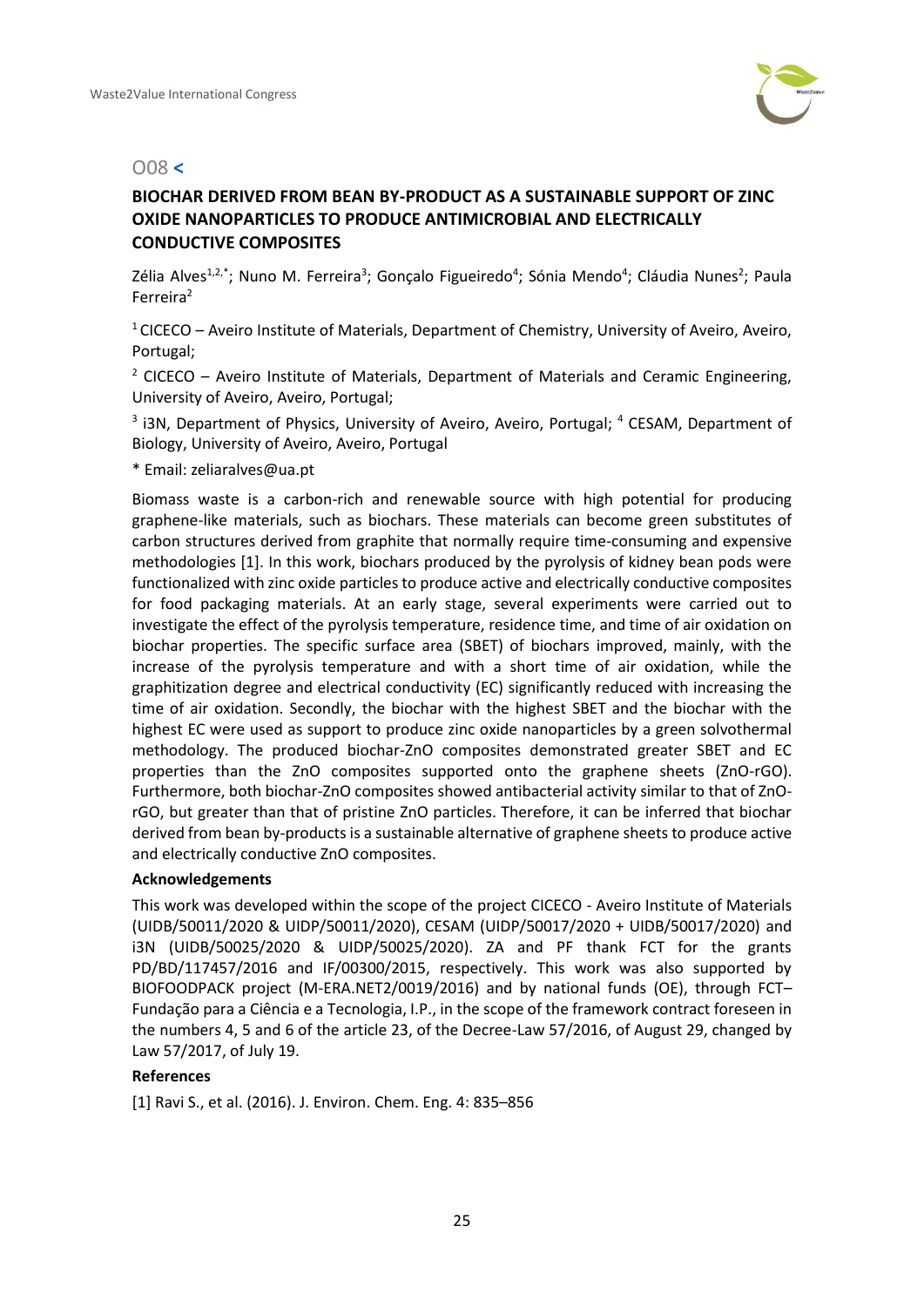

#### **GENERATING ENVIRONMENTAL BENEFITS**

<span id="page-25-0"></span>O09 **[<](#page-7-5)**

#### **DEGRADATION OF CAFFEIC ACID BY UV-A-FENTON SYSTEM**

Nuno Jorge<sup>1,2,\*</sup>; Ana R. Teixeira<sup>2</sup>; José R. Fernandes<sup>2</sup>; Ivo Oliveira<sup>3,4</sup>; Berta Gonçalves<sup>3,4</sup>; Marco S. Lucas<sup>2</sup>; José A. Peres<sup>2</sup>

<sup>1</sup>Escuela Internacional de Doctorado (EIDO), Campus da Auga, Campus Universitário de Ourense, Universidade de Vigo, As Lagoas, Ourense, España;

2Centro de Química de Vila Real (CQVR), Departamento de Química, Universidade de Trás-os-Montes e Alto Douro (UTAD), Quinta de Prados, Vila Real, Portugal;

<sup>3</sup>Centre for the Research and Technology of Agro-Environmental and Biological Sciences (CITAB), University of Trás-os-Montes and Alto Douro (UTAD), Vila Real, Portugal;

4 Inov4Agro (Institute for Innovation, Capacity Building, and Sustainability of Agri-Food Production), University of Trás-os-Montes and Alto Douro (UTAD), Vila Real, Portugal

\* Email: njorge@uvigo.es

Among the agro-industrial wastewaters, the winery wastewater is considered toxic to the environment due to the presence of high content of polyphenols [1]. The caffeic acid (CA) is considered to be one of the most refractory phenolic compounds to biologic degradation, because it exhibits high toxicity and antibacterial activity and represents a risk to human health when exposed to concentrations of 1.3 g/L. To the best of our knowledge no study has ever been performed on the degradation of CA by UV-A-Fenton process, therefore, the aim of this work is (1) optimize the UV-A-Fenton process, (2) evaluate the energy consumption and operational cost of CA degradation and (3) study the phytotoxicity effect of the treated wastewater. The concentration of CA was determined by Ultra-High-Performance Liquid Chromatography (UHPLC) using a C18 reverse phase column (250  $\times$  4.6 mm, 5  $\mu$ m) with a flowrate of 1 mL min-1 at 25.0 ºC. Experiments were performed in a self-designed lab-scale reactor with 500 mL of capacity employing a UV-A LEDs system was composed by 12 Indium Gallium Nitride (LnGaN) LEDs lamps with a λmax = 365 nm. The results showed that under the best experimental conditions, as follows:  $[CA] = 5.5x10-4$  mol/L,  $[H2O2] = 22x10-4$  mol/L,  $[Fe2+] = 1.1x10-4$  mol/L,  $pH = 3.0$ , agitation 350 rpm, temperature = 298 K, radiation UV-A, IUV = 32.7 W/m2, t = 15 min it was achieved a CA removal of 99.9%, with a pseudo first-order kinetic rate of 0.695 min-1. The values of the electric energy per order (EEO) = 7.227 kWh m-3 order-1 and specific applied energy (ESAE) = 13.140 kWh mol-1 order-1 were obtained under the best experimental conditions, with low operational cost (0.599 €/m3). Performance of phytotoxicity tests showed that caffeic acid and UV-A-Fenton process can exercise phytotoxicity effect in onion seeds with low germination index (50.4 and 25.8%), however, tests performed in tomato and radish seeds showed high germination index values after UV-A-Fenton process (149.1 and 94.9%, respectively). **In conclusion,** this work provides an important insight into the application of UV-A-Fenton process in the removal of CA contaminant, especially for wastewater reuse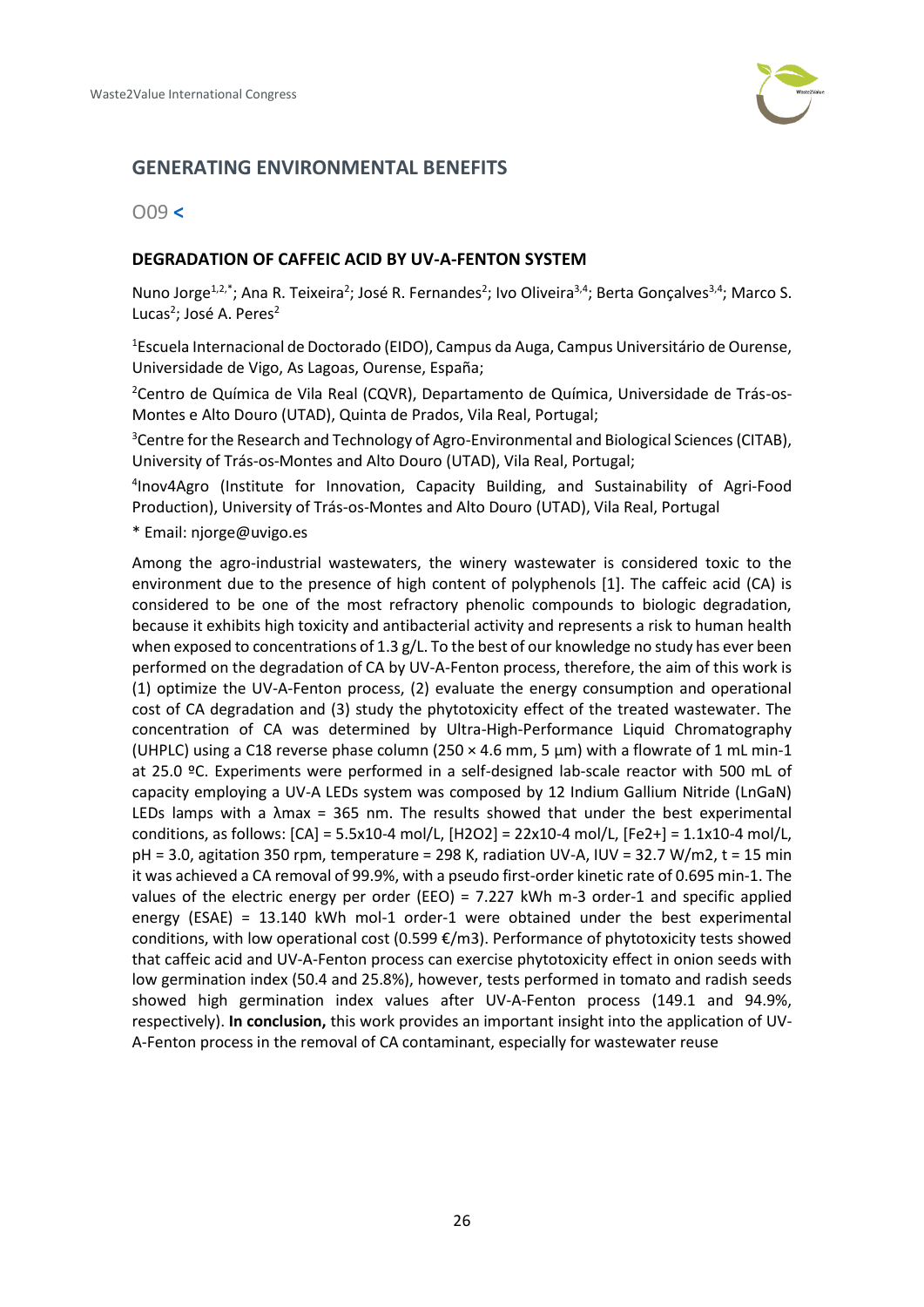

#### <span id="page-26-0"></span>O10 **[<](#page-7-6)**

#### **ENERGY STORAGE IN SUPERACTIVATED BIOCHAR FROM RICE WASTES**

Chiara Milanese<sup>1,\*</sup>; Ilaria Frosi<sup>2</sup>; Adele Papetti<sup>2</sup>; Alessandro Girella<sup>1</sup>; Vittorio Berbenni<sup>1</sup>; Giacomo Magnani<sup>3</sup>; Daniele Pontiroli<sup>3</sup>; Mauro Riccò<sup>3</sup>

- <sup>1</sup> Chemistry Department University of Pavia;
- $2$  Drug Science Department University of Pavia;  $3$  University of Pavia
- \* Email: chiara.milanese@unipv.it

Recently biochar, the carbon side-product in the pyrolysis/gasification of residual waste biomasses, started to receive a widespread attention in the field of the electrical energy-storage, thanks to its hierarchical porous structure inherited from biomass precursors, its excellent chemical and electrochemical stability, high conductivity, high surface area and inexpensiveness. In particular, biochar converted to activated carbon (SSA  $>$  1000m2/g) through a chemical activation with KOH appears now to be a new cost-effective and environmentally-friendly carbon material with great application prospect in the field of energy-storage applications.

We report here on the preparation of novel hierarchically-porous super-activated carbon materials originating from biochar derived by the pyrolysis of poultry litter (PL) and of rice waste (bran RB and husk RH). The chemical activation process proved to be efficient to remove the majority of impurities other than carbon, stabilizing highly porous hierarchical structures with local graphene-like morphology. The porous compounds obtained by PL and mixtures of RH + RB demonstrated to behave as excellent electrode materials for high-performance symmetric supercapacitors (SCs), reaching high specific capacitance up to 230 F/g. On the contrary, the material obtained by RB, having specific surface area up to 5000 m2/g, shows a very good hydrogen storage ability, adsorbing up to 4.5 wt % of hydrogen in around 20 seconds at -196°C and around 1.5 wt% at room temperature. Work is in progress to optimize the pyrolysis and activation conditions and to improve the performance of the materials by decoration with transition metals. The availability, the biocompatibility and the inexpensiveness of the starting materials suggest possible large-scale applications for such devices, for example in the field of transportation or in renewable energy-grids, but also in the field of bio-medicine.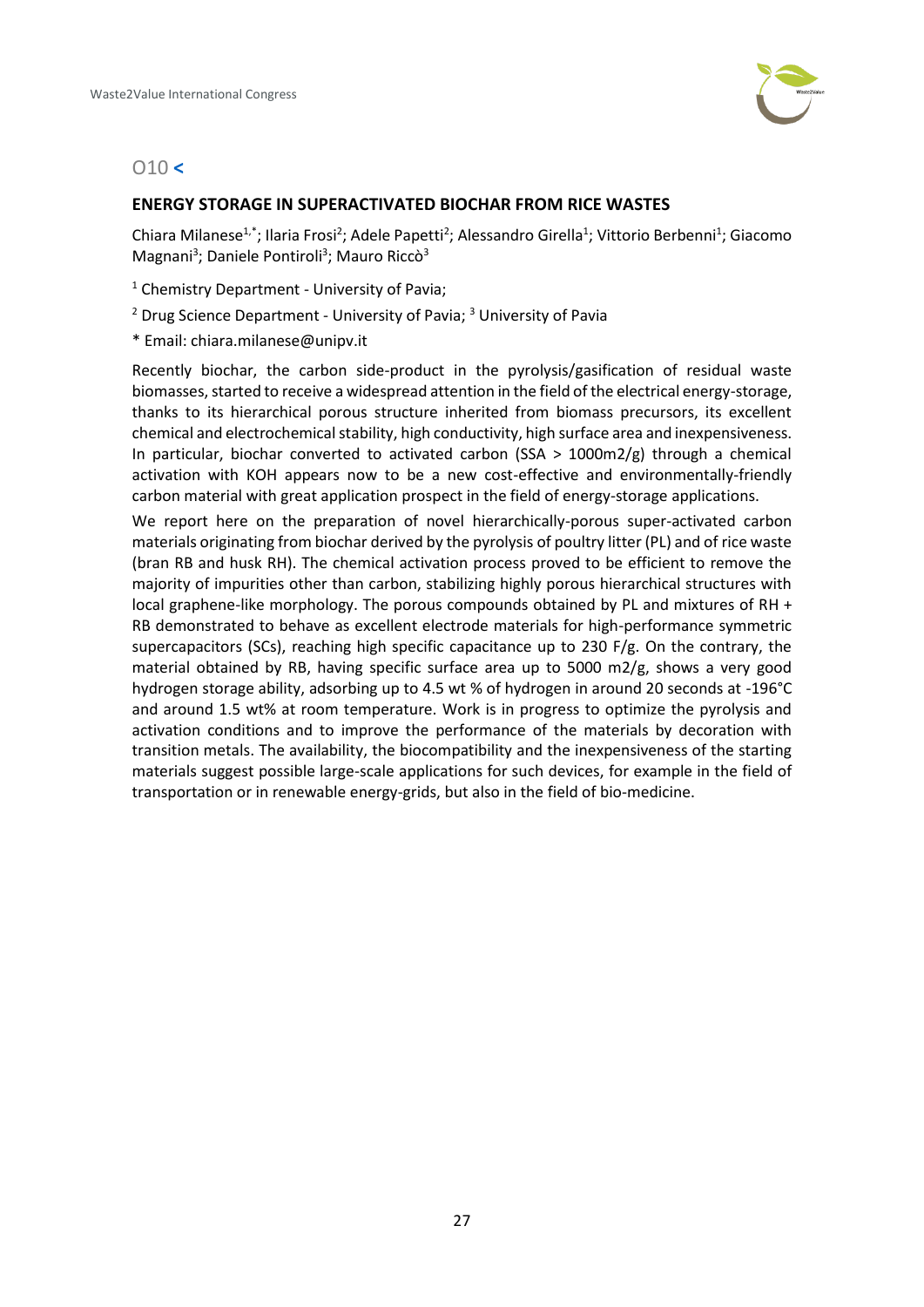

#### <span id="page-27-0"></span>O11**[<](#page-7-7)**

#### **FOOD BY-PRODUCTS AS ORGANIC COAGULANTS FOR WASTEWATER TREATMENT**

Rita Beltrão Martins<sup>1,\*</sup>; Nuno Jorge<sup>2,3</sup>; Anabela Raymundo<sup>4</sup>; Ana I.R.N.A. Barros<sup>1</sup>; José A. Peres<sup>3</sup>

<sup>1</sup>CITAB - Centre for the Research and Technology of Agro-Environmental and Biological Sciences, Universidade de Trás-os-Montes e Alto Douro, Vila Real, Portugal;

<sup>2</sup>Escuela Internacional de Doctorado (EIDO), Campus da Auga, Campus Universitário de Ourense, Universidade de Vigo, As Lagoas,Ourense, España;

<sup>3</sup>CQVR - Centro de Química de Vila Real, Departamento de Química, Universidade de Trás-os-Montes e Alto Douro (UTAD), Vila Real, Portugal;

4 LEAF - Linking Landscape, Environment, Agriculture and Food, Instituto Superior de Agronomia, Universidade de Lisboa. Tapada da Ajuda, Lisboa, Portugal

\* Email: ritabeltraomartins@icloud.com

Nowadays with the European Green Deal and the Environment protection daily goals, food industry has been forced to rethink and apply new strategies to reach more sustainable processes. The wastewater treatment, in particular, is a step in food production chain, where the use of by-products can be an approach to environment-friendly solutions [1]. Several studies revealed good results with natural coagulants applied in wastewater treatment [2]. In the present work, an elderberry wastewater was treated by coagulation-flocculation-decantation process (CFD), with the aim of (1) application of four by-products from food production as organic coagulants powder (OCP) from chestnut urchin, acorn skin, olive leaves, and grape stem, and (2) compare its efficiency with ferrous sulfate.

The CFD process was optimized by variation of different pH (3, 5, 7, 9) and dosage (0.1, 0.5, 1.0, 2.0 g L−1). The results showed higher removal rate at pH 3.0 for OCPs and pH 5.0 for ferrous sulfate. Under the experimental conditions, as follows: rapid mix 150 rpm/ 3 min, slow mix 20 rpm/ 20 min, sedimentation time 12 h, and with application of 0.1, 0.5, 0.5, 0.5 and 0.1 g L-1 it was 1observed a turbidity removal of 85.8, 82.0, 76.0, 81.9 and 74.9 %, respectively, total suspended solids (TSS) removal of 35.5, 30.5, 26.6, 33.6 and 0.0 %, respectively and a total organic carbon (TOC) removal of 0.0, 15.2, 0.0, 0.0, and 20.1 %, respectively. The high turbidity and TSS removal were observed due to the release of cationic proteins present in the coagulants, which reacted with the negatively charged colloids present in the wastewater. The low TOC removal observed after CFD process with OCPs were due to the presence of organic carbon compounds, as observed by the Fourier-transform infrared spectroscopy (FTIR) spectra. Finally, the sludge volume was measured (14.5, 12.5, 24.5, 16.8, 34.5 mL L−1, respectively), and the results showed that a higher volume of water was recovered with application of OCPs. In conclusion OCPs are a promising technology for wastewater treatment.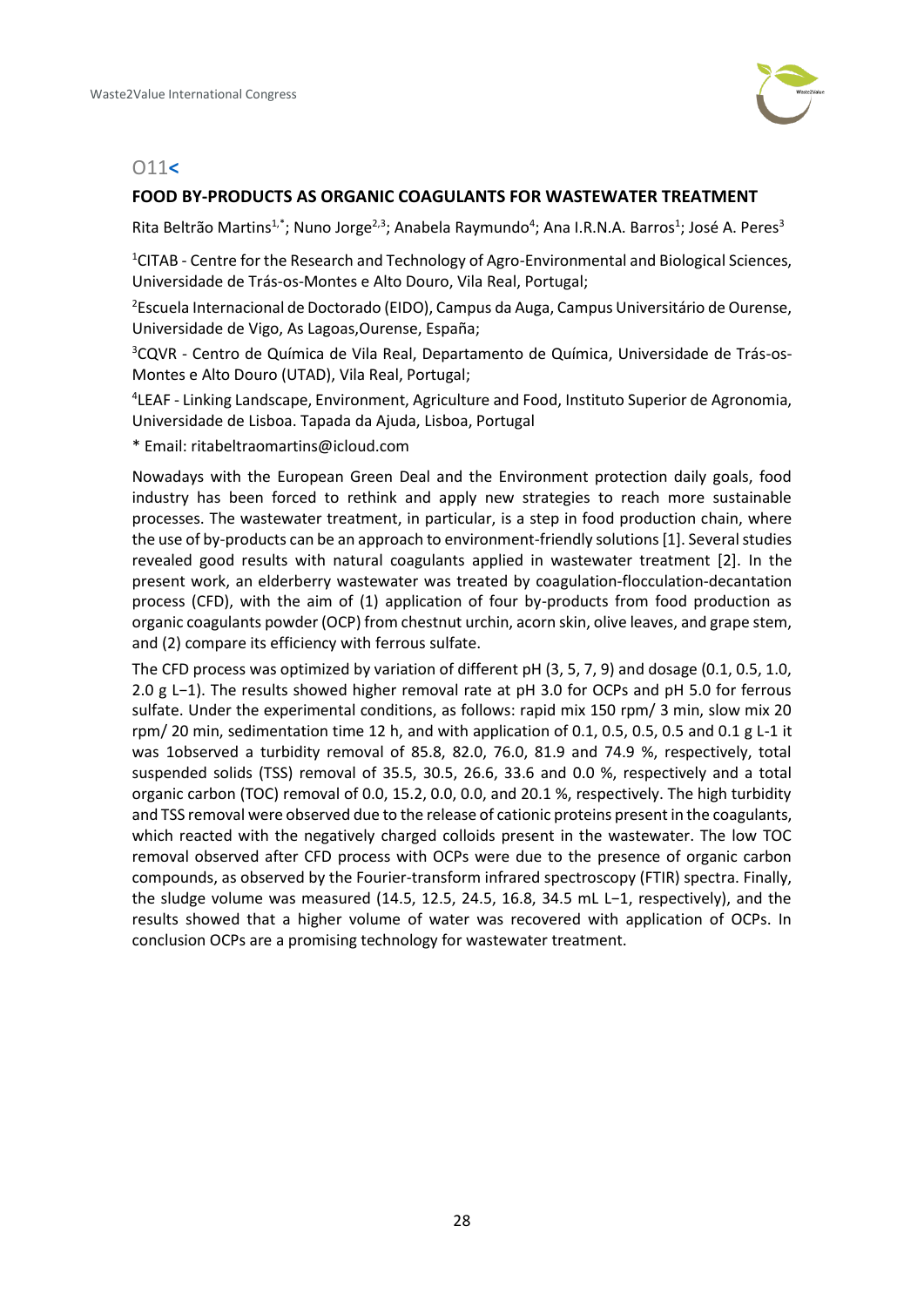## **WASTE MITIGATION SOLUTIONS**

<span id="page-28-0"></span>O12 **[<](#page-8-0)**

#### **MODEL2BIO. MODELLING TOOL FOR GIVING VALUE TO AGRI-FOOD RESIDUAL STREAMS IN BIO-BASED INDUSTRIES**

Tamara Fernández Arévalo<sup>1,\*</sup>

- $1$  CEIT, Basque Research and Technology Allance, Spain.
- \* Email: tfernandez@ceit.es

The agri-food industry generates around 50% of global waste, of which only 36% is recycled, although the potential recovery could be as high as 60%. These residual streams can be used as feedstock for the bio-based industry, provided that the composition, logistics and volume are carefully analysed. The European project MODEL2BIO (H2020-BBI-JTI-2019. No 887191) aims to create a Decision Support System (DSS) for managing residual streams produced in agri-food companies. This will be an innovative concept that using predictive models will be able to select the best ways for valorising these streams considering their composition, seasonality, and industry location among other factors. This innovative MODEL2BIO-DSS tool is based on the interconnection of three complementary elements (simulation module, optimisation algorithm and LCA module). The simulation module is able to predict the mass fluxes for any bio-based residual stream alternatives using a set of compatible model libraries describing the agri-food production lines, the intermediate processes (storage, mixing, separation and transport) and the final valorisation in the bioprocesses. All libraries use the same Components Vector according to the Plant-Wide Modelling (PWM) methodology (Grau et al., 2007; Fernández-Arévalo et al., 2014). The PWM methodology is a systematic and rigorous methodology for constructing mathematical models able to describe the whole systems as complex as required in each case study. This approach facilitates the mass, charge and energy continuity throughout the whole system. The Optimisation algorithm is able to select automatically the bio-based residual stream alternatives that minimise a global cost function previously defined using the mathematical models constructed. Finally, the LCA module estimates the environmental, economic and social impacts associated with any bio-based residual stream alternative using an LCA methodology. The main advantage of the tool is the possibility of giving a holistic solution or prioritisation. Although there are many commercial programs for the simulation of industrial processes, these are mainly based on the analysis of specific facilities, and not on broader analyses with various industries, in which logistics plays a key role. Model2Bio will simulate the entire value chain providing recommendations from a holistic perspective (technical, economic, environmental and social), with the prioritisation of the valorisation possibilities through technical-economic criteria and the final decision through holistic criteria. This will provide a new concept for waste management.

#### **References**

[1] Grau M., de Gracia P., Vanrolleghem, E. , Ayesa (2007). A new Plant-wide modelling methodology for WWTPs. Water Research 41 (19): 4357-4372.

[2] Fernández-Arévalo T., Lizarralde I., Grau P., Ayesa E. (2014). New systematic methodology for incorporating dynamic thermal modelling in multi-phase biochemical reactors. Water Research 60: 141-155.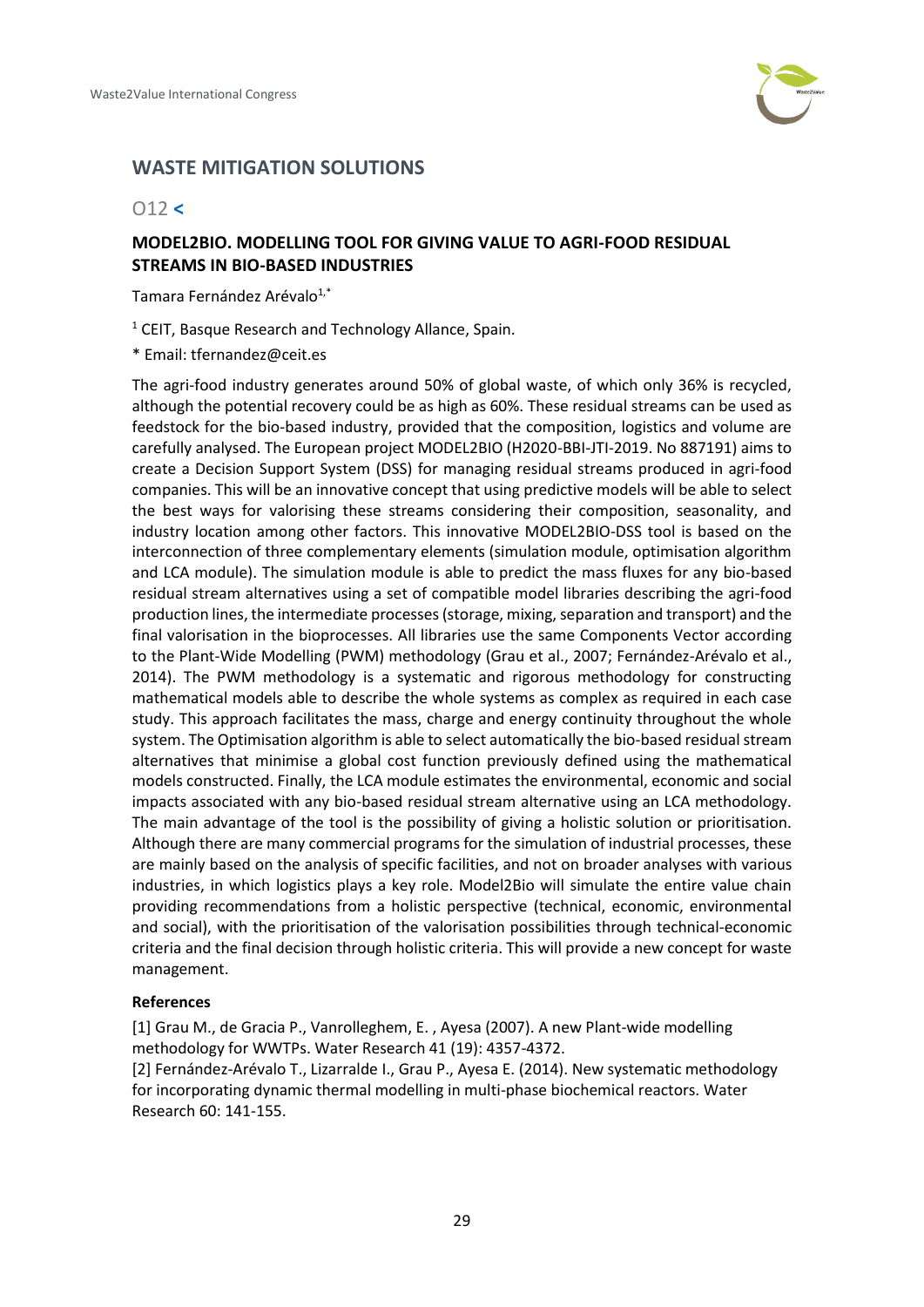

#### <span id="page-29-0"></span>O13 **[<](#page-8-1)**

#### **FIGHTING WINERY WASTE: GIVING A SECOND LIFE**

Irene Gouvinhas<sup>1,2,\*</sup>; Ana Isabel de Barros<sup>1,2</sup>

 $1$  Centre for the Research and Technology of Agro-Environmental and Biological Sciences, UTAD

<sup>2</sup> Inov4Agro - Institute for Innovation, Capacity building and Sustainability of Agri-Food production

\* Email: igouvinhas@utad.pt

The increase of the population and the climate changes are two of the major critical challenges that the population suffers worldwide, and that requires urgent intervention/answers to keep the availability of sustainable and health promoting food sources for most of the world population. Therefore, it becomes important to search for alternative, functional and sustainable food sources, as well as new added value for traditional food matrices and byproducts, that contributes to the circular economy by minimizing waste of valuable resources in the limits of environmental protection. Circular economy allows to integrate agricultural wastes and non-marketable products by means of innovative technologies/practices, as phytochemically abundant functional food or natural substitute to the synthetic health/beauty products.

Given the relevance of the winemaking companies, particularly at Douro region, and the amount of underexploited wastes produced, the development of innovative applications for these organic materials is necessary. In the last years, our research group works revealed the presence of bioactive compounds in winery by-products (WBPs), namely a variety of polyphenols and stilbenes that contribute to remarkable biological activities such as anti-inflammatory, antioxidant and antibacterial, among others. Most recently, a preliminary study developed by the team demonstrated the WBPs extracts capacity to inhibit the growth of some foot wound ulcers bacteria through disc diffusion and minimum inhibitory concentration (MIC) assays, as well as some anti-aging enzymes, revealing that WBPs are valuable candidates as wound healing agents and to prevent some aging processes, respectively.

#### **Acknowledgements**

This research was funded by the FCT (Portuguese Foundation for Science and Technology) Grant number UIDB/04033/2020.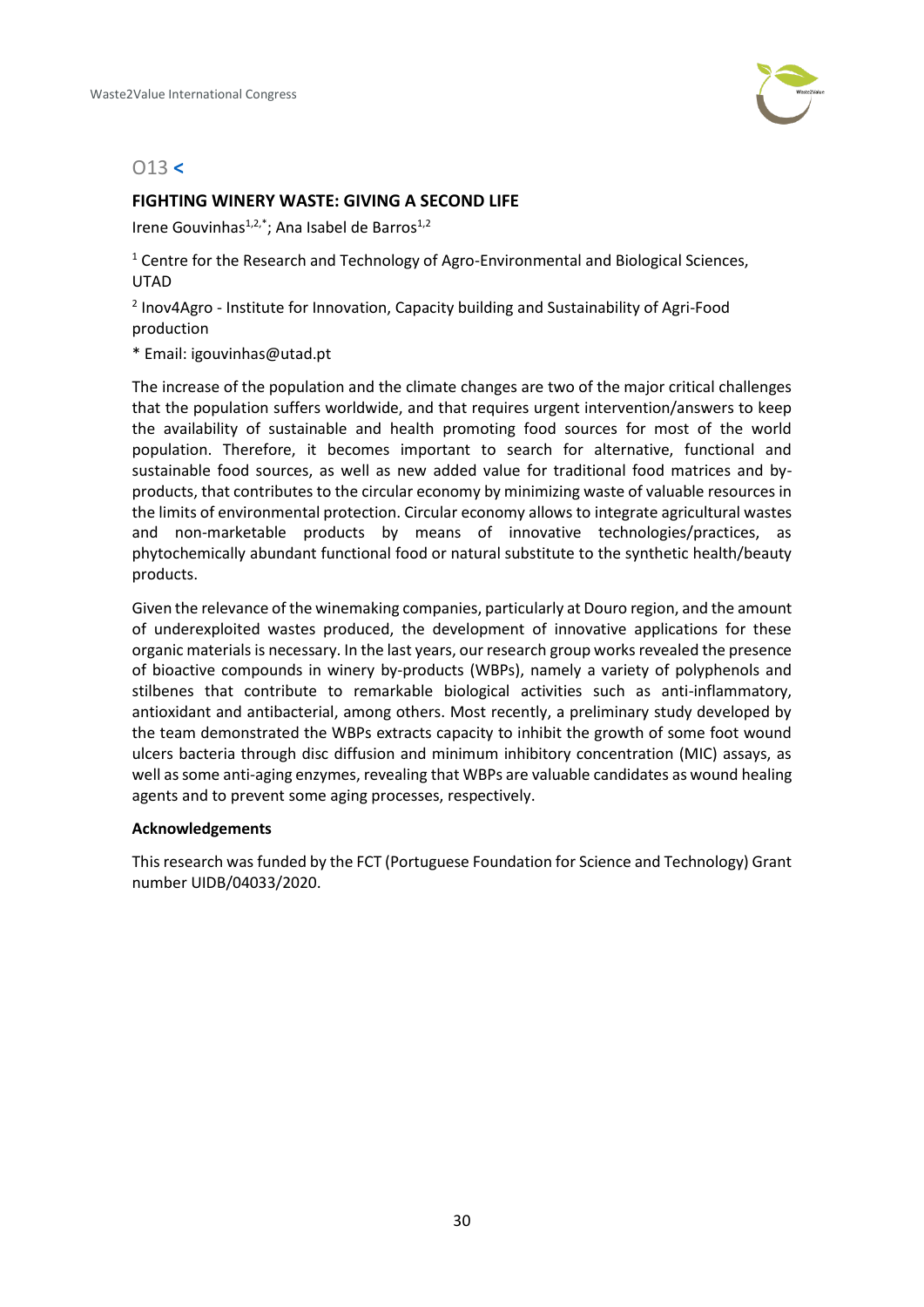

#### <span id="page-30-0"></span>O14 **[<](#page-8-2)**

# **WINTER SAVORY AND LEMONGRASS BYPRODUCTS USED IN THE DEVELOPMENT OF ANTIMICROBIAL BIOPLASTICS**

Mariana Vala<sup>1</sup>; João Cruz<sup>1</sup>; Sónia Ferreira<sup>2</sup>; Paulo Brites<sup>1</sup>; Pedro Teixeira<sup>3</sup>; Isabel Henriques<sup>3,4</sup>; Paula Ferreira<sup>1</sup> Elisabete Coelho<sup>2</sup>, Idalina Gonçalves<sup>1,\*</sup>

<sup>1</sup> CICECO, Department of Materials and Ceramic Engineering, University of Aveiro, Aveiro, Portugal;

<sup>2</sup> LAQV-REQUIMTE, Department of Chemistry, University of Aveiro, Aveiro, Portugal;

<sup>3</sup> CESAM, Biology Department, University of Aveiro, Aveiro, Portugal;

<sup>4</sup> Department of Life Sciences, Faculty of Science and Technology, University of Coimbra, Calçada Martim de Freitas, Coimbra, Portugal

\* Email: idalina@ua.pt

Winter savory (WS) and lemongrass (L) are aromatic plants often used for gastronomic and medicinal purposes, whose industrial processing originates stems/leaves that are often wasted and together valuable molecules, such as essential oils, are lost. On the other hand, the need of developing eco-friendly active packaging materials that allow to extend the foodstuff's shelf-life is of major concern. In this work, it was hypothesized that WS and L-derived essential oils and the whole byproducts can be used in the development of antimicrobial bioplastics. The influence of WS and L-derived essential oils and the grinded byproducts on the physicochemical, mechanical, and antimicrobial properties of a bioplastic formulation was studied. From WS and L byproducts were obtained ca. 0.34% ad 1.32% essential oils-rich in carvacrol (ca. 90%) and citral (ca. 89%), respectively, with antimicrobial activity against Staphylococcus aureus. When incorporated into a bioplastic formulation, WS and L-derived essential oils conferred a slightly yellowish coloration to the bioplastics, although barely perceivable at the human eye (ΔE < 3) and decreased the film's surface wettability, without interfering with the material's mechanical performance, except for films containing L-derived essential oils that showed a lower traction resistance than the pristine materials. On the other hand, grinded WS and L byproducts conferred a brownish coloration to the bioplastics; also decreased the film's surface wettability; and increased the material's rigidity. Both bioplastics containing WS and L-derived essential oils or grinded WS and L byproducts inhibited the Staphylococcus aureus growth, thus acquiring antimicrobial properties, being this effect more pronounced when the grinded byproducts were used. Overall, WS and L byproducts revealed to be a great source of antimicrobial molecules with potential to be used in the development of active bioplastics, opening an opportunity for their valorisation.

#### **Acknowledgements**

Thanks are due to University of Aveiro and FCT/MCTES for the financial support of CICECO-Aveiro Institute of Materials (FCT ref. UIDB/50011/2020 & UIDP/50011/2020), LAQV-REQUIMTE research Unit (FCT ref. UIDB/50006/2020 & UIDP/50006/2020), and CESAM (UIDP/50017/2020 & UIDB/50017/2020) through national funds. The authors acknowledge to Waste2Value project (PDR 2020 – 1.0.1-031824), financed by through national founds, co-financed by PDR2020, FEADER, within the PT2020 Partnership Agreement and to Ervital and Silvex for supplying the byproducts and the bioplastic formulation, respectively. FCT is also thanked for the Investigator FCT program (PF, IF/00300/2015), Scientific Employment Stimulus program (IG, CEECIND/00430/2017), and (EC, CDL-CTTRI-88-ARH/2018 - REF. 049-88-ARH/2018) by national funds (OE) in the scope of the framework contract foreseen in the numbers 4, 5, and 6 of the article 23, of the Decree-Law 57/2016, of August 29, changed by Law 57/2017, of July 19.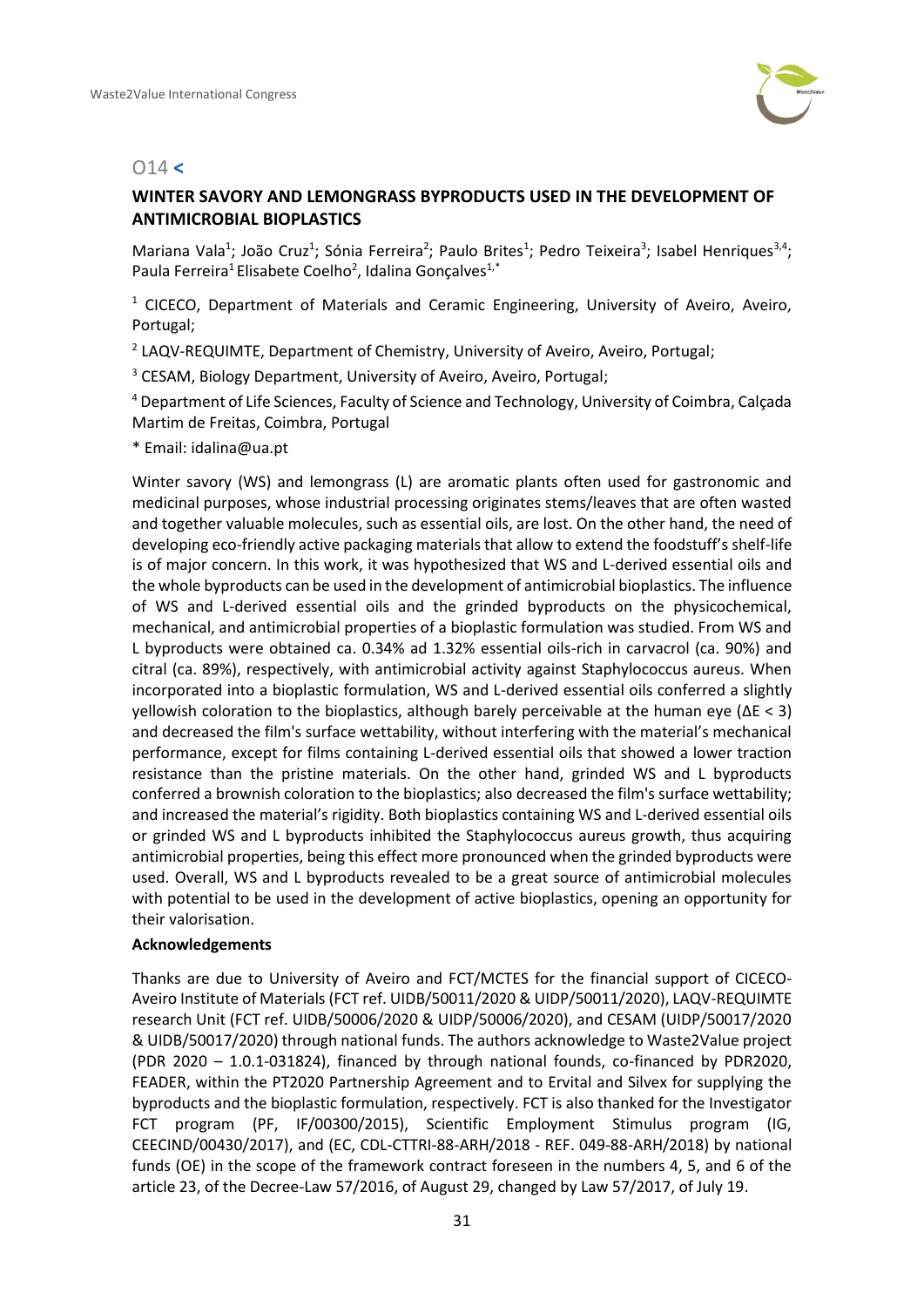

# **PITCH**

# **BY-PRODUCTS AS FOOD/FEED INGREDIENTS**

# <span id="page-31-0"></span>PITCH01 **[<](#page-9-1)**

#### **UTILIZATION OF RICE MILLING BY-PRODUCTS**

Neşe Yilmaz Tuncel\* ; Necati Barış Tuncel

\* Email: neseyilmaz@comu.edu.tr

During the commercial milling process, paddy rice is transformed into many fractions. Approximately, 56–58% of white rice, 10–12% of broken rice, 18–20% of husk and 10–12% of rice bran is obtained as a result of the milling process (Kahlon, 2009). In other words, about 40 % of the milled paddy constitutes products other than white rice. The milling process starts with removing the husk or hull to produce brown rice which is also called "cargo". Husk has a woody structure and not for use as food. Rice husks are often burned to produce energy. Brown rice, which can be considered as whole grain, is composed of starchy endosperm, germ and bran including aleurone. Brown rice kernels may vary in terms of maturity. Although harvest starts when the grains are generally mature, individual kernel maturity may vary widely and hence, immature rice grains are always formed to some extent. Despite being whole grains as their mature counterparts, immature rice grains are thinner and have a greenish or chalky appearance. In order to meet the consumer demands, brown rice is further milled to produce white rice and rice bran, which is the most valuable by-product of rice milling industry, occurs as a result of this polishing step. Composite rice bran may include many fractions such as germ, and broken rice kernels depending on the process. Rice bran and rice germ is also the source of rice bran oil which is another valuable by-product of the process. In conclusion, immature rice grain, rice bran, rice germ, and rice bran oil are the main by-products of rice milling industry. These by-products are generally evaluated as animal feed due to the rancidity problem caused mainly by lipase enzymes. Intact kernel is stable because the deteriorative enzymes and their substrates are physically located in separate zones. However, during milling lipases meet fat and causes hydrolysis of fat to free fatty acids and glycerol which results in rancid flavor and soapy taste in a very short time. On the other hand, these by-products comprise valuable bioactive compounds such as tocopherols, gamma-oryzanol, B group vitamins, minerals, dietary fiber, phenolics and antioxidants and have the potential to be used as value-added commodities in food, nutraceutical, and cosmetic industries when handled and processed accordingly. Some information about characterization and stabilization of rice milling by-products was reviewed.

#### **References**

[1] Kahlon T.S. (2009). Rice bran: production, composition, functionality and foods applications, physiological benefits, in Cho S.S., Fiber S.P. Ingredients: Food Applications and Health Benefits. CRC Press, Boca Raton, FL, pp. 305–321.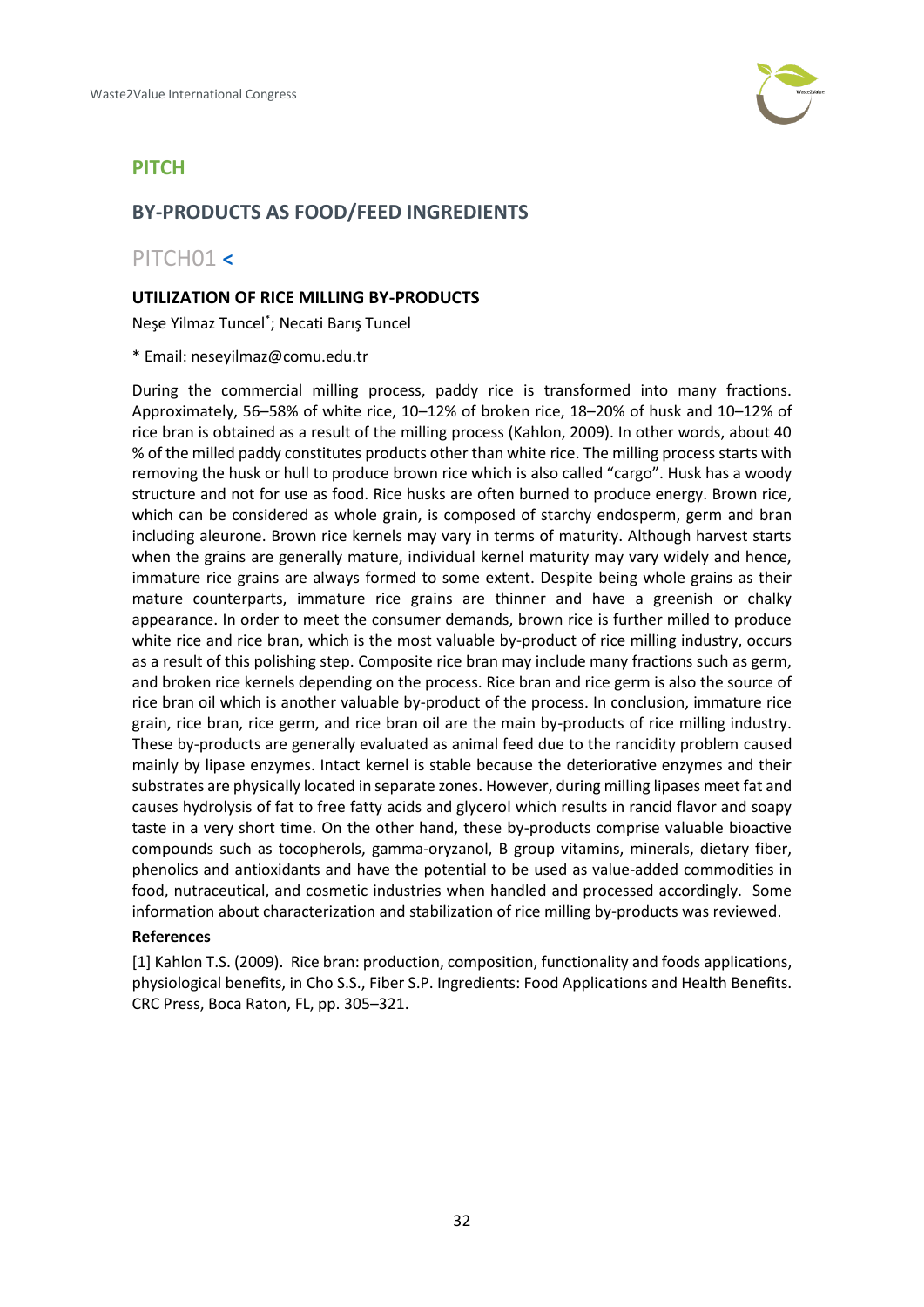

# <span id="page-32-0"></span>PITCH02 **[<](#page-9-1)**

# **VALORIZATION OF PINE NUT SKIN THROUGH MICROWAVE-ASSISTED EXTRACTION OF BIOACTIVE COMPOUNDS**

Soraia P. Silva<sup>1,\*</sup>; Guido R. Lopes<sup>1</sup>; Manuel A. Coimbra<sup>1</sup>; Elisabete Coelho<sup>1</sup>

<sup>1</sup> LAQV - REQUIMTE, Departamento de Química, Universidade de Aveiro, 3810-193 Aveiro, Portugal

\* Email: soraiapiressilva@ua.pt

Pine nut skin (PNS) is a by-product with an annual volume of approximately 550 metric tons worldwide [1]. PNS is easily recovered at the nut processing mill, has low moisture content and low density, reducing the costs associated with drying, transportation, and storage. PNS is currently used for heat production, however, the extraction of value-added compounds may allow its use as a functional food ingredient, enabling its valorization. To valorize PNS in the industry, low-cost and time-saving extraction methods must be employed. Microwave-assisted extraction (MAE) allows to attain high temperatures and is considered a green extraction methodology, due to the reduction of extraction time, solvent, and energy consumption [2]. Within this work, the MAE procedure was optimized to extract phenolic compounds from PNS. A full factorial design was used to estimate optimum extraction conditions, namely temperature (120, 150, 180 °C), time (1, 5.5, 10 min), and the ratio of sample mass to volume (w/v) (1, 2, 3 g to 60 mL) on the yield (% w/w), total phenolic content (TPC), and ABTS (free radical scavenging capacity).The three evaluated responses were significantly affected by the temperature, with a higher yield, TPC, and ABTS being obtained at 180 °C. Besides, the yield was affected negatively by w/v, and by the interaction between time and temperature. The interaction between time and w/v was significant on ABTS, which increased with time when the w/v was low and decreased with time when the w/v was high. Thus, the condition giving the best results for the three responses, simultaneously, was 180 °C, 1 min, and 1 g skins, which resulted in 18.8 % (yield), 229.1 mg gallic acid equivalent/g skins (TPC), and 310.5 mg ascorbic acid equivalent/g skins (ABTS).This work demonstrated that PNS could be valorized as a natural source of phenolic compounds, for the food and cosmetic industries.

#### **Acknowledgments**

The authors thank PineFlavour, Lda. for the sample supply. This work was financially supported by LAQV/REQUIMTE (UIDB/50006/2020) through national funds and, where applicable, cofinanced by the FEDER, within the PT2020 Partnership Agreement and Compete 2020, and Waste2Value project (PDR2020-101-031828, Partnership n. 94 / Initiative n. 189) through national funds and FEDER, within the PT2020 Partnership Agreement. Soraia Silva thanks FCT for the doctoral grant (SFRH/BD/136471/2018). Elisabete Coelho (CDL-CTTRI-88-ARH/2018 - REF. 049-88-ARH/2018) thanks the research contract funded by national funds (OE), through FCT, in the scope of the framework contract foreseen in the numbers 4, 5 and 6 of article 23, of the Decree-Law 57/2016, of August 29, changed by Law 57/2017, of July 19.

#### **References**

[1] International Nut and Dried Fruit Council Foundation (2017). Nuts and Dried Fruits Global Statistical Review.

[2] Ferreira-Santos P., Zanuso E., Genisheva Z., Rocha C.M.R., Teixeira J.A. (2020). Molecules 12 25.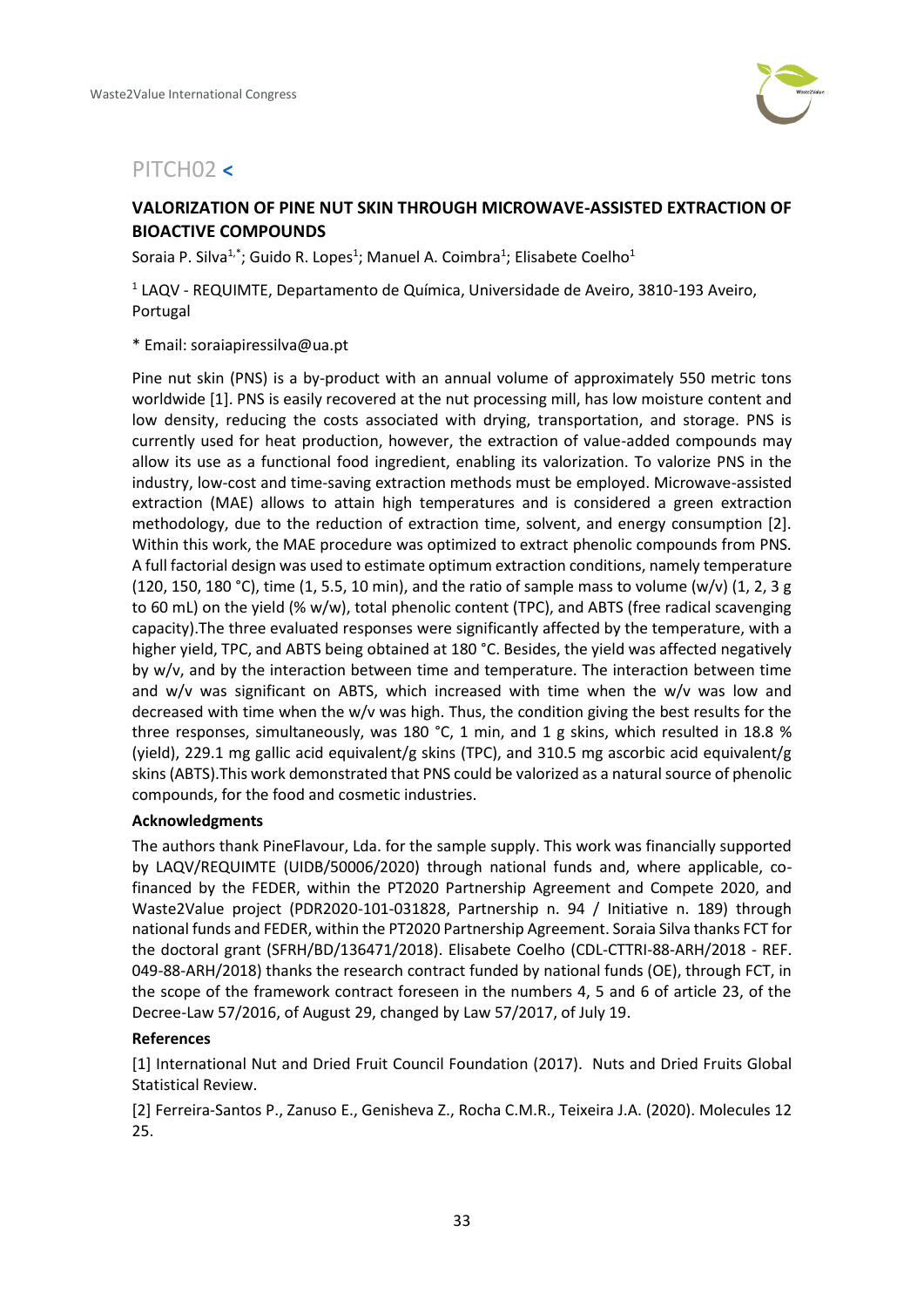

# <span id="page-33-0"></span>PITCH03 **[<](#page-9-2)**

# **ASSESSMENT OF BIOMETHANE POTENTIAL PRODUCTION FROM MEDITERRANEAN FEEDSTOCKS CO-DIGESTION**

Valenti F.<sup>1,\*</sup>; Selvaggi R.<sup>1</sup>

- <sup>1</sup> University of Catania Department Di3A
- \* Email: francesca.valenti@unict.it

There is a general consensus that climate change and global warming are the most imminent environmental issues the world is facing today. The goals fixed by the CO2-mitigation European policy are very challenging and encourage to move toward high recycling targets, paving the road from a linear to a circular economy as a real answer for the challenge of globalization. In this context, the biomasses are seen as one of the most dominant future renewable energy sources (Valenti et al., 2018). The agri-food chains generate by-products that represent a potential source of value for other companies and for the society. They constitute a reserve of compounds to be used and exploited through new production cycles, according to the principles of the circular economy (Selvaggi et al., 2018). Co-digestion of different feedstocks to produce biogas in anaerobic digesters, has been widely investigated for enhancing biogas production and recently has become an attractive economic and sustainable possibility for by-products and agricultural residues valorization. Only a few studies have reported that multiple feedstocks were used to carry out co-digestion. In this study the effects of mixing five Mediterranean feedstocks (citrus pulp, olive pomace, poultry manure, Italian sainfoin silage and opuntia fresh cladodes) on biogas production will be investigated by biomethane potential (BMP) test.BMP test as a simple lab-scale method has been widely used to evaluate digestibility of feedstocks and conclude the maximum methane yield of few combined feedstocks (Stromberg et al., 2015). This research will allow to screen the suitability and technical feasibility of some feedstockmixtures analysed. The data obtained will provide the basis for subsequent pilot scale evaluation of anaerobic digesters fed with these feedstock-mixtures, with the aim of selecting the best feedstock-mixture for enhancing biogas production by reusing by-products and agricultural residues. The adopted approach and the obtained results could facilitate developing biogas production in Mediterranean area as well as in other regions characterised by diverse sources of organic residues.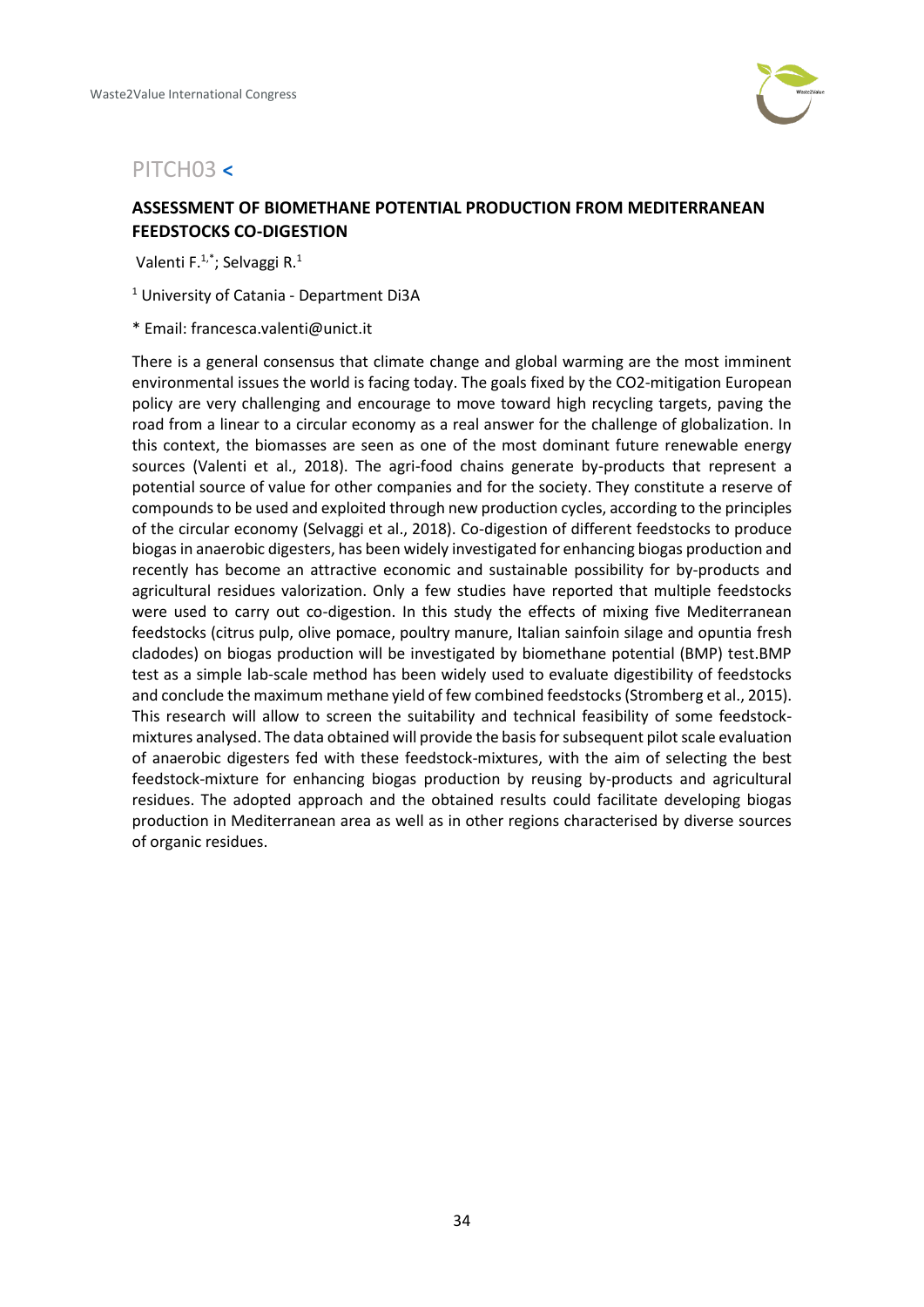

# <span id="page-34-0"></span>PITCH04 **[<](#page-9-3)**

#### **HYDROLATES AS POTENTIAL BIOPRESERVATIVES IN FOOD**

Annalisa Serio<sup>1,\*</sup>; Chiara Rossi<sup>1</sup>; Francesca Maggio<sup>1</sup>; Chiara Purgatorio<sup>1</sup>; Clemencia Chaves Lopez<sup>1</sup>; Antonello Paparella<sup>1</sup>

<sup>1</sup> Faculty of Bioscience and Technology for Food, Agriculture and Environment, University of Teramo, Italy

\* Email: aserio@unite.it

Innovative, effective and environmental-friendly antimicrobial strategies are even more necessary in different fields, including food processing and preservation. In particular, consumers are increasingly oriented towards minimally processed food, without chemical preservatives and with a green image. Among the natural substances, the biological activity of essential oils is well documented, while less information is available about hydrolates, obtained as a residue or by-product from the distillation of the essential oils themselves. The antimicrobial activity of hydrolates depends on their chemical composition, which in many cases involves the presence, albeit in lesser quantities, of the same compounds characterizing the corresponding essential oils (eg carvacrol in Coridothymus capitatus hydrolate). The antimicrobial activity has been proven in vitro against pathogenic bacteria of food interest, such as Listeria monocytogenes and Salmonella spp., as well as against yeasts, and phytopathogenic molds such as Botrytis cinerea and Rhizoctonia solani. Hydrolates effectiveness is often dose-dependent and could determine a bacteriostatic effect in low concentrations, or a bactericidal effect in quantities higher than 0.50 ml/ml. Nevertheless, the most important results regard in situ applications. In particular, the hydrophilic characteristics of the hydrolates make them suitable for the decontamination of industrial surfaces (eg hydrosol of Satureja thymbra), and even for the removal of biofilms (Thymbra capitata against Salmonella spp.). They are effective also in washing and sanitizing of vegetables and fruit to delay post-harvest decay, as observed in citrus fruit, pears and carrots, without affecting the sensory characteristics of the products. T. capitatus hydrosol has been also proved to reduce L. monocytogenes count in rocket salad. In conclusion, the data available underline the effectiveness of hydrolates as antimicrobials and suggest to deepen the research in this field to optimize their application in food products.

#### **References**

- [1] D'Amato et al. (2018)
- [2] Ozturk et al. (2016)
- [3] Serio et al. (unpublished data)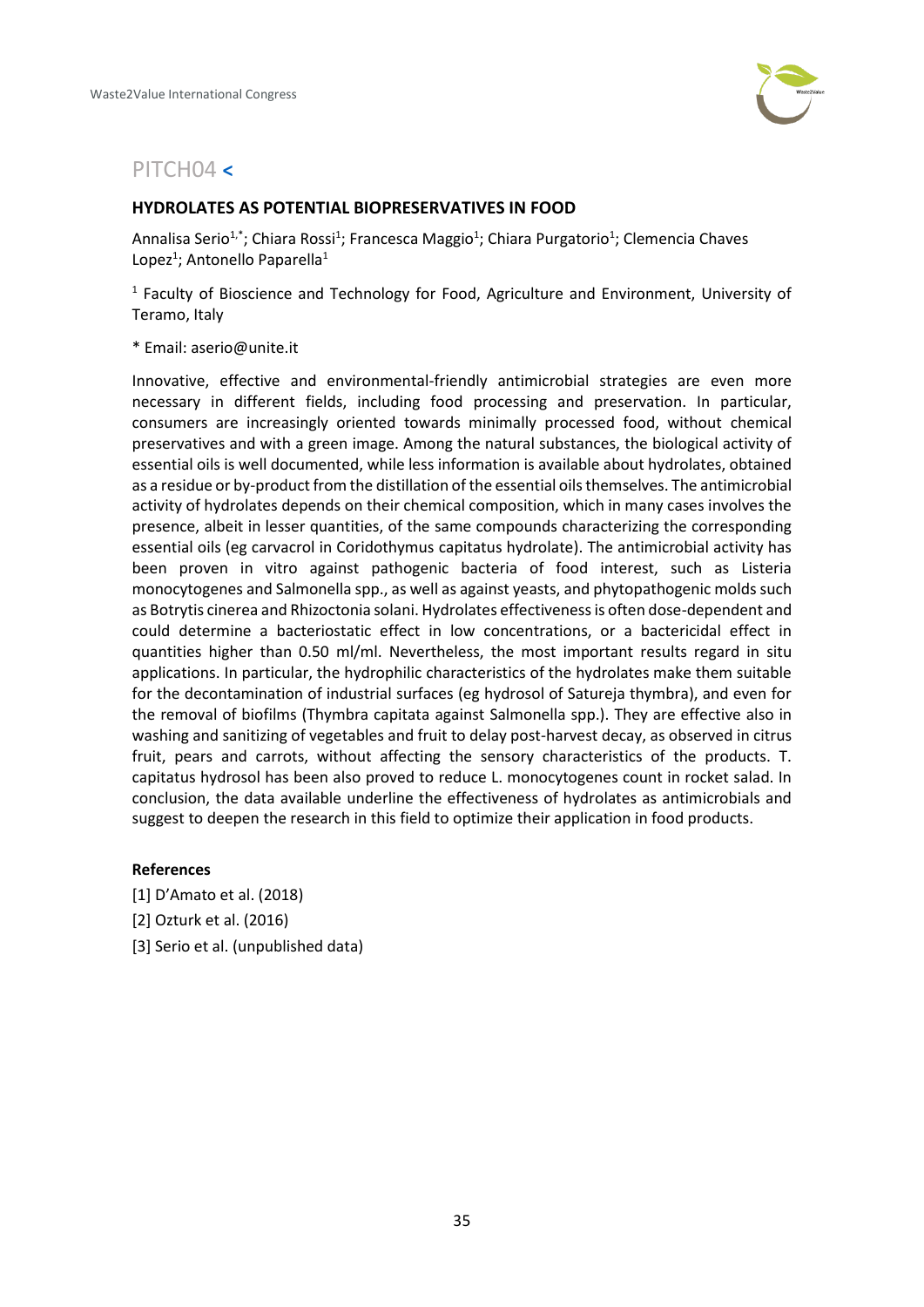

# <span id="page-35-0"></span>PITCH05 **[<](#page-9-4)**

#### **ADD VALUE TO TOMATO AND POTATO BY-PRODUCTS**

Marco Consumi<sup>1,\*</sup>; Gabriella Tamasi<sup>1</sup>; Claudio Rossi<sup>1</sup> <sup>1</sup>Department of Biotechnology, Chemistry and Pharmacy, University of Siena, Italy

\*marco.consumi@unisi.it

Tomatoes (*Lycopersicon esculentum*, L.) and potatoes (*Solanum tuberosum* L.) are among the most important worldwide agricultural crops due to their edible parts that are important ingredients in human diet. The first step after the crops consists of mechanical separation the ripe fruits from the unripe ones and from plants. At the end of the process the by-products are usually discharged. Although they do not represent a source of pollution, these may constitute a source of important bioactive compounds. Tomato plants and green tomatoes bio-synthesize tomatine as a defence against fungi and bacteria. The tomatine is a 1:10 mixture of two glycoalkaloids,  $\alpha$ -tomatine and dehydrotomatine. The  $\alpha$ -tomatine is a potential health promoting effects in cells, animals, and humans. Potato plants bio-synthesize solanesol, necessary to the plant in the immune response towards pathogens. There is an increasing demand for solanesol, since it is widely used in the cosmetic industry as an important intermediate for the synthesis of Q10 coenzyme.

Researches are mainly focused on the edible part of the plants but, the knowlege of the levels of bioactive molecules in the unedible plant and unripe fruits is fundamental to evaluate if the by-products can represet an opportunity to increase the vale of the agricoltural production.

Based on this idea several protcols of extraction and quantification via high performance liquid chromatography coupled with spectrofotometric and mass spectrometry detectors (HPLC-UV, HPLC-DAD/UV, HPLC-MS), were developped and validated to determine levels of glycoalkaloids in tomato and potato by-products. In particular,  $α$ -tomatine and dehydrotomatine in unripe tomato and tomato plant were quantified by reverse phase liquid chromatography, coupled with electrospray ionization triple quadrupole tandem mass spectrometry, RP-HPLC-ESI-QqQ-MS/MS. The glycoalkaloids were evaluated in industrial varieties of tomatoes at different ripening stages, commercial varieties of post-harvest ripened fruits, stored at different temperatures conditions. The content of the two glycoalkaloids was also analysed in green tomatoes thermally treated, simulating industrial processing conditions (boiling at 100 °C), and in industrial prototype products containing green tomatoes as ingredients. Thermal treatment does not seem to affect the total tomatine content. Finally, a particular attention was devoted to the determination of tomatine content in plant leaves (at different vegetation stages) and locular gel from fruits, as potential source of bioactive molecules.

The solanesol content was determined in potatoes leaves, collected at different vegetative stages of the plants. The results showed an exponential increase of solanesol content from 11.5  $\pm$  0.2 mg/kg in the baby-leaves to 3681.1  $\pm$  272.8 mg/kg at 144 days from the seeding. These values corresponded to the solanesol content detected in tobacco leaves, that are considered the main source of solanesol.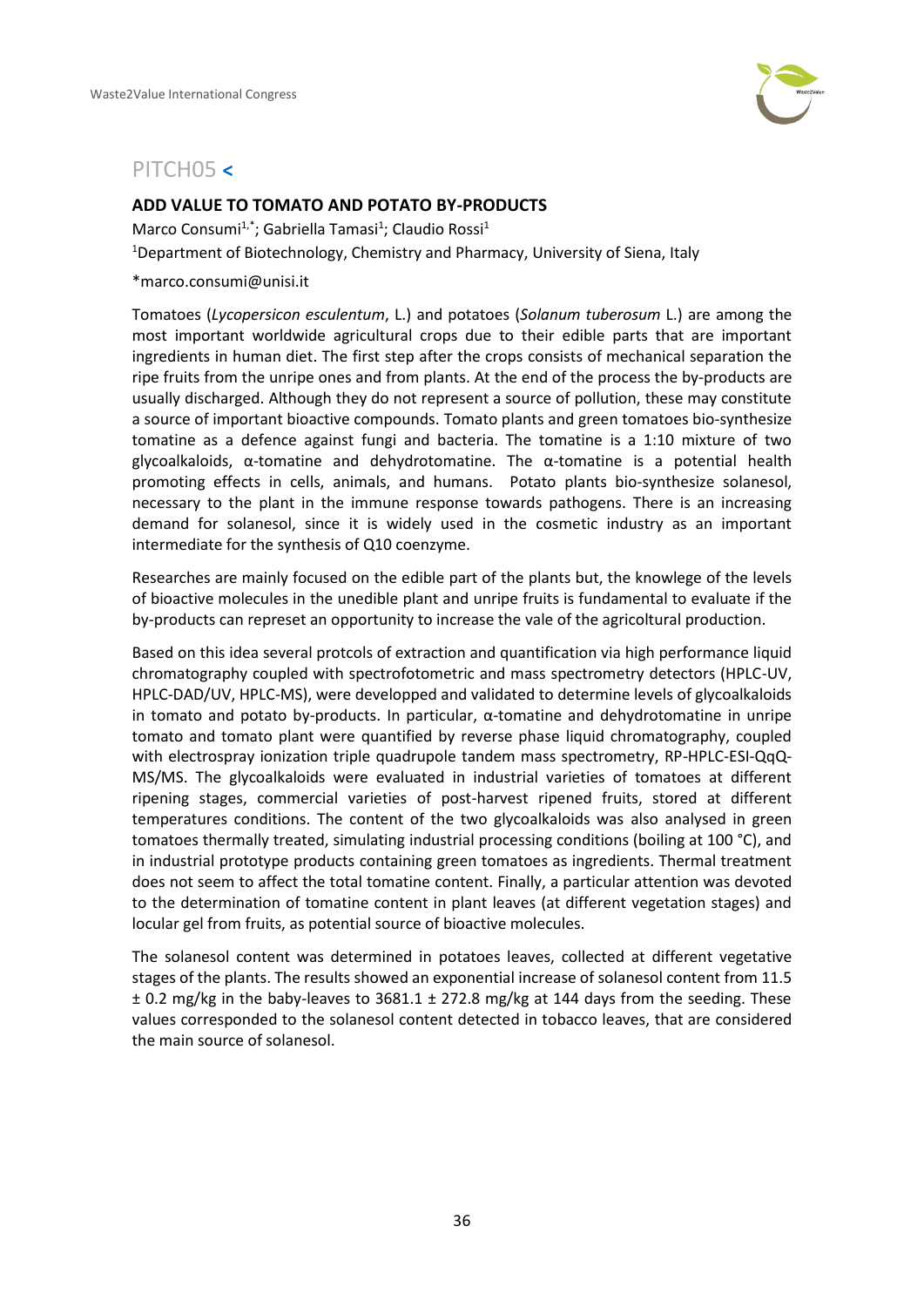

## **SUSTAINABLE BIOMATERIALS**

### PITCH06 **[<](#page-9-0)**

## **REPURPOSING POTATO CHIPS INDUSTRY BYPRODUCTS IN THE ACTIVE BIOPLASTICS PRODUCTION**

Ana Marta Peixoto<sup>1,\*</sup>; Sílvia Petronilho<sup>1,2</sup>; Rosário Domingues<sup>1,3,4</sup>; Fernando Nunes<sup>2</sup>; Idalina Gonçalves<sup>5</sup>; Manuel António Coimbra<sup>1</sup>

<sup>1</sup> LAQV-REQUIMTE, Chemistry Department, University of Aveiro, Aveiro, Portugal;

<sup>2</sup> Chemistry Research Centre-Vila Real, Chemistry Department, UTAD, Vila Real, Portugal;

- <sup>3</sup> Mass Spectrometry Centre;
- <sup>4</sup> CESAM, Centre for Environmental and Marine;
- <sup>5</sup> CICECO, Materials and Ceramic Engineering Department, University of Aveiro, Aveiro, Portugal
- \* Email: amfpeixoto@ua.pt

Food industry byproducts, together with the perishable foodstuff's loss, have promoted environmental and societal concerns. Under a circular economy concept, these byproducts can be valued as a source of biomolecules, such as polysaccharides, proteins, lipids, phenolics, and melanoidins, to develop active biobased materials. Potato chips industry generates byproducts, such as starch-rich washing slurries and brownish frying residues, that have simply been landfilled. In this work, a brownish-derived extract (BrE) and starch, both recovered from potato chips processing, were mixed and gelatinized to form bio-based films. The influence of BrE (5%, 10%, and 15% w/w related to the dry starch weight) on optical, mechanical, physicochemical (solubility, wettability), and active (antioxidant and UV-protective) properties of the films was studied. The incorporation of BrE conferred a yellowish coloration to the starch-based films, while maintaining their transparency. When compared to the pristine films, the extract also improved ca. 2x the traction resistance and elasticity of the films, decreasing concomitantly their hydrophilicity on both surfaces (water contact angles increased ca. 15° and 20° at the upper and down film surfaces, respectively). Moreover, the incorporation of BrE during films production allowed to increase the starch-based films antioxidant activity (from ca. 24% to ca. 94% of ABTS•+ inhibition in 4 h). Besides, the films water solubility and UV protective properties were directly related to the BrE dosage: when compared to the pristine films, as high the BrE amount, lower the films' solubility in water, changing from 12% in the pristine samples to almost 0% in films containing 15% of BrE, and higher their UV radiation absorption capacity, mainly at UV-C and UV-A at 340 and 250 nm, respectively. Therefore, the brownish-derived extract revealed to contain molecules of interest to tune the performance of potato starch-based films, offering a new in-situ strategy to valorize potato chips industry byproducts.

#### **Acknowledgements**

Thanks are due to UA and FCT/MCTES for the financial support of LAQV-REQUIMTE (UIDB/50006/2020), CICECO-Aveiro Institute of Materials (UIDB/50011/2020 & UIDP/50011/2020), and CESAM (UIDB/50017/2020 + UIDP/50017/2020) research units and CQ-VR at UTAD Vila Real (UIDP/00616/2020) through PT national funds and, where applicable, cofinanced by the FEDER, within the PT2020 Partnership Agreement, Compete 2020. The authors also thank to POTATOPLASTIC project (POCI-01-0247-FEDER-017938), financed by FEDER through POCI, to "Isolago – Indústria de Plásticos, S. A.", the project leader, and to "A Saloinha, Lda." for providing potato byproducts. FCT is also thanked for the post-doc grant SFRH/BPD/ 117213/2016 (SP) and for the Individual Call to Scientific Employment Stimulus (IG,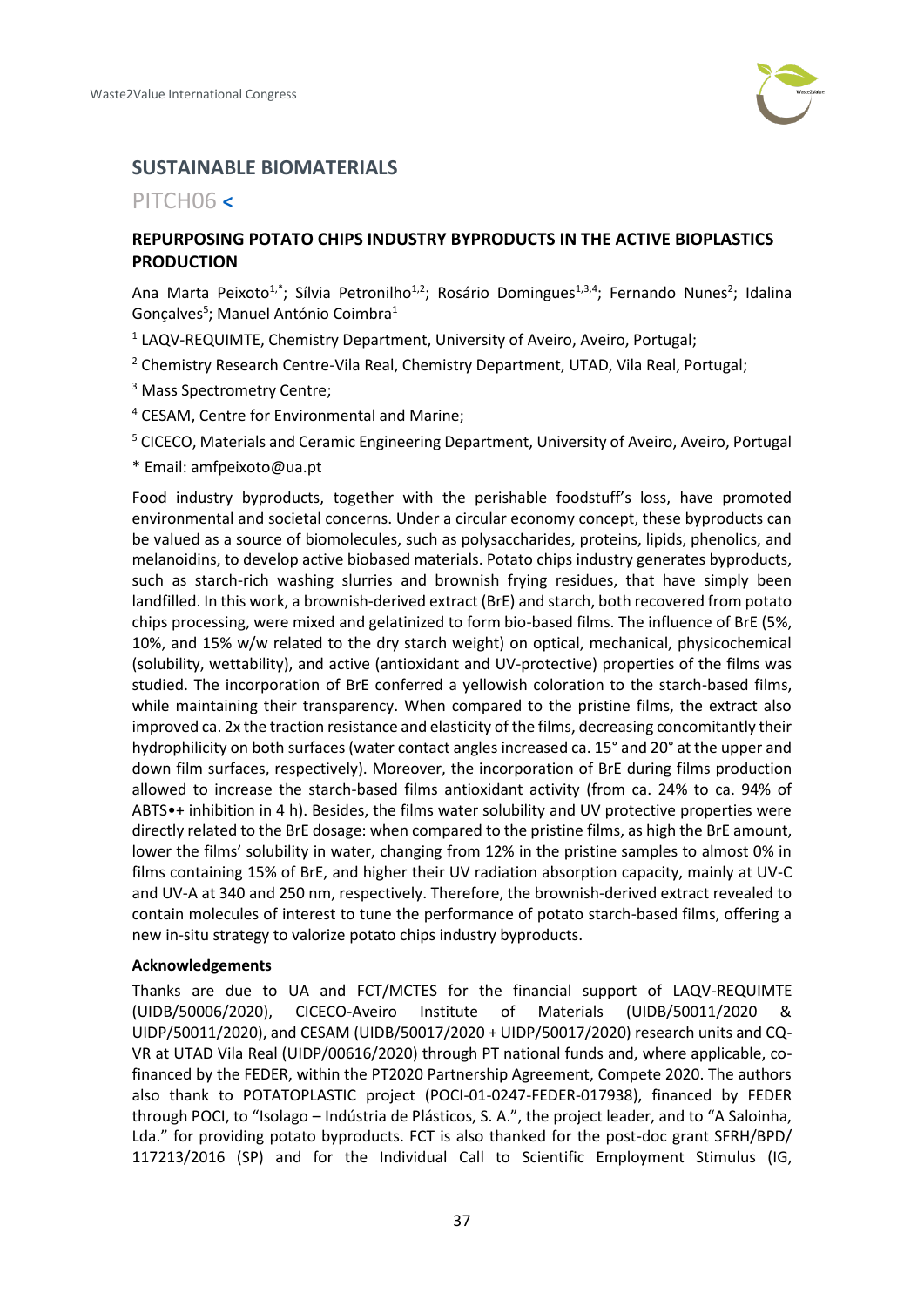

CEECIND/00430/2017). This work was also supported by NORTE 2020, under the PT 2020 Partnership Agreement, through the ERDF and FSE.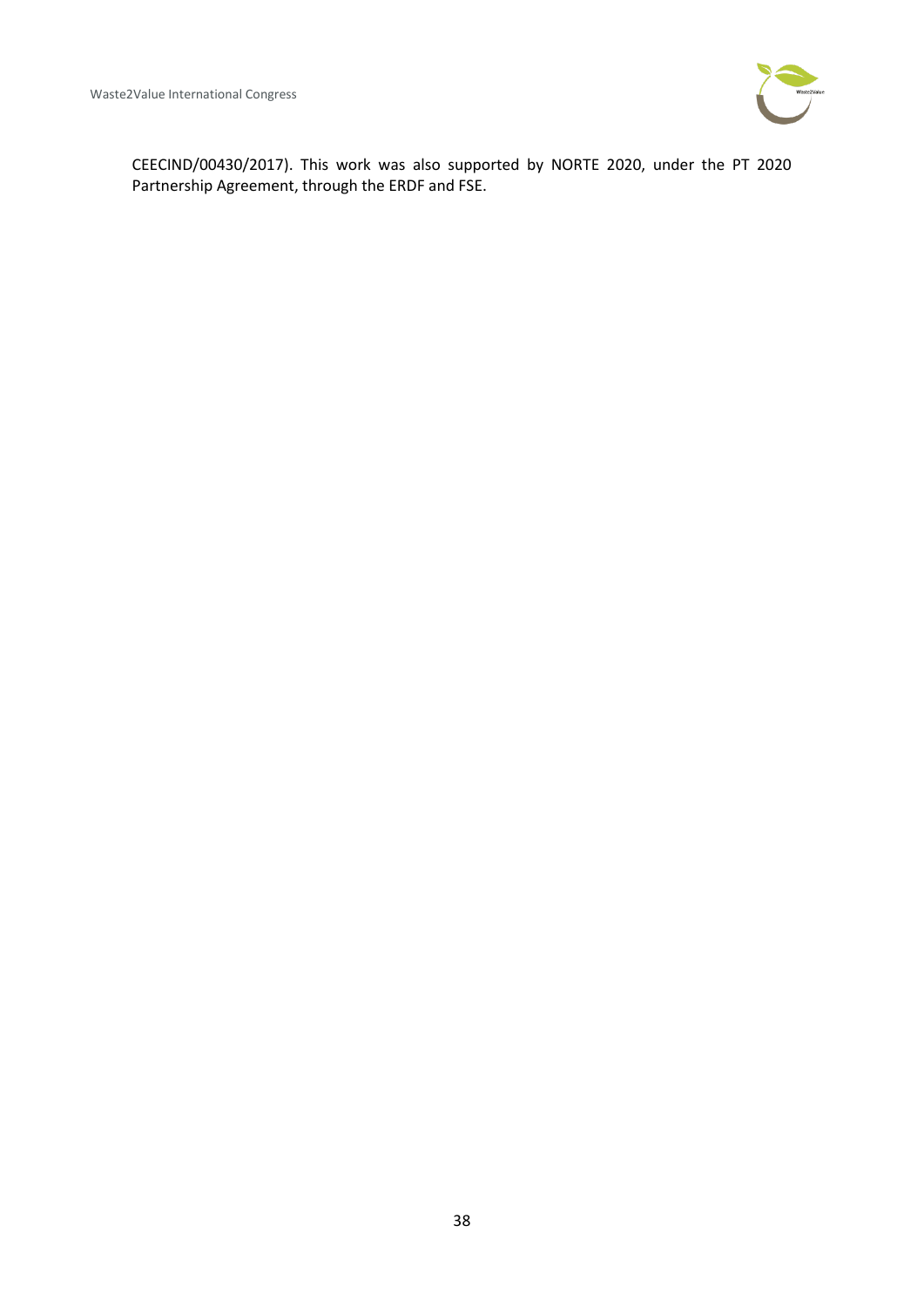

## PITCH07 **[<](#page-9-1)**

### **REUSING POTATO CHIPS INDUSTRY BYPRODUCTS IN THE DEVELOPMENT OF HYDROPHOBIC AND FLEXIBLE STARCH-BASED FILMS**

André Oliveira<sup>1,\*</sup>; Silvia Petronilho<sup>1,2</sup>; Rosário Domingues<sup>1,3,4</sup>; Fernando Nunes<sup>2</sup>; Idalina Gonçalves $1,3,5$ ; Manuel A. Coimbra $1$ 

<sup>1</sup> LAQV-REQUIMTE, Chemistry Department, University of Aveiro, Aveiro, Portugal;

<sup>2</sup> Chemistry Research Centre-Vila Real, Chemistry Department, UTAD, Vila Real, Portugal;

<sup>3</sup> Mass Spectrometry Centre;

<sup>4</sup> CESAM, Chemistry Department, University of Aveiro, Aveiro, Portugal;

<sup>5</sup> CICECO, Materials and Ceramic Engineering Department, University of Aveiro, Aveiro, Portugal

\* Email: andreoliveira98@ua.pt

Starch currently stands as a promising candidate for the production of biodegradable films with useful gas barrier and thermoplastic capabilities. However, their hydrophilic and brittle nature stand out as drawbacks that limit their application range. To overcome these weaknesses, in this work it was hypothesized that starch can be hydrophobized and plasticized during the starchbased films production by transesterification. Spent frying oil (SFO) and potassium hydroxide (KOH) powder were used as a triacylglycerides source and alkaline catalyst, respectively, to promote the starch modification. Under a circular economy concept, starch and SFO were obtained from potato washing slurries and potato frying residues, respectively. Different ratios of SFO (w/w related to the dry starch weight) were tested. When compared to the pristine films, the incorporation of at least 15% SFO/KOH gave rise to transparent, hydrophobic (water contact angles of ca. 90º), stretchable (ca. 20x), and elastic (ca. 5x) starch-based films with improved tolerance to water conditions. These improved properties were not observed when the films were produced without the catalyst. FTIR and 1H NMR revealed structural differences among the produced films, suggesting that starch was modified with the SFO-derived fatty acids. Therefore, the incorporation of SFO and KOH during the films production revealed to be a promising strategy to develop bio-based materials with improved hydrophobicity and flexibility while valorizing the potato chips industry byproducts.

#### **Acknowledgements**

Thanks are due to the UA and FCT/MCTES for the financial support of LAQV-REQUIMTE (UIDB/50006/2020), CICECO-Aveiro Institute of Materials (UIDB/50011/2020 & UIDP/50011/2020), and CESAM (UIDB/50017/2020 + UIDP/50017/2020) research units and CQ-VR at UTAD Vila Real (UIDP/00616/2020) through PT national funds and, where applicable, cofinanced by the FEDER, within the PT2020 Partnership Agreement, Compete 2020, and to the Portuguese NMR Network. The authors also thank to POTATOPLASTIC project (POCI-01-0247- FEDER-017938), financed by FEDER through POCI, to "Isolago – Indústria de Plásticos, S. A.", the project leader, and to "A Saloinha, Lda." for providing potato byproducts. FCT is also thanked for the post-doc grant SFRH/BPD/ 117213/2016 (SP) and for the Individual Call to Scientific Employment Stimulus (IG, CEECIND/00430/2017). This work was also supported byNORTE 2020, under the PT 2020 Partnership Agreement, through the ERDF and FSE.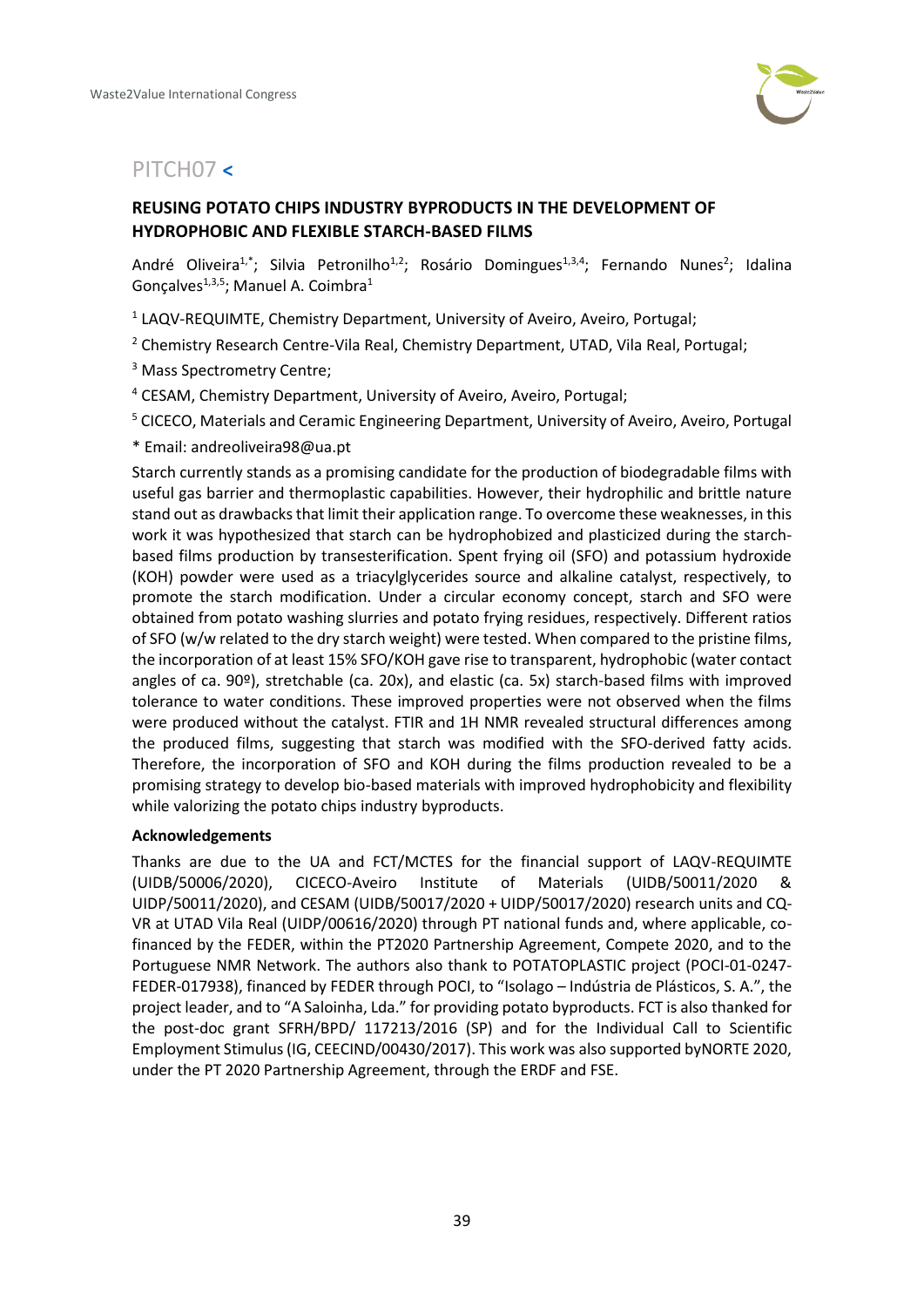

## PITCH08 **[<](#page-10-0)**

## **BIOCASCADING APPROACH IN THE AGRO-RESIDUES VALORIZATION: THE BIOCOMPOSITE PRODUCTION AS A PROLIFIC CONTRIBUTION TO THE CIRCULAR ECONOMY**

Micaela Vannini<sup>1,\*</sup>; Laura Sisti<sup>1</sup>; Paola Marchese<sup>1</sup>; Grazia Totaro<sup>1</sup>; Annamaria Celli<sup>1</sup>

<sup>1</sup>Department of Civil, Chemical, Environmental, and Materials Engineering, University of Bologna, Italy

\* Email: micaela.vannini@unibo.it

The increasingly pressing demand of civil society to move towards the circular economy models drives the scientific community to explore new routes to fully valorise wastes in order to achieve the zero-waste objective. From this perspective, even the residues of agro-industrial processing must not be considered as a waste, the disposal of which involves an economic cost, but as a potential source of valuable products. Indeed, this kind of leftover biomasses and food production by-products can be particularly rich in proteins, carotenoids, polyphenols, caffeine, and fibres, which could find application in various sectors as food, nutraceuticals, cosmetics and packaging. Within the PROLIFIC project, a range of green and innovative processing technologies to recover significant amounts of the above-mentioned value-added compounds from industrial processing residues of legumes (seeds of peas, beans and chickpeas), fungi (cuttings and mycelia of different species) and coffee (silver skin residue and not compliant roasted seeds) has been tested and developed. The protein extraction has been performed by using environmentally friendly aqueous extraction (EFAE), enzyme-assisted extraction (EAE) and ultrasound-assisted (UAE) and microwave-assisted (MAE) extractions. The resultant residues have been further exploited by using supercritical CO2 extraction (SFE-CO2), subcritical water extraction (SWE) and alkali extraction to recover polyphenols, caffeine and fibres. The described biocascading approach allows actually collecting interesting compounds but also produces an ultimate fibrous waste, which, with the purpose to keep it into the circular economy loop, can be differently valorised. In fact, it is well-known the use of natural fibre residues as filler in polymeric matrices to prepare bio-composites, characterized by decreased costs but retained mechanical properties. Composites based on biodegradable and bio-sourced polymers have been successfully prepared by melt-mixing, with the extracted residues in different ratio but without any additive. All the materials are characterized by high thermal stability and in any case, the temperature of thermal degradation resulted far higher than the polymer processing temperatures. The addition of residues has not affected the crystallization and melting processes of the polymeric matrices. The tensile tests have shown an increment in the Young modulus and a decrement in both the strength and the elongation at break consistent with filler loadings. However, for a reduced amount of filler, the overall properties of the matrix have been retained. Then, the results demonstrate that also the ultimate agro-residues, after the extraction of high value molecules, can be successfully exploited. Finally, it is notable that the obtained material costs can be remarkably reduced and applications in different packaging sectors, such as cosmetic area and food industry, can be taken into consideration.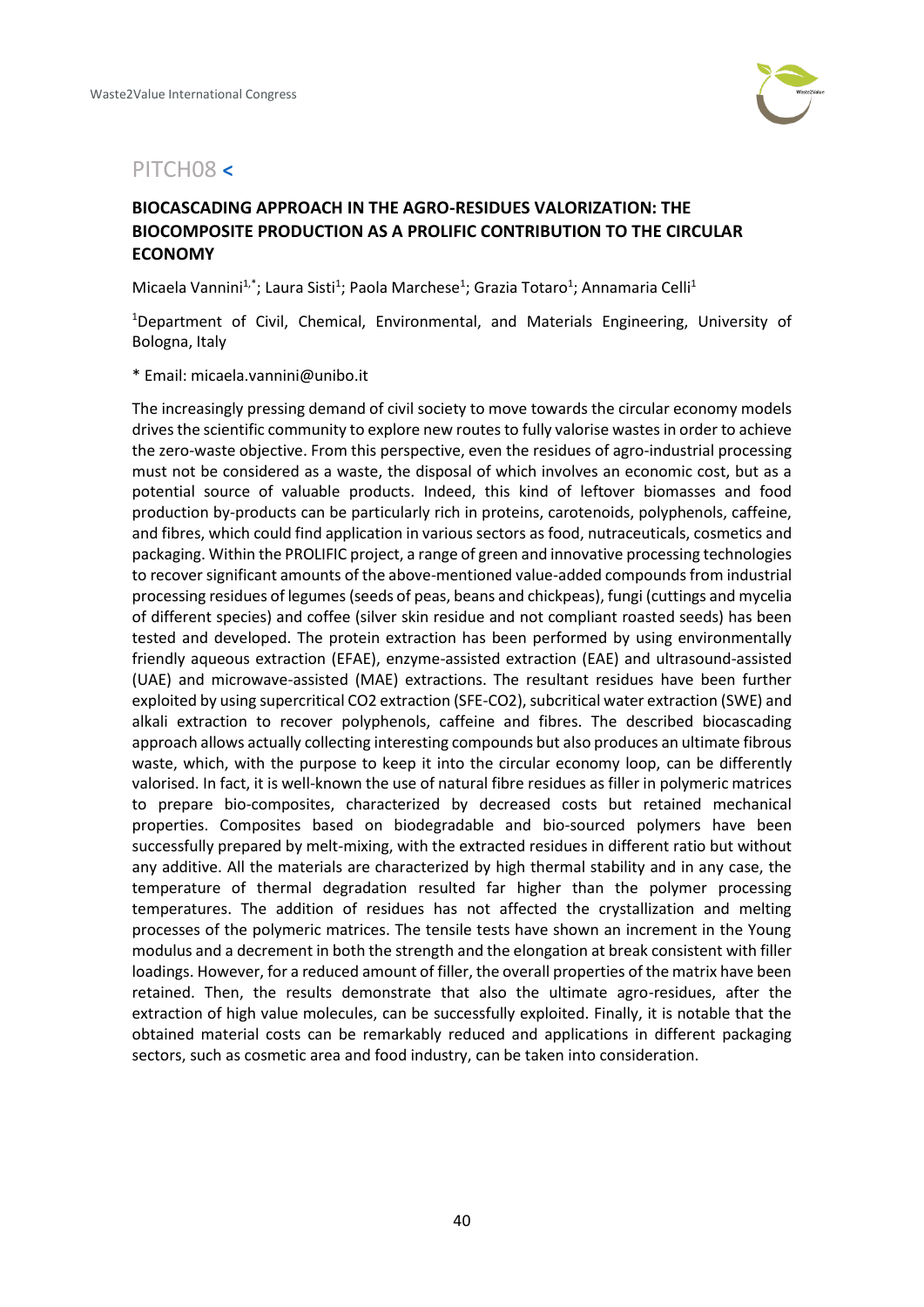

## PITCH09 **[<](#page-10-1)**

#### **BREWER'S SPENT YEAST POLYSACCHARIDES FOR FOOD PACKAGING DEVELOPMENT**

Sérgio Viduêdo<sup>1,\*</sup>; Sofia F. Reis<sup>1</sup>; Cláudia Nunes<sup>2</sup>; Elisabete Coelho<sup>1</sup>; Manuel A. Coimbra<sup>1</sup>

- <sup>1</sup> LAQV-REQUIMTE, University of Aveiro, Aveiro, Portugal
- <sup>2</sup> CICECO, University of Aveiro, Aveiro, Portugal
- \* Email: sergioviduedo@ua.pt

Brewer's spent yeast (BSY) is an abundant, recyclable and inexpensive by-product of the brewing industry, being a source of valuable compounds, such as glucans and mannoproteins. These compounds are reported to have promising applications1 and can be solubilized from BSY by several extraction methods leading to extracts with different compositions which rule their applications. This work aims to evaluate the production of biomaterials with potential application as food packaging, using different aqueous extracts from BSY. Hot water and alkaline extracts (0.1M and 4M KOH) were tested in the production of films using the solvent casting method (drying at 25-35 °C during 16-24 h) and different percentages of plasticizer (glycerol) and crosslinker (genipin). Both hot water and 0.1M KOH extract films were produced but were highly hygroscopic (water contact angle of 49-87°) and would crack under heavy tension (Young's Modulus of 67 MPa, tensile strength of 2 MPa, elongation at break of 24 % for 0.1M KOH film), displaying a fragile nature. To improve this, sepiolite, a soft white clay mineral was used as a filler in different percentages. Films produced with sepiolite had a light greenish tint and a high resistance. Films with the 4M KOH alkaline extract (23 % of protein and 74 % total sugars with 22 mol% Rib, 30 mol% Glc and 48 mol% Man residues) showed better characteristics. These films were produced by solvent casting (drying at 35 °C during 16 h) using 20 mg sample/cm2, 50 % (w/w) glycerol, 0.2 % (w/v) genipin, and 3.5 % (w/v) sepiolite. The films showed a water contact angle of 52° and a Young's Modulus of 371 MPa, a tensile strength of 8 MPa and an elongation at break of 5 %, meaning that the film had still a hydrophilic nature, albeit being more rigid and strong, being able to be handled. These results show that films with different characteristics may be produced from different aqueous BSY extracts, allowing the production of films that can meet the requirements for a specific food packaging application.

#### **Acknowledgements**

Elisabete Coelho (CDL-CTTRI-88-ARH/2018-REF.049-88-ARH/2018) and Cláudia Nunes (CDL-CTTRI-88-ARH/2018-REF.060-88-ARH/2018) thank the research contract funded by national funds (OE), through FCT, in the scope of the framework contract foreseen in the numbers 4, 5 and 6 of the article 23, of the Decree-Law 57/2016, of August 29, changed by Law 57/2017, of July 19.

#### **Funding**

This work was financially supported by the project Yeast4FoodMed (POCI-01-045-FEDER-030936), LAQV/REQUIMTE (UIDB/50006/2020 & UIDP/50006/2020), and CICECO (UIDB/50011/2020 & UIDP/50011/2020) through national funds and, where applicable, cofinanced by the FEDER, within the PT2020 Partnership Agreement and Compete 2020

#### **References**

[1] Puligundla P., Mok C. (2020). Park, S. Advances in the valorization of spent brewer's yeast. Innov. Food Sci. Emerg. Technol. 62, 102350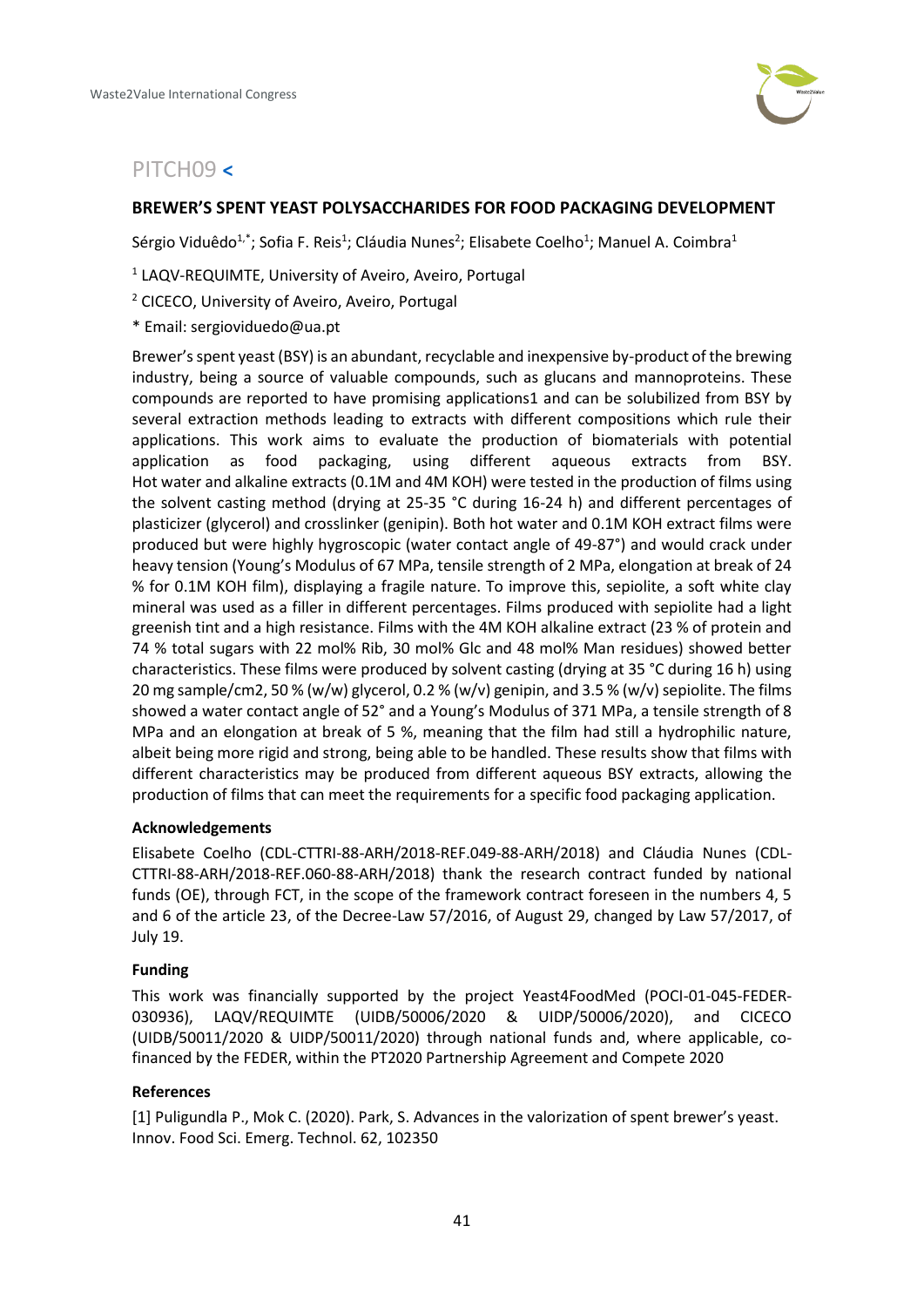

## PITCH10 **[<](#page-10-2)**

### **CARDOON A SUSTAINABLE CULTURE WITH POTENTIAL FOR INNOVATIVE BIO-BASED PRODUCTS**

Paulo Barracosa; Mariana Barracosa; Euclides Pires

\* Email: pbarracosa@esav.ipv.pt

Cardoon (*Cynara cardunculus* L.) is a multi-purpose and versatile Mediterranean crop, adapted to climate change with a wide spectrum of potential applications due its added value as a rich source of fibres, oils and bioactive compounds. The potential use of cardoon for biotechnological applications is due to its high content of bioactive compounds such as oligofructose inulin, caffeoylquinic acids, flavonoids, anthocyanins, sesquiterpenes lactones, triterpenes, fatty acids and aspartic proteases. Cardoon flower extract is a vegetable coagulant used exclusively in the manufacture of some Mediterranean PDO cheeses due to its extremely high concentration in cardosins. The characteristics and functions of cardoon biomass permits the development of innovative bio-based-products for biotechnological application in food and nutrition, pharmaceutics and cosmetics, plant protection and biocides, oils and energy, lignocellulose materials, and healthcare industries following the actual trends of a circular economy.

#### **Acknowledgments**

The study was supported by the Programa de Desenvolvimento Rural 2014–2020 (PDR2020) under Portugal 2020 and through the Fundo Europeu Agrícola de Desenvolvimento Rural (FEADER) for the financial support of the Cheese Project (PDR2020-101-031002).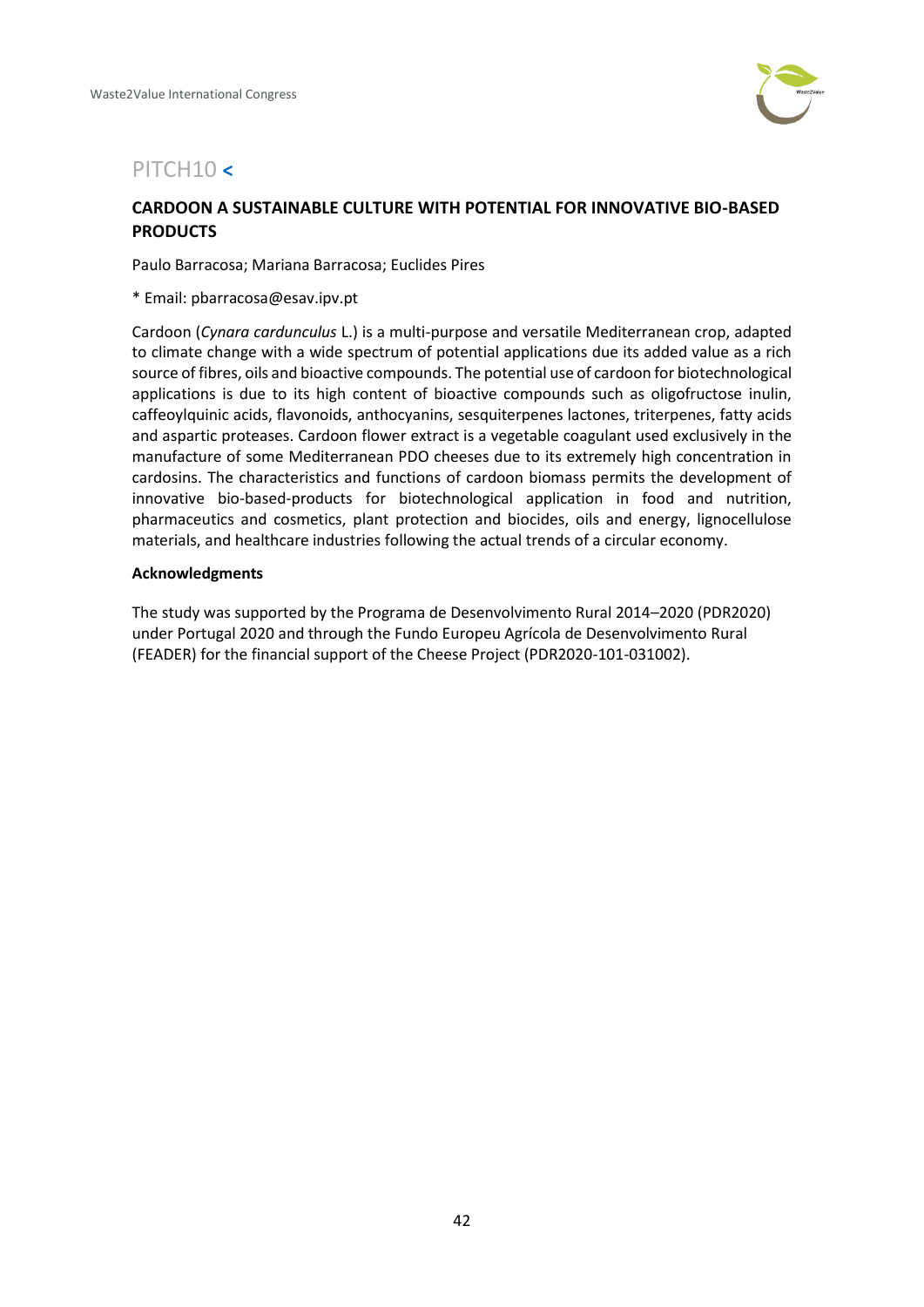## **GENERATING ENVIRONMENTAL BENEFITS**

PITCH11 **[<](#page-10-3)**

#### **SHORT ROTATION COPPICES AS RENEWABLE ENERGY SOURCE: A PROFITABILITY ANALYSIS**

Giuseppina Rizzo<sup>1,\*</sup>; Testa Riccardo<sup>1</sup>; Schifani Giorgio<sup>1</sup>; Giuseppina Migliore<sup>1</sup>;

<sup>1</sup>Università degli Studi di Palermo, Palermo, Italy

\* Email: giuseppina.rizzo03@unipa.it

Introduction: The global warming and the increase in the demand for energy have led to the development of renewable resources to the detriment of the fossil fuels that contribute about 80% to the emission of greenhouse gases (GHGs), the main causes of climate change. Among the renewable energies, several studies have highlighted the numerous environmental benefits that characterize Short Rotation Coppices (SRCs) as biomass crops as they represent carbonneutral species that reduce, among the other, the CO2 and NO2 emissions (Dahmen et al., 2019). The question that arises is: are these productions also sustainable from an economic point of view? Profitability, in fact, is a key factor for farmers' choices and represents the condicio sine qua non of their diffusion in the agricultural sector. This study aimed at responding to this question by evaluating the profitability of Paulownia, a SRC that rapidly spreading across Europe.

Materials and methods: Economic analysis has been performed in 2020 in a Southern Italian farm, where it has been introduced the Paulownia clone in vitro 112® (Paulownia elongata x fortunei) to obtain timber and biomass production (dual-use production) that has been compared with the hypothesis in which Paulownia is exclusively destined for biomass production. To evaluate the economic profitability of Paulownia, the discounted cash flow (DCF) method has been adopted (Blanc et al., 2019), by determining the annual gross margin (AGM). Finally, a sensitivity analysis for each surveyed crops has been performed, by varying sales price and yield.

**Results and discussion:** Economic analysis has highlighted an AGM value of 357.91 € ha-1 for dual-use production, against a value of 4.22 € ha-1 for biomass production. This is due to both the lowest planting density of SRC for dual-use production and its highest revenues for the greatest yield and the timber production. Finally, the sensitivity analysis denotes that SRC for exclusively biomass production appears to be an economically viable investment only with an increase in the woodchip price or biomass yield.

Conclusions: SRCs represent an opportunity for socio-economic development of some rural areas by avoiding exodus rural phenomena. They can play a key role in the creation of a sustainable biomass supply chain, thanks to their environmental benefits, contributing to the achievement of SDGs of 2030 Agenda, among which production of renewable energies, climate change mitigation and sustainable economic growth.

#### **References**

[1] Blanc S., Gasol C. M., Blanco J.M., Muñoz P., Coello J., et al. (2019). Economic profitability of agroforestry in nitrate vulnerable zones in Catalonia (NE Spain). Spanish journal of agricultural research 17(1), 0101.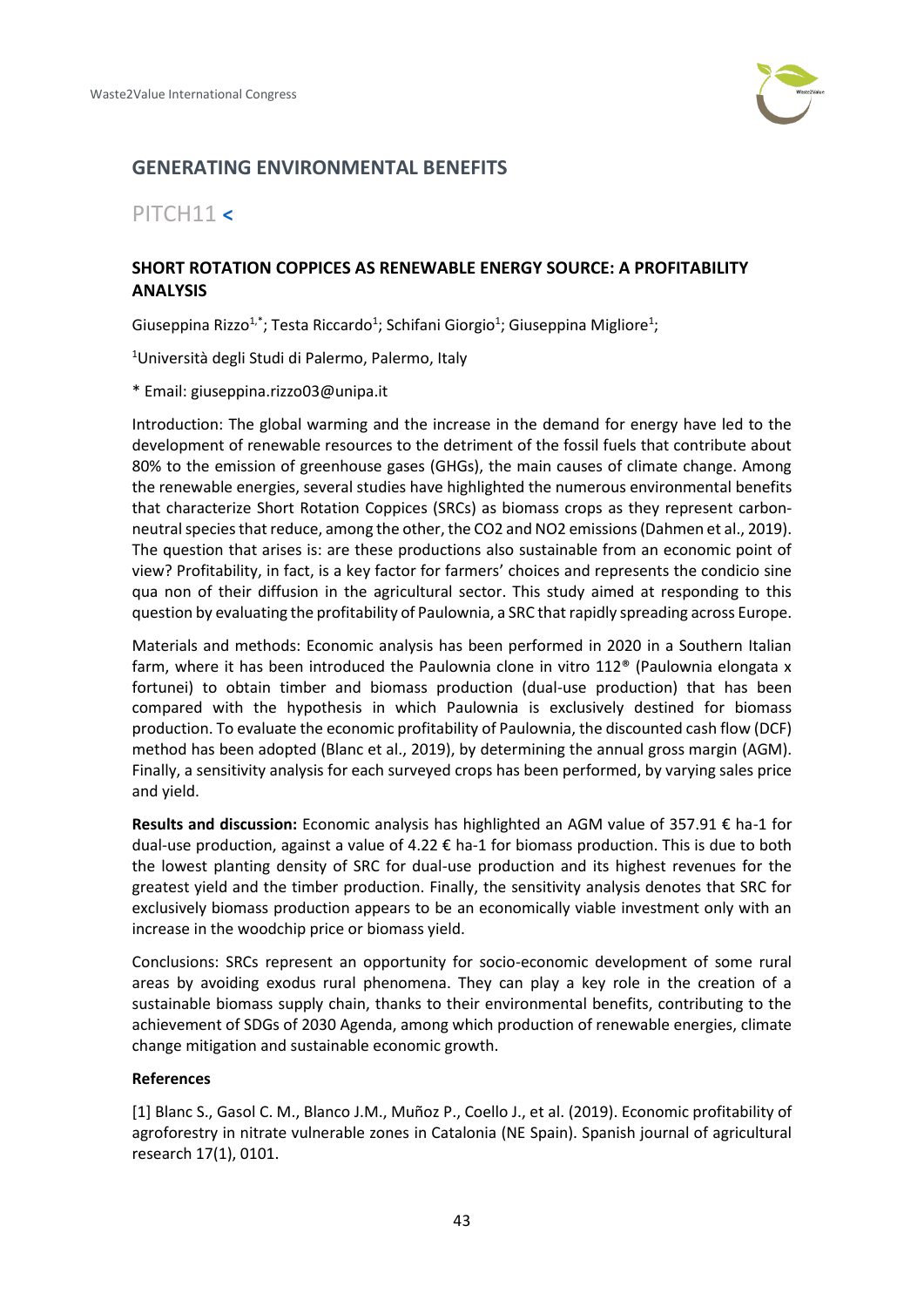

[2] Dahmen N., Lewandowski I., Zibek S., Weidtmann A. (2019). Integrated lignocellulosic value chains in a growing bioeconomy: Status quo and perspectives. GCB Bioenergy 11(1): 107-117.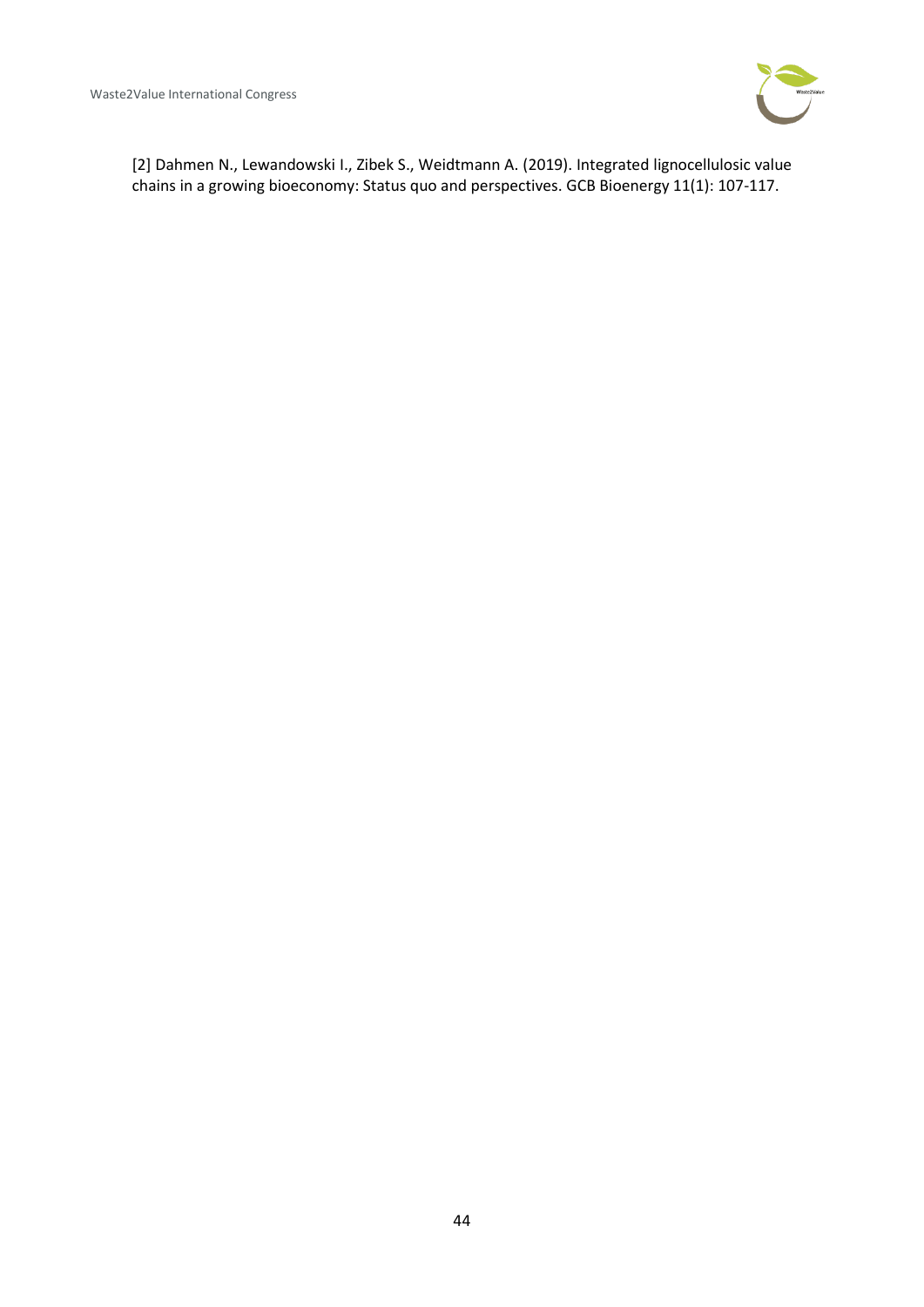

## **WASTE MITIGATION SOLUTIONS**

## PITCH12 **[<](#page-10-4)**

#### **VEGETATIVE PARTS OF** *HUMULUS LUPULUS* **L. AS A SOURCE OF HIGH‐VALUE BIOACTIVE COMPOUNDS**

Olívia R. Pereira<sup>1,\*</sup>; Maria João Sousa<sup>1</sup>; Gleiciara Santos<sup>2</sup>; Beatriz Gullón<sup>3</sup>

<sup>1</sup> Centro de Investigação de Montanha (CIMO), Instituto Politécnico de Bragança, Campus de Santa Apolónia, Bragança, Portugal

<sup>2</sup> School of Health Science, Polytechnic Institute of Bragança, Av. D. Afonso V,

Bragança, Portugal.

<sup>3</sup> Universidade de Vigo, Departamento de Enxenería Química, Facultade de Ciencias, 32004 Ourense, Spain

\* Email: oliviapereira@ipb.pt

Hop (*Humulus lupulus* L.), a member of the family Cannabaceae, is a hardy climbing perennial plant native to the northern hemisphere (1). It is a native plant and cultivated in the northern regions of Portugal and Galicia, having contributed for decades to the development of the regions. Large amounts of vegetal material such as leaves stems and small-caliber cones (hops) are discarded in the harvest process of hops for further use in brewing industry constituting an ecological and economical issue (2,3). This work aimed to optimize techniques for extracting phenolic compounds from samples of plant parts (leaves and stems) of spontaneous plants of *Humulus lupulus* from Bragança – Portugal. For that, solid-liquid extractions of vegetative parts of H. lupulus (1:10g) were performed with stirring, microwave at 30 minutes and 1 hour and using ultrasound using as extraction solvents water; ethanol: water: 50% (v/v); ethanol: water 80% (v/v). In addition, total phenolic compounds and total flavonoids were determined as well as some antioxidant assays were performed.

The H. lupulus extracted with a 50% hydroalcoholic solution in microwave was the richest in total phenolic compounds and total flavonoids, followed by the extraction with the same solvent under stirring. In agreement with these results, the same two extracts showed better antioxidant power either in FRAP assay  $(13.25\pm0.019$  mg TE/g plant and 8.91 $\pm$ 0.73 mg TE/g plant, respectively) as in ABTS+ (47.79±9.43 mg TE/g plant and 38.60±4.00 mg TE/g plant, respectively). The same extraction methods (microwave and stirring) but using the solvent ratio ethanol: water 80% (v/v) were also associated with a high number of phenolic compounds and flavonoids, which is in agreement with the values obtained in the antioxidant tests, especially regarding the extraction by stirring. The present work shows the potential interest of non-used parts of H. lupulus L. as source of high-value bioactive compounds.

#### **Acknowledgments**

The authors are grateful to the Foundation for Science and Technology (FCT, Portugal) for financial support by national funds FCT/MCTES to CIMO (UIDB/00690/2020).

#### **References**

[1] McCallum J.L., Nabuurs M.H., Gallant S.T., Kirby C.W., Mills A.A.S. (2019). Phytochemical Characterization of Wild Hops (Humulus lupulus ssp. lupuloides) Germplasm Resources From the Maritimes Region of Canada. Front Plant Sci. 10(December).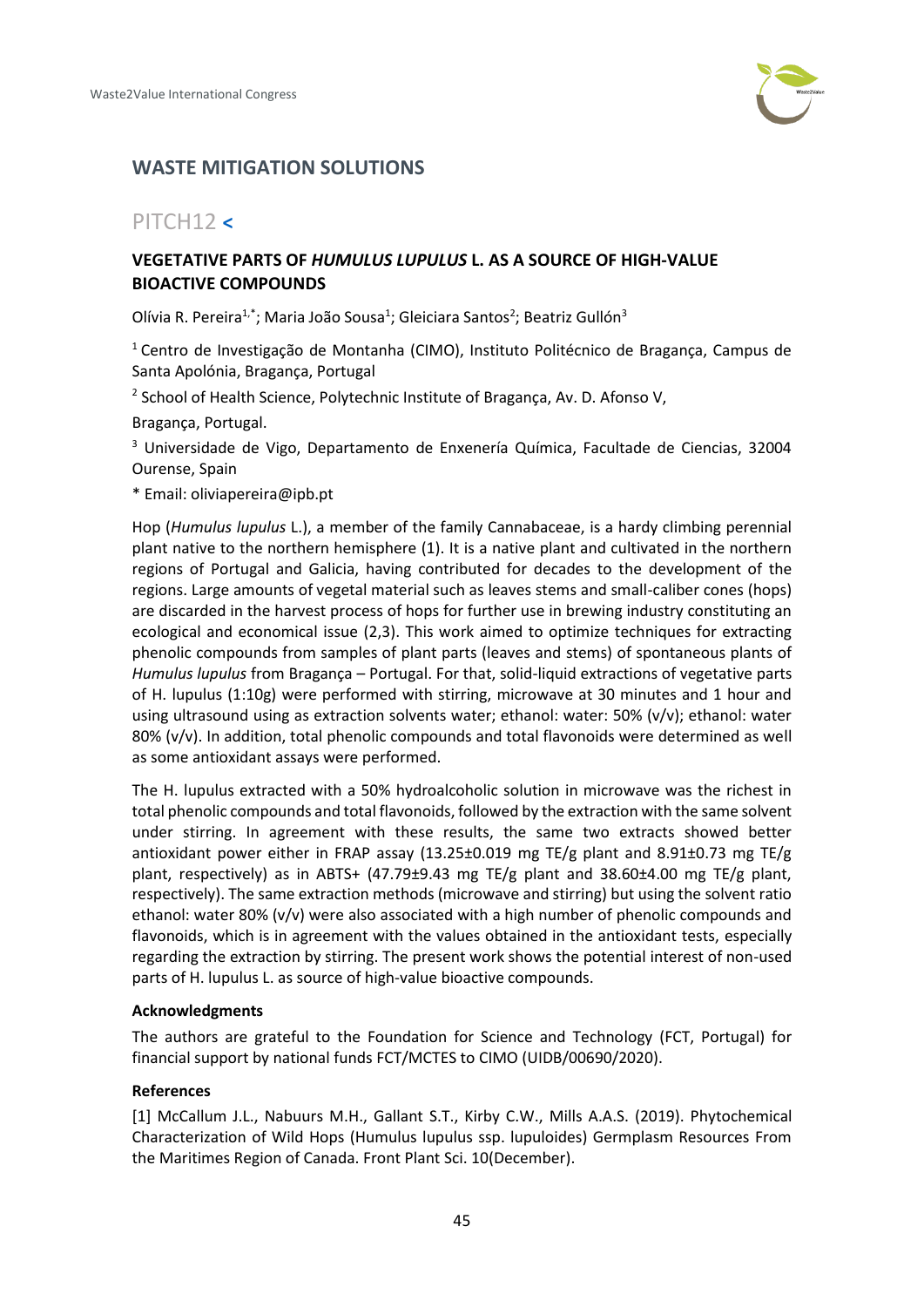

[2] Fărcaş A.C., Socaci S.A., Mudura E., Dulf F.V., Vodnar D.C., M.T, et al. (2017). Exploitation of Brewing Industry Wastes to Produce Functional Ingredients 137–56. Available from: https://www.researchgate.net/publication/318655144\_Exploitation\_of\_Brewing\_Industry\_Wa stes\_to\_Produce\_Functional\_Ingredients

[3] Rachwał K., Waśko A., Gustaw K., Polak-Berecka M. (2020). Utilization of brewery wastes in food industry. PeerJ.8:1–28.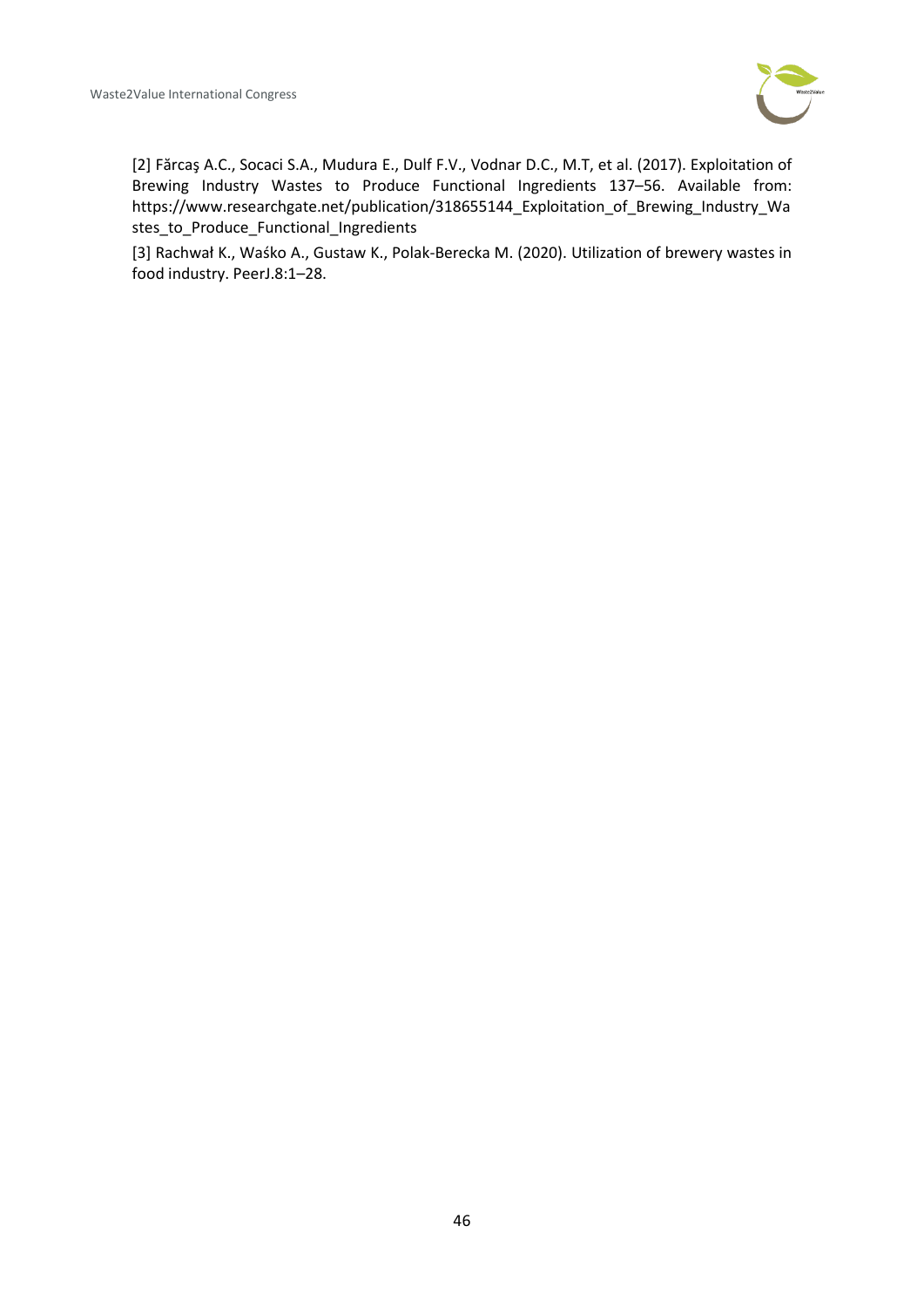

## PITCH13 **[<](#page-10-5)**

## **WASTE ELIMINATION PROCESSES: FROM LEAN TO KAIZEN IN THIRD SECTOR ORGANIZATIONS**

Ana Branca da Silva Soeiro de Carvalho<sup>1,\*</sup>; António Pinto; Carolina Cesário<sup>2</sup>; Daniela Santos<sup>2</sup>; Mariana Saraiva<sup>2</sup>

 $1$  CiSeD – IPV

<sup>2</sup> Estgl - IPV

\* Email: anabrancacarvalho@gmail.com

In a globalized world, the challenges are many for companies and organizations. To face these challenges, organizations need to increase their productivity in order to become more competitive. This need leads organizations to look for new management methodologies and techniques. All available methodologies and techniques are an aid in business management. The Lean philosophy focuses on process efficiency and its main objective is to offer maximum value using the least amount of resources possible. Therefore, it is necessary to completely eliminate all waste (activities that do not add any value) and focus on completing only the necessary work within a certain period, so you can establish a progress of the company's processes. This article analyze the concepts and principles of these methodologies and make a comparative study between them, identifying the aspects that distinguish them and the similarities found, as well as verifying their application in a third sector institution.

Third sector organizations are gaining more and more social weight, they increasingly need to achieve the much desired organizational sustainability and, for this purpose, they turn to management to perform a sustainable, effective, efficient, quality and transparent work. According to the previously developed concept of Lean Six Sigma, it was found that it is important for Third Sector Organizations, in particular, with regard to the sustainability of Organizations, as it is impactful in its various dimensions (financial, environmental and social) (Freitas; Costa and Ferraz, 2016). For this purpose, they created three pillars of organizational sustainability (financial, social and environmental pillar) and measured the influence of the implementation of Lean Six Sigma on these, having verified that the impacts are of greater magnitude in the financial and social pillar followed by the environmental pillar. The use and application of Lean and Six Sigma concepts in third sector organizations will allow for a better understanding and comparison of initial situations with the final results, in a context of improvements based on the elimination of waste and reduction of errors.

#### **References**

[1] Campos M. (2013). "O Terceiro Sector em Portugal: A importância dos planos de comunicação estratégica nas Instituições Particulares de Solidariedade Social da Região Norte – O caso da Misericórdia de Santo Tirso.". UBI – Universidade da Beira Interior. Disponível em: http://www.bocc.ubi.pt/pag/m-comunicacaoestrat-2013-marco-campos.pdf

[2] Freitas J.G., Costa H.G., Ferraz F.T. (2016). Influência da metodologia Lean six Sigma sobre a sustentabilidade nas organizações - Uma pesquisa Survey. Anais do XLVIII SBPO

[3] Jesus L.E.F. (2013) Gestão Lean aplicada ao Terceiro Setor. Universidade de Aveiro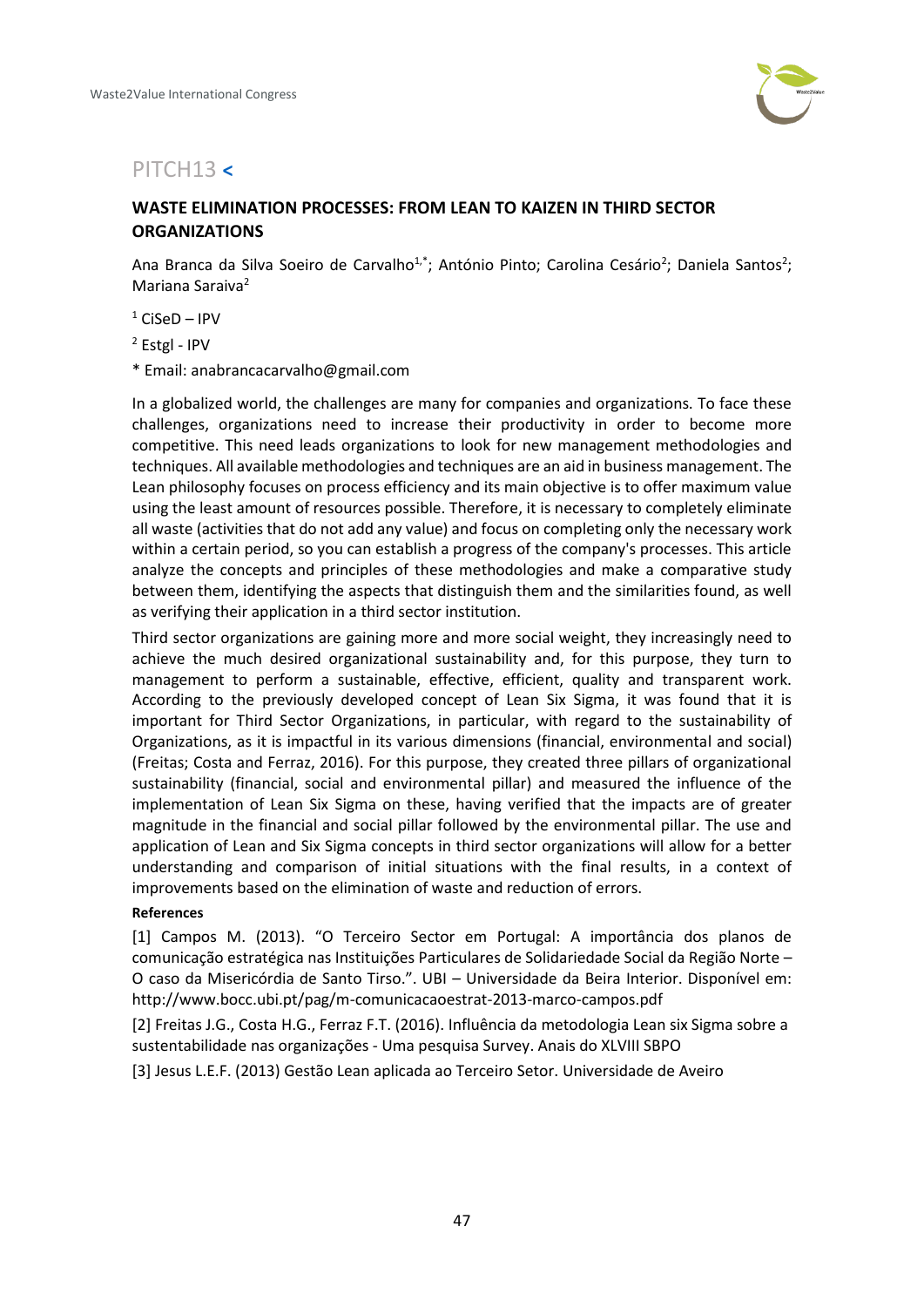

## PITCH14 **[<](#page-10-6)**

#### **VALORISATION OF CARDOON TO PRODUCE BIOCHAR WITH ADSORBENT PROPERTIES**

Sónia S. Ferreira<sup>1,2,\*</sup>; Luís Rodrigues<sup>1,3</sup>; Paula Ferreira<sup>4</sup>; Elisabete Coelho<sup>1</sup>; Manuel A. Coimbra<sup>1</sup>

<sup>1</sup>Department of Chemistry, LAQV-REQUIMTE, University of Aveiro, Portugal

<sup>2</sup>Department of Chemistry, CICECO - Aveiro Institute of Materials, University of Aveiro, Portugal

<sup>3</sup>COLAB4FOOD, INIAV – Polo de Vairão, Vila do Conde, Portugal

<sup>4</sup>Department of Materials and Ceramic Engineering, CICECO - Aveiro Institute of Materials, University of Aveiro, Portugal

\* Email: soniasferreira@ua.pt

Cardoon flower is used in the production of goat and sheep cheese in the milk coagulation process [1]. Cardoon stems and leaves are usually leaved in the fields, generating a large amount of agricultural by-products. Nevertheless, these by-products represent a source of biomass to produce biochar with potential adsorbent properties [2]. Therefore, the production of biochar from cardoon can be used as a valorisation strategy. In this study, cardoon stems and leaves were pyrolyzed in the absence of oxygen at 550 ºC or 900 ºC. Each biochar was characterized for its pH, ashes, H, N, and C contents, particle size, surface area by BET analysis, and pore volume and size according BJH method. Adsorbent properties were evaluated against monensin A, a coccidiostat used as additive in poultry feed.

Pyrolysis of cardoon by-products yielded 14-35% of biochar with alkaline pH (10-12). The pyrolysis at 900ºC promoted higher surface area and pore volume, while promoting lower pore size. Biochar with higher surface area was able to adsorb 43.5 mg/g of monensin in comparison with the 5.1 mg/g adsorbed by commercial biochar. These results indicate that cardoon byproducts can be valorised as biochar with monensin A adsorbent properties, being exploited towards reduction of water and soil contamination.

#### **Acknowledgements**

Thanks are due to University of Aveiro and FCT/MCTES for the financial support through national funds of research units CICECO-Aveiro Institute of Materials (UIDB/50011/2020) and LAQV-REQUIMTE (UIDP/50006/2020). Authors thank to Waste2Value project (PDR 2020– 1.0.1- 031824), co-financed by national funds and PDR2020, FEADER, within the PT2020 Partnership Agreement and to Ancose for supplying the by-products. PF thanks Investigator FCT program (IF/00300/2015) and EC thanks the research contract (CDL-CTTRI-88-ARH/2018 - REF. 049-88- ARH/2018) funded by national funds (OE) in the scope of the framework contract foreseen in the numbers 4, 5, and 6 of the article 23, of the Decree-Law 57/2016, of August 29, changed by Law 57/2017, of July 19.

#### **References**

[1] Barracosa, et al. (2019). Cardoon as a sustainable crop for biomass and bioactive compounds production. Chem. Biodivers., 16, e1900498;

[2] Ghodake, et al. (2021). Review on biomass feedstocks, pyrolysis mechanism and physicochemical properties of biochar: State-of-the-art framework to speed up vision of circular bioeconomy. J. Clean. Prod., 297, 126645.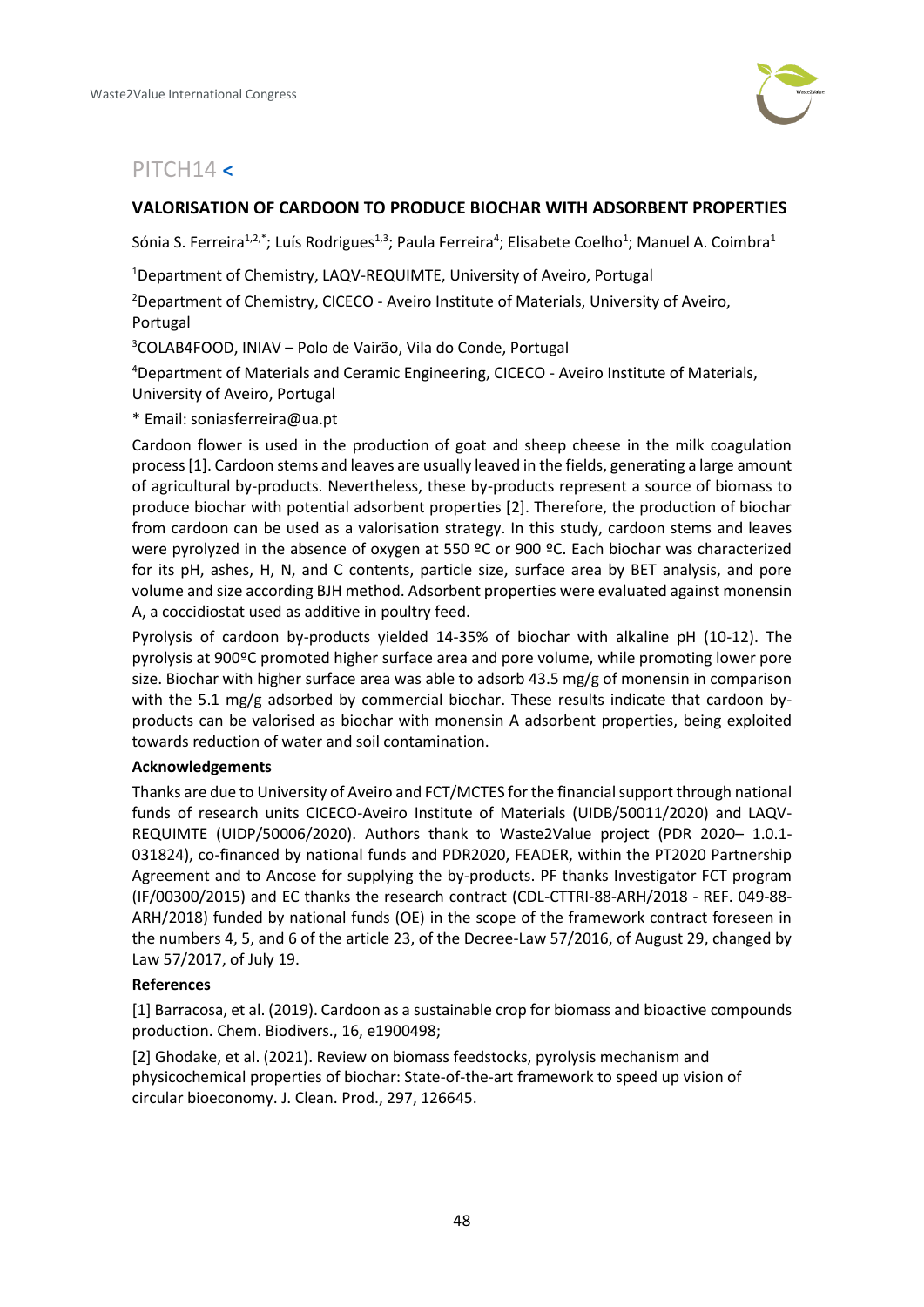



## **BY-PRODUCTS AS FOOD/FEED INGREDIENTS**

P01 **[<](#page-11-0)**

### **CORN COB (***ZEA MAYS* **L.) AS A POTENTIAL SOURCE OF BIOACTIVE COMPOUNDS: COMPARISON OF DIFFERENT EXTRACTION METHODS**

Ilaria Frosi<sup>1,\*</sup>; Chiara Milanese<sup>2</sup>; Adele Papetti<sup>1</sup>

<sup>1</sup>Drug Sciences Department, University of Pavia, Viale Taramelli 12/14, Pavia, Italy

<sup>2</sup>C.S.G.I and Chemistry Department, University of Pavia, Viale Taramelli 16, Pavia, Italy

\* Email: ilaria.frosi01@universitadipavia.it

The minimization and reutilization of food waste is extremely relevant nowadays. Following the guidelines of the European Commission on the long-term strategies for a sustainable development to support a circular economy [1], the aim of this research was to valorize corn cob (Zea mays L.), as a promising source of bioactive compounds possessing healthy properties [2]. Different extraction protocols were set-up, and a conventional method was compared to innovative approaches, also assisted by microwaves. The recovery of phenolic compounds was evaluated using different solvents, traditional hydro-alcoholic mixtures and innovative natural eutectic mixtures with the so-called deep eutectic solvents strategy [3]. The effect of different parameters on the extraction yield was studied using experimental designs and the composition of each extract was monitored by RP-HPLC-DAD. Polyphenols characterized by different chemical structure were present in corn cob extracts independently from both the extraction methods and the tested solvents. Results indicated that the highest extraction yields were generally obtained by means of the innovative microwave assisted extraction with traditional hydro-alcoholic mixtures. Reduced extraction time and therefore energy consumption were the main advantages of this technique with respect to the conventional approach, probably due to the formation of pores and fractures on the plant matrix induced by microwaves, as confirmed by scanning electron microscopy (SEM) analysis performed on corn cob before and after microwave irradiation. The best extract obtained from the previous investigation was characterized by LC-ESI-MS/MS. Different polyphenolic compounds known for their healthy properties are present, suggesting a promising bioactivity, that will be confirmed by further assays

#### **References**

[1] European Grean Deal (2019). Available online at:

https://ec.europa.eu/info/strategy/priorities-2019-2024/european-green-deal\_it.

[2] Lao F., Giusti M.M. (2017). J. Cereal Sci. 80: 87-93.

[3] Ruesgas-Ramón M., Figueroa-Espinoza M.C., Durand E. (2017). J. Agric. Food Chem. 65: 3591- 3601.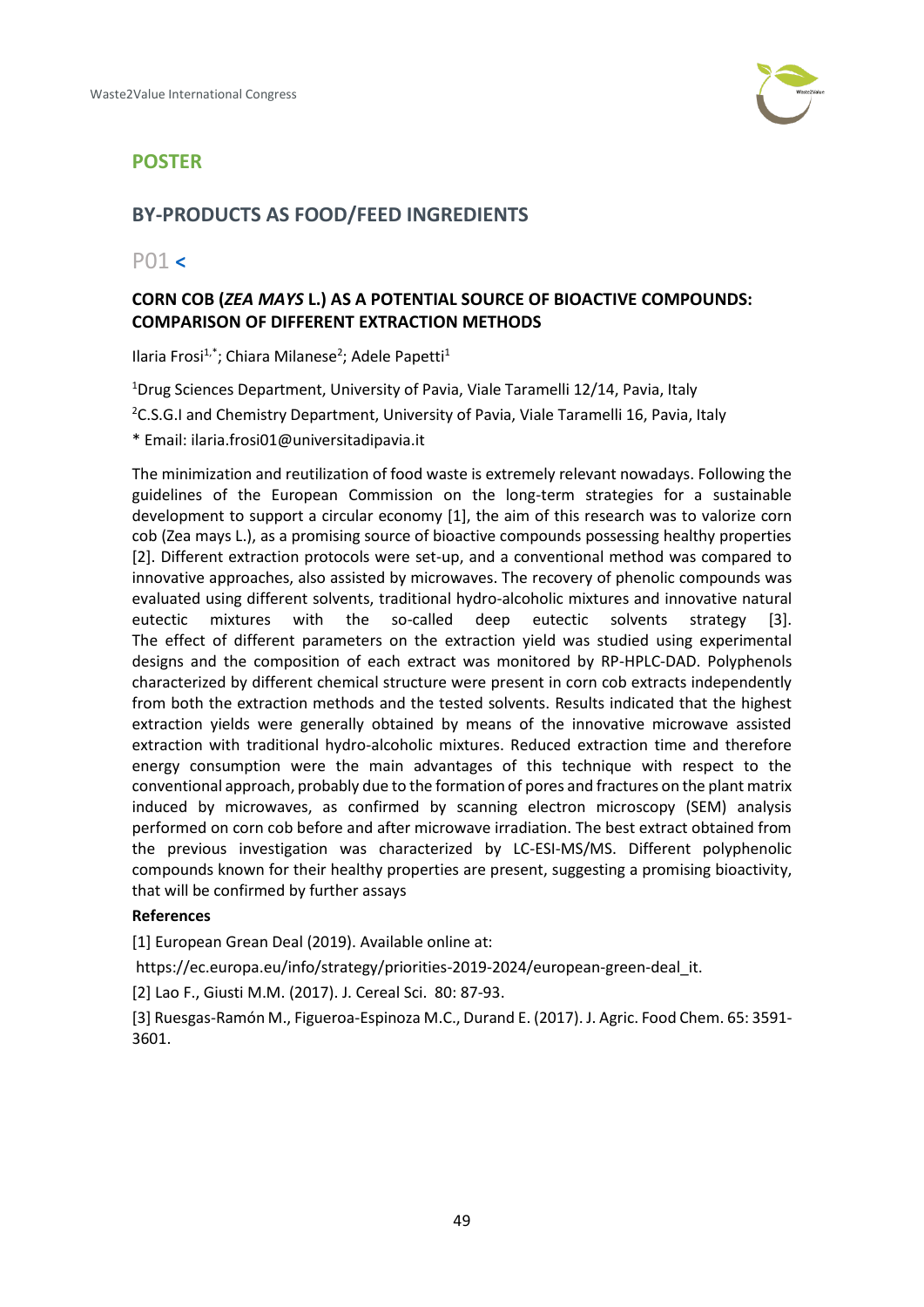

## P02 **[<](#page-11-1)**

## **VALORIZATION OF BY-PRODUCTS FROM CRAFT BEERS INDUSTRY: PHYTOCHEMICAL CHARACTERIZATION OF SPENT GRAINS AND HOPS**

Cristiana Breda<sup>1,2,\*</sup>; Irene Gouvinhas<sup>1,2</sup>; Ana Barros<sup>1,2</sup>

<sup>1</sup>Centre for the Research and Technology of Agro-Environmental and Biological Sciences (CITAB)

2 Inov4Agro

\* Email: cristianav@utad.pt

Beer is one of the oldest alcoholic beverages produced and consumed in the world (Humia et al., 2020). Craft beers is a new concept introduced in the beer industry and its definition is not legally determined, however, most authors define it as a product that is produced using traditional practices and using traditional or innovative raw materials (Jaeger et al., 2020). The craft beer brewing generates substantial quantities of by-products, namely spent grains and spent hops. These by-products can be used for microalgae production, biofuel production, polyphenolic and antioxidative substances, etc (Petrón et al., 2021). Therefore, the present study determines the phenolic composition and antioxidant capacity of two different byproducts of the craft beer industry, namely spent grains and spent hops. For each by-product the goal was to evaluate the phenolic composition and antioxidant capacity, and for that we performed the determination of the total polyphenolic, ortho-diphenols and flavonoids contents. The determination of antioxidant capacity was performed using the ABTS and DPPH methodologies. The results showed that there were significant differences in the content of phenolic compounds and antioxidant capacity of the analyzed by-products. Concerning total phenolic content, ortho-diphenols, and flavonoids, spent hops exhibited the highest concentration, with 8.63  $\pm$  0.38 mg GA/g, 20.40  $\pm$  0.67 mg GA/g, and 2.07  $\pm$  0.13 mg CAT/g, respectively. Regarding the antioxidant capacity, spent hops was also the by-product that presented the highest antioxidant capacity for the two methods. Thus, these by-products represent sustainable and good alternative for bioactive compounds recovery and could be significantly useful in cosmetic, pharmaceutical and food industry.

#### **Acknowledgements**

This work was financially supported by National Funds by FCT - Portuguese Foundation for Science and Technology, under the project UIDB/04033/2020.

#### **References**

[1] Humia B.V., Santos K.S., Schneider J.K., Lessa I., Abreu G., De Batista T., Aparecida B., Machado S., Izabel J., Canielas L., Mendonça C., Ferreira F. (2020). Physicochemical and sensory pro fi le of Beauregard sweet potato beer. Food Chem. 312, 126087. https://doi.org/10.1016/j.foodchem.2019.126087

[2] Jaeger S.R., Worch T., Phelps T., Jin D., Cardello A.V. (2020). Preference segments among declared craft beer drinkers: Perceptual, attitudinal and behavioral responses underlying craftstyle vs. traditional-style flavor preferences. Food Qual. Prefer. 82, 103884. https://doi.org/10.1016/j.foodqual.2020.103884

[3] Petrón M.J., Andrés A.I., Esteban G., Timón M.L. (2021). Study of antioxidant activity and phenolic compounds of extracts obtained from different craft beer by-products. J. Cereal Sci. 98. https://doi.org/10.1016/j.jcs.2021.103162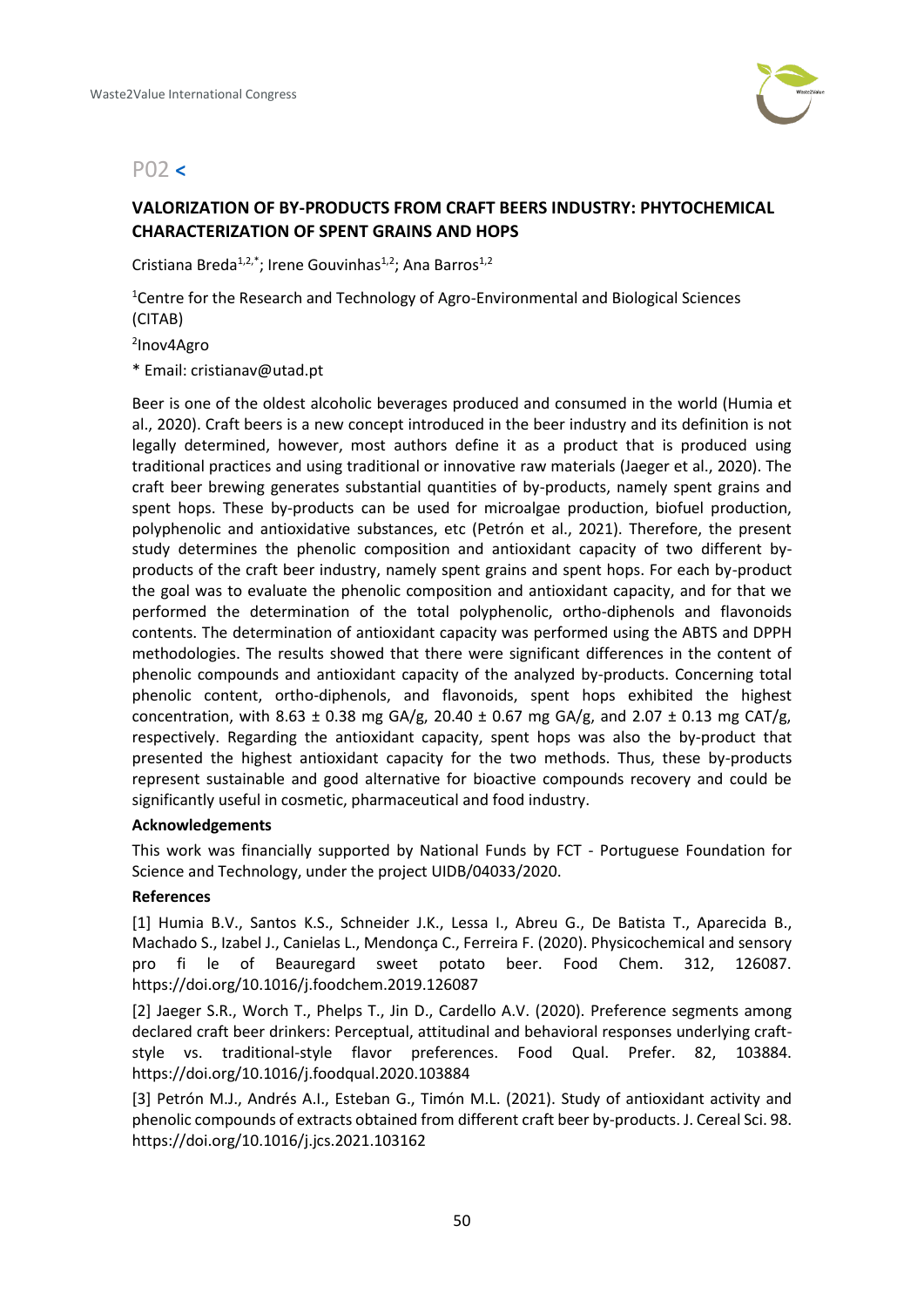

## P03 **[<](#page-11-2)**

#### **HOW TO PROFIT FROM AN INDUSTRIAL BY-PRODUCT OF ELDERBERRY JUICE?**

Cláudia M. B. Neves<sup>1</sup>, Élia Fogeiro<sup>2</sup>, António Pinto<sup>1,3,4</sup>, Fernando Gonçalves<sup>1,4</sup>, Dulcineia F.  $Wessel^{1,2,3,*}$ 

<sup>1</sup> Polytechnic Institute of Viseu, Agrarian School of Viseu, 3500-606 Viseu, Portugal

2 LAQV-REQUIMTE, Department of Chemistry, University of Aveiro, 3810-193 Aveiro, Portugal

<sup>3</sup> CITAB, University of Trás-os-Montes e Alto Douro, 5001-801 Vila Real, Portugal

<sup>4</sup> CERNAS-IPV, Agrarian School of Viseu, 3500-606 Viseu, Portugal

\* Email: ferdulcineia@esav.ipv.pt

Black elderberry (*Sambucus nigra* L.) is recognized for its high content of antioxidants mainly anthocyanins, flavonols, and other phenolic acids.<sup>1</sup> Cyanidin-3-O-glucoside and cyanidin-3-Osambubioside are the main anthocyanins present and rutin is the most representative flavonol. Elderberry pomace, the by-product resulting from berries pressing in industrial juice processing represents 25-40% of total berry weight and has low economic value as it is conventionally used as animal feed or as an organic fertilizer. However, this by-product still contains considerable amounts of bioactive compounds that can be recovered to be used in the production of valueadded ingredients and products bringing several opportunities in the food sector. Elderberry pomace can be a good source of natural colouring agents and antioxidants since anthocyanins pigments remain in pomace to a large extend representing 75-98% of total pomace.<sup>2</sup> Other phenolic compounds such as flavonols, phenolic acids and tannins, as well as, vitamins, provitamins, essential unsaturated fatty acids, dietary fiber and other valuable compounds can be found in pomace. These compounds have antioxidant, antimicrobial among other healthpromoting properties and have potential to be used as preservatives and in the development of functional foods.<sup>3</sup>This work intends to provide an overview of the chemical composition of the pomace resulting from the industrial elderberry juice production, and to show how the industry can find benefits through the effective utilization of this by-product as source of bioactives, natural pigments and preservatives.

#### **Acknowledgements**

Thanks are due to the Polytechnic Institute of Viseu and to FCT/MEC for the financial support to CERNAS-IPV, LAQV-REQUIMTE (UIDB/50006/2020) and CITAB (FCT UIDB/04033/2020) research units, through national funds, and the co-funding by the FEDER, within the PT2020 Partnership Agreement and Compete 2020. The authors thank the financial support of the Project BagaConValor - Criação de valor no processo tecnológico de produção de sumo concentrado de baga de sabugueiro (POCI-01-0247-FEDER-033558).

#### **References**

[1] Veberic R., Jakopic J., Stampar F., Schmitzer V. (2009). European elderberry (*Sambucus nigra* L.) rich in sugars, organic acids, anthocyanins and selected polyphenols. Food Chemistry 114: 511–515.

[2] Bronnum-Hansen K., Jacobsen F., Flink J.M. (1985). Anthocyanin colourants from elderberry (*Sambucus nigra* L.). 1. Process considerations for production of the liquid extract. Journal of Food Technology 20: 703-711.

[3] Przybylska-Balcerek A., Szablewski T., Szwajkowska-Michałek L., Świerk D., Cegielska-Radziejewska R., Krejpcio Z., Suchowilska E., Tomczyk Ł. (2021). Stuper-Szablewska, K. Sambucus Nigra Extracts–Natural Antioxidants and Antimicrobial Compounds. Molecules 26, 2910.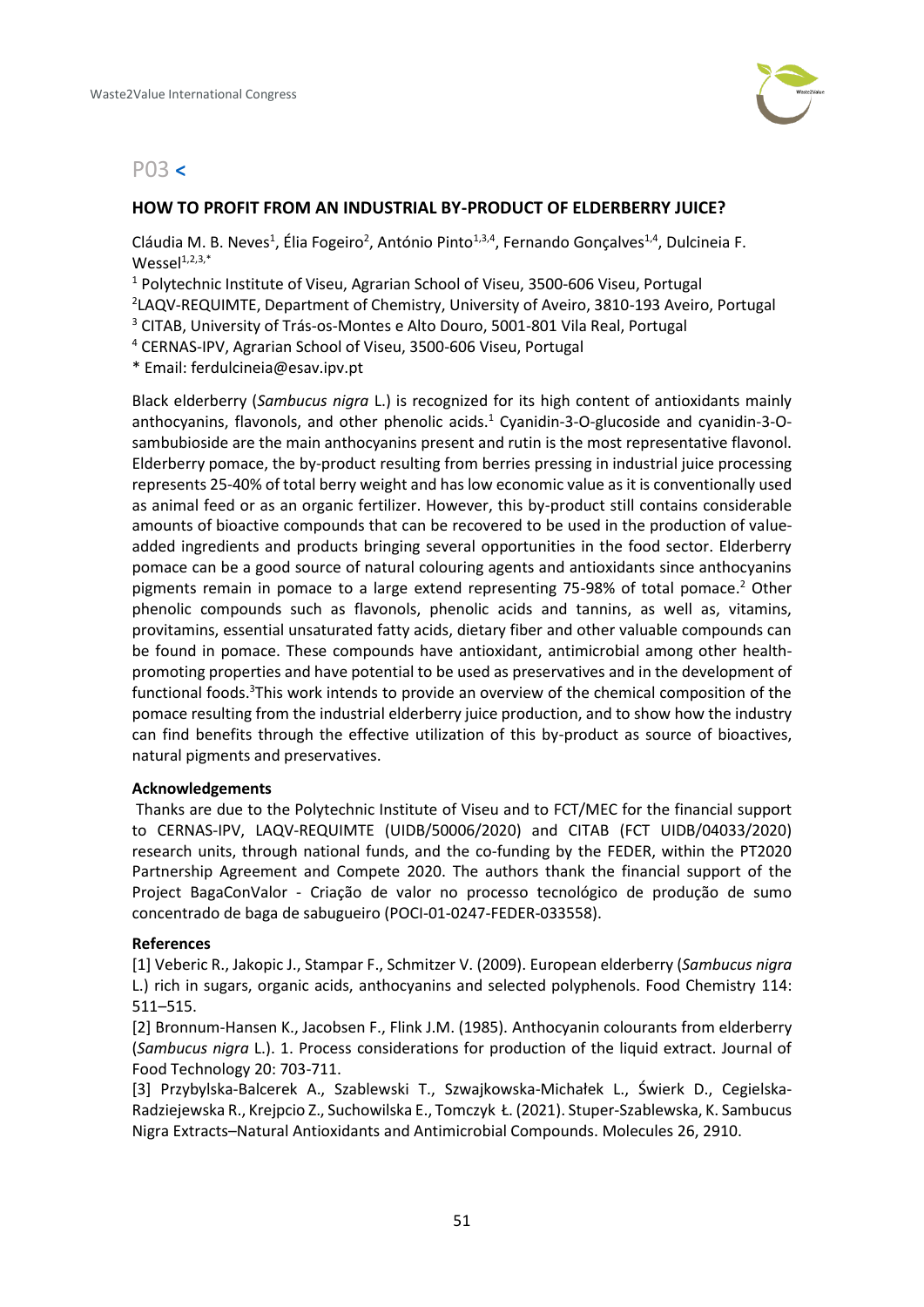

### P04 **[<](#page-11-3)**

## **DOSE EFFECT OF SAVORY (***SATUREJA MONTANA***) FEED SUPPLEMENTATION IN SMALL INTESTINE MORPHOMETRY**

Oliveira, J.<sup>1,2,3</sup>, Vala, H.<sup>1,3</sup>, Coelho, C.<sup>1,3,4</sup>, Garcia, C.<sup>1</sup>, Perdigão, A.<sup>1,2,3</sup>, Wessel, D.<sup>1,3,5</sup>

<sup>1</sup> Agrarian School of Viseu, Polytechnic Institute of Viseu, Viseu, Portugal <sup>2</sup> Centre for Natural Resources, Environment and Society (CERNAS-IPV Research Centre), Polytechnic Institute of Viseu, Polytechnic Campus, Repeses, Viseu, Portugal <sup>3</sup> Centre for the Research and Technology of Agro-Environmental and Biological Sciences (CITAB), University of Trás-os-Montes e Alto Douro (UTAD), Vila Real, Portugal <sup>4</sup>Veterinary and Animal Research Centre (CECAV), University of Trás-os-Montes e Alto Douro (UTAD), Vila Real, Portugal

<sup>5</sup>LAQV-REQUIMTE, Department of Chemistry, University of Aveiro, Aveiro, Portugal

In general, the feed supplementation in broilers pretend achieve better performances in a more efficient way. The utilization of aromatic herbs, namely its by-products after the main agroindustrial use, is a strategy to modulate the gut ecosystem and maintain or reinforce the epithelial integrity. The utilization of raw powder stems by-product of aromatic herbs acts as a prebiotic form of supplementation in broilers. This physical form allows the protection of the cellular contents at the lower gut.

The aim of the current study was to evaluate the effect of different levels of savory feed supplementation in the jejunum morphology in broiler chickens, as a way to enhance productive performances.

One hundred and ninety‐two Ross308 one-day old chicks were randomly distributed into sixteen pens, with twelve animals each. All animals were fed ad libitum with commercial feedstuffs in the control [C] group and with savory by-product supplementation in the treatment groups (10 [S1], 20 [S2] and 40 [S4] g/kg). The diets were randomly assigned to pens. At the end of the trial (35 days), two animals randomly selected from each pen, were sacrificed by cervical dislocation, slaughtered, plucked and eviscerated, for a total of 8 animals per treatment.

Samples collected were fixed in 10% neutral buffered formalin and processed for routine histopathological diagnosis with Haematoxylin and Eosin (HE). Morphometric variables were villus height (VH) from the top of the villus to the villus-crypt junction, villus width (VW) from side to side of the villi at its half height, and crypt depth (CD) from the base of the villus to the submucosa. Ten measures of all variables were taken in each animal. The villus height to villus width (VH:VW), the villus height to crypt depth (VH:CD) ratios and the villus surface area (VSA) was calculated (π×VW×VH). To analyze the influence of treatments on morphometric variables, one way analysis of variance with post hoc Tukey test through SPSS V26 software was used with a significance level of 0.05.

Regarding to VH, S1 and S4 revealed similar values ( $775.0\pm201.0$  and  $767.0\pm350.5$   $\mu$ m, respectively) and lower than control group (922.7±178.9 μm; p<0.05). Concerning VW, S4 group stood out the higher value (p<0.05). Both results reflect the lower values for VH:VW of supplemented groups in relation to the control one ( $p<0.05$ ), presenting the S4 group the lowest mean value. CD presented lower mean value in S1 treatment (p>0.05). Spite the non-significant differences, the S1 group showed the high VH:CD mean value. The relative differences for specific variables mentioned above, attenuated the mean values of VSA composite variable for all groups (p>0.05), hypothesized that the different doses of supplementation don't influence the morphologic intestinal surface absorption. In general, the incorporation of savory in feed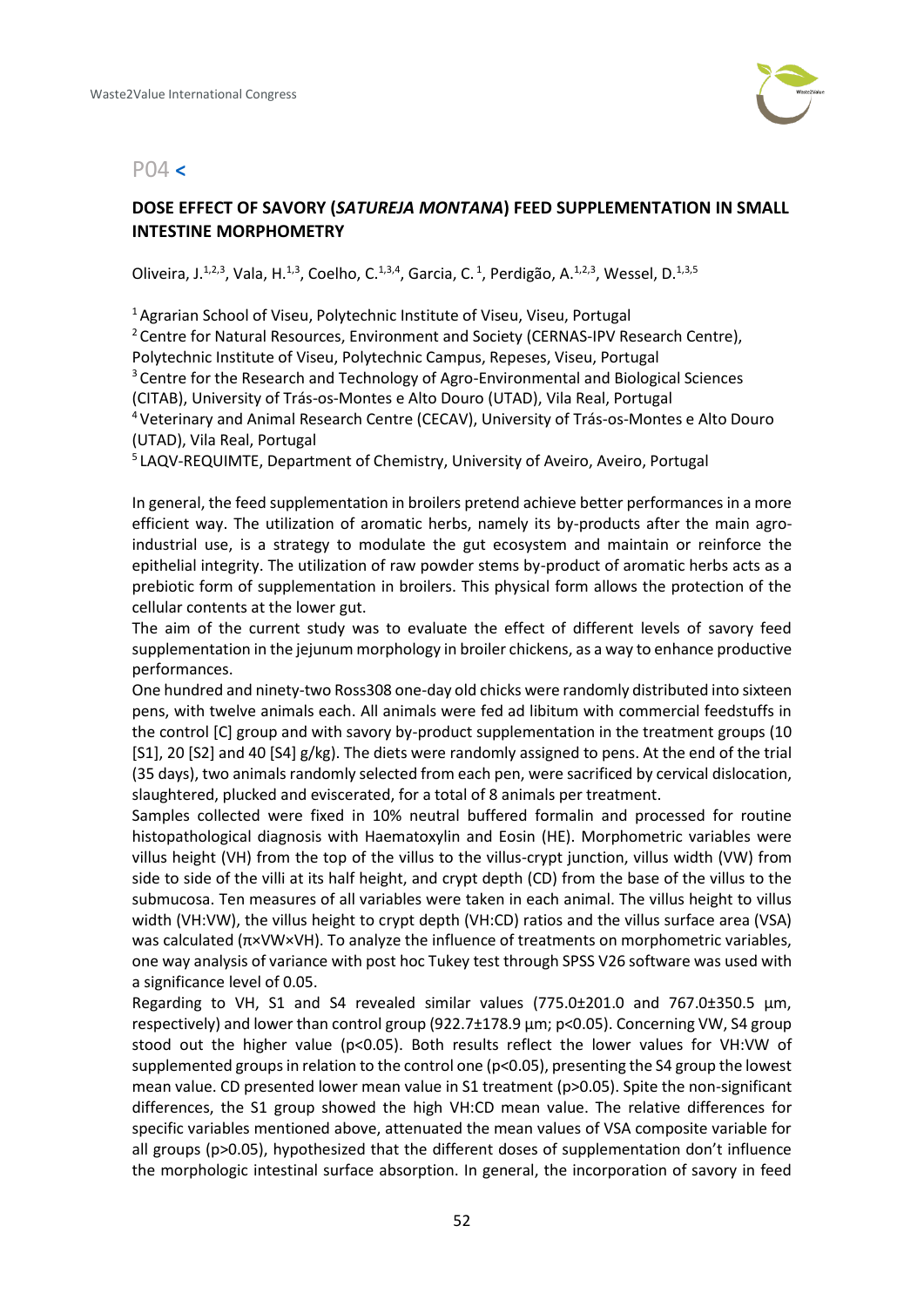

was beneficial for intestinal morphology, showed by the morphometric values presented, namely the CD and the VH:CD ratio, reflecting higher productive performance, particularly in S1 group (data not shown).

In conclusion, the lower dosages of savory inclusion improved the intestinal morphometric parameters, being the worst results obtained from higher supplementary doses of savory.

**Acknowledgments:** Acknowledgments: Thanks are due to the Polytechnic Institute of Viseu and to FCT/MEC for the financial support to the research units LAQV-REQUIMTE (UIDB/50006/2020), CITAB (FCT UIDB/04033/2020), CECAV and CERNAS-IPV, through national funds, and the co-funding by the FEDER, within the PT2020 Partnership Agreement and Compete 2020. The authors thank the financial support of the Waste2Value project (PDR2020- 101-031828, Partnership n. 94 / Initiative n. 189) through national funds and FEDER, within the PT2020 Partnership Agreement.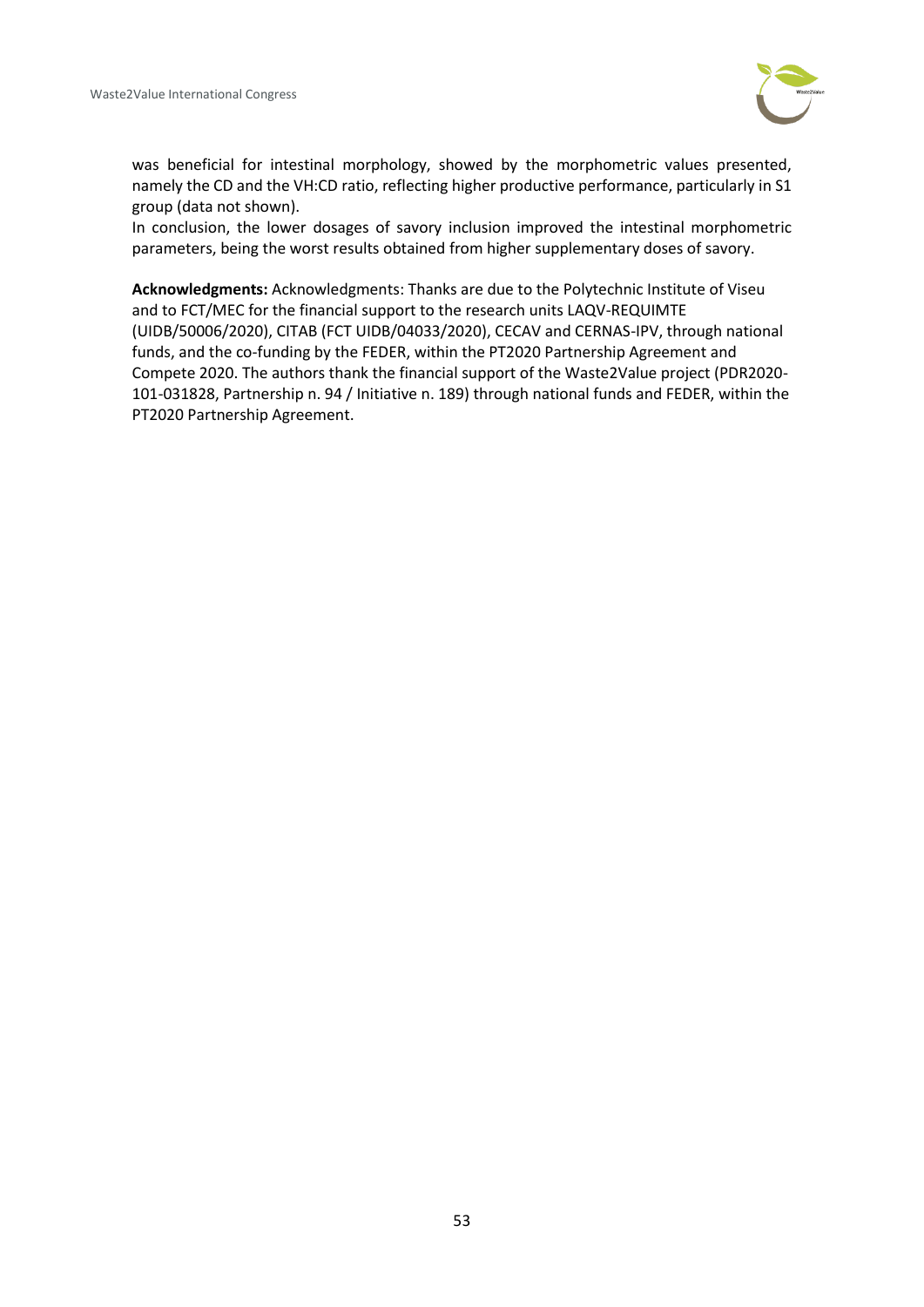

## P05 **[<](#page-11-4)**

### **CARDOON FEED SUPPLEMENTATION IN RABBITS: REFLECTIONS ABOUT A PUTATIVE IMMUNITARY EFFECT**

Oliveira, J.<sup>1,2,3</sup>, Teixeira-Lemos, E.<sup>1,2</sup>, Barracosa, P.<sup>1,3</sup>, Coelho, C.<sup>1,3,4</sup>, Wessel, D.<sup>1,3,5</sup>

<sup>1</sup> Agrarian School of Viseu, Polytechnic Institute of Viseu, Viseu, Portugal <sup>2</sup> Centre for Natural Resources, Environment and Society (CERNAS-IPV Research Centre), Polytechnic Institute of Viseu, Polytechnic Campus, Repeses, Viseu, Portugal <sup>3</sup> Centre for the Research and Technology of Agro-Environmental and Biological Sciences (CITAB), University of Trás-os-Montes e Alto Douro (UTAD), Vila Real, Portugal <sup>4</sup>Veterinary and Animal Research Centre (CECAV), University of Trás-os-Montes e Alto Douro (UTAD), Vila Real, Portugal

<sup>5</sup>LAQV-REQUIMTE, Department of Chemistry, University of Aveiro, Aveiro, Portugal

The inclusion of the by-products of cardoon in animal diets produced in the region of the plantation is an alternative feeding strategy that could enhance the sustainability of animal production while reducing the environmental burden and the economic cost associated with the disposal of these by-products. Moreover, the use of cardoon might allow the production of healthier animal. Rabbit animal models have been used in research studies not only to the mechanistic studies of human diseases but also to the development of therapeutic compounds, devices, or techniques for therapeutics.

The present study intended to hypothesize about putative effects in immunity of rabbits feed with cardoon.

Twenty male rabbits of the *Hyplus* strain, individually housed, were randomly distributed into two groups of 10 animals. One group with ad libitum fattening feedstuff (Control) and the other with the same food strategy plus 250 g of cardoon per day (Treatment). The study was conducted from weaning until 76 days of age. The rabbits were monitored for feed behavior. At the end of the experiment, 3 animals per group were slaughtered. Blood samples were taken for analysis and spleens were weighted. To evaluate the influence of cardoon intake on hematological parameters and spleen weight we performed the independent samples t-test with SPSS v26 and a significance level of 0.05 was considered.

The rabbits feed with cardoon diet presented a heavier spleen (0.61±0.03 g/Kg body weight (BW) vs 0.46±0.05 Kg/Kg BW; p <0.01), and higher (but not significant) levels of total white blood cells, monocytes, and granulocytes (cells/L). The number of red blood cells and haemoglobin was also augmented but with a lower mean corpuscular volume (p>0.05).

Considering the importance of the spleen in cellular immunity and humoral immunity, as well as in hemodynamic activities and even though no histological study was performed, the fact that in rabbits feed with cardoon spleen was heavier than their control group suggests more ability of cardoon to increase immunity as well as to ameliorate the production of red blood cells.

This preliminary study inspires to a reflection of the effects of cardoon ingestion on immunity. Nevertheless, more robust studies should be performed to consolidate these putative effects of cardoon on rabbits' immunity and to find out if this animal model is a suitable candidate to study the effect of cardoon consumption on human health.

**Acknowledgments:** Acknowledgments: Thanks are due to the Polytechnic Institute of Viseu and to FCT/MEC for the financial support to the research units LAQV-REQUIMTE (UIDB/50006/2020), CITAB (FCT UIDB/04033/2020), CECAV and CERNAS-IPV, through national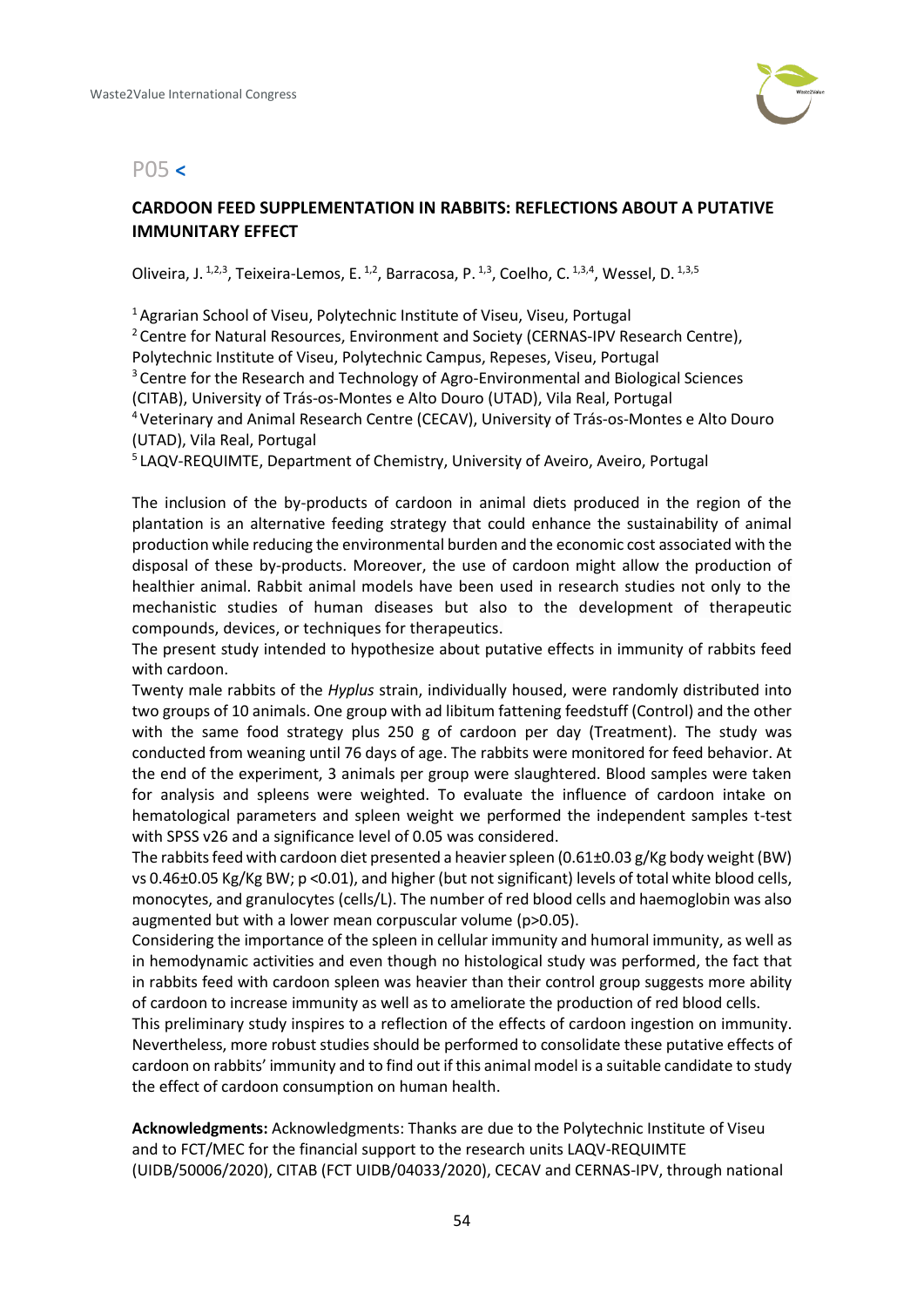

funds, and the co-funding by the FEDER, within the PT2020 Partnership Agreement and Compete 2020. The authors thank the financial support of the Waste2Value project (PDR2020- 101-031828, Partnership n. 94 / Initiative n. 189) through national funds and FEDER, within the PT2020 Partnership Agreement.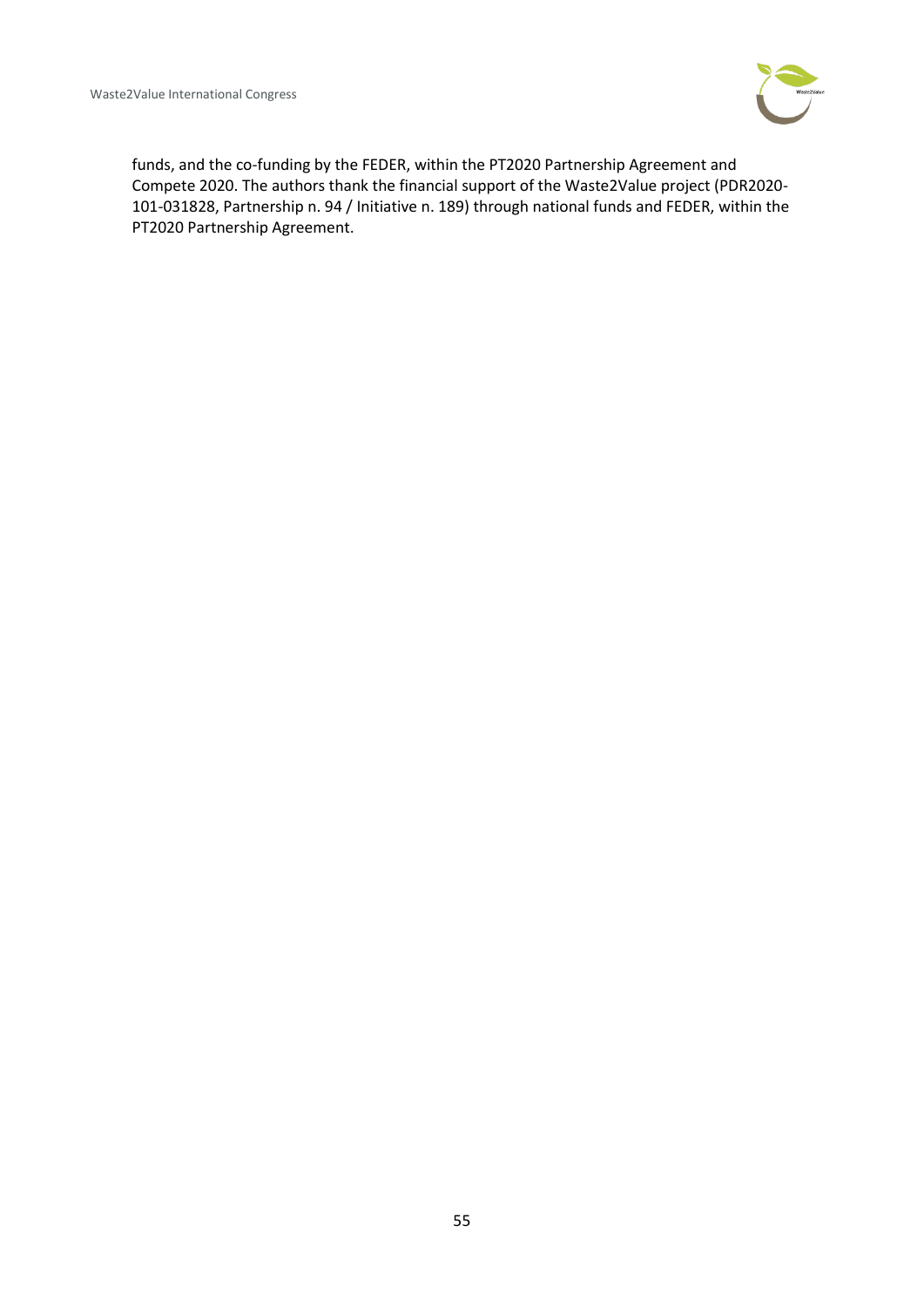

## P06 **[<](#page-11-5)**

### **SAVORY (***SATUREJA MONTANA***) BY-PRODUCT SUPPLEMENTATION IN BROILERS: EFFECT IN INTESTINAL** *ESCHERICHIA COLI* **AND ENTEROBACTERIACEAE POPULATIONS**

Oliveira, J.<sup>1,2,3</sup>, Pinto, A.<sup>1,2</sup>, Coelho, C.<sup>1,3,4</sup>, Perdigão, A.<sup>1,2,3</sup>, Wessel, D.<sup>1,3,5</sup>

<sup>1</sup> Agrarian School of Viseu, Polytechnic Institute of Viseu, Viseu, Portugal <sup>2</sup> Centre for Natural Resources, Environment and Society (CERNAS-IPV Research Centre), Polytechnic Institute of Viseu, Polytechnic Campus, Repeses, Viseu, Portugal <sup>3</sup> Centre for the Research and Technology of Agro-Environmental and Biological Sciences (CITAB), University of Trás-os-Montes e Alto Douro (UTAD), Vila Real, Portugal <sup>4</sup>Veterinary and Animal Research Centre (CECAV), University of Trás-os-Montes e Alto Douro (UTAD), Vila Real, Portugal

<sup>5</sup>LAQV-REQUIMTE, Department of Chemistry, University of Aveiro, Aveiro, Portugal

The valorization of agricultural and food industry by-products has been in the focus of investigation worldwide. Winter savory (*Satureja montana*) is an aromatic and medicinal plant also used as a spicy. Its extract is a good source of carvacrol and thymol, two compounds with several health benefits documented as anti-inflammatory, antioxidant, antimicrobial and antifungal (Movahhedkhah *et al.*, 2019). With the limitation of antibiotics use in animal production, plant-based products have gained interest as an alternative (Michiels *et al.*, 2010). Using this by-product in the raw physical form (only grinded) allows the protection of the cellular contents at the lower gut, allowing a greater potential use by bacteria. However, the mode of action of savory on the intestinal microbiota is not fully understood.

This study aims to investigate the effects of *Satureja montana* by-product powder supplementation on gut *Escherichia coli* and Enterobacteriaceae populations of broiler chickens. One hundred and ninety‐two Ross 308 one-day old chicks were randomly assigned to four dietary treatments containing three replicates of 12 birds each. All animals were fed *ad libitum* with commercial feedstuffs. The treatments consist in a control group [C] and three groups supplemented with three different amount of winter savory by-product powder (10 [S1], 20 [S2] and 40 [S4] g/kg, respectively). At the end of the trial (35 days) 8 animals of each treatment were slaughtered. Four aseptic samples of intestinal content were collected by each treatment (mixture from two animals per pen) and frozen in sterile vials at -18 ºC. *Escherichia coli* and Enterobacteriaceae populations were evaluated according to the ISO: 166492-2/2001 and ISO: 21528-2/2004 standards, respectively. The results were expressed in Log CFU/ml (Logarithm of colony forming units per milliliter).

The results of this trial show a trend of decrease in both populations of bacteria between the treatment groups and the control groups (p>0.05) The essential oil of *Satureja montana* byproduct has already shown good results in growth inhibition of *Echerichia coli* when evaluated *in vitro* for its antimicrobial activity (Santos *et al.*, 2019). Several studies indicate that carvacrol and thymol have bactericidal effects to pathogenic microorganisms, in particular to *Escherichia coli* (Chouhan *et al.*, 2017)*.*

S1 was the treatment with the lowest number of colonies formed in both populations therefore, the amount of 10 mg of winter savory by-product powder was the most effective. These results were similar with those reported by Mozafari *et al.* (2018) for *E. coli*. The reduction of Enterobacteriaceae population and consequently *E. coli* population, might have been a result of the increase of commensal bacterial population, that play a protective role in gut structure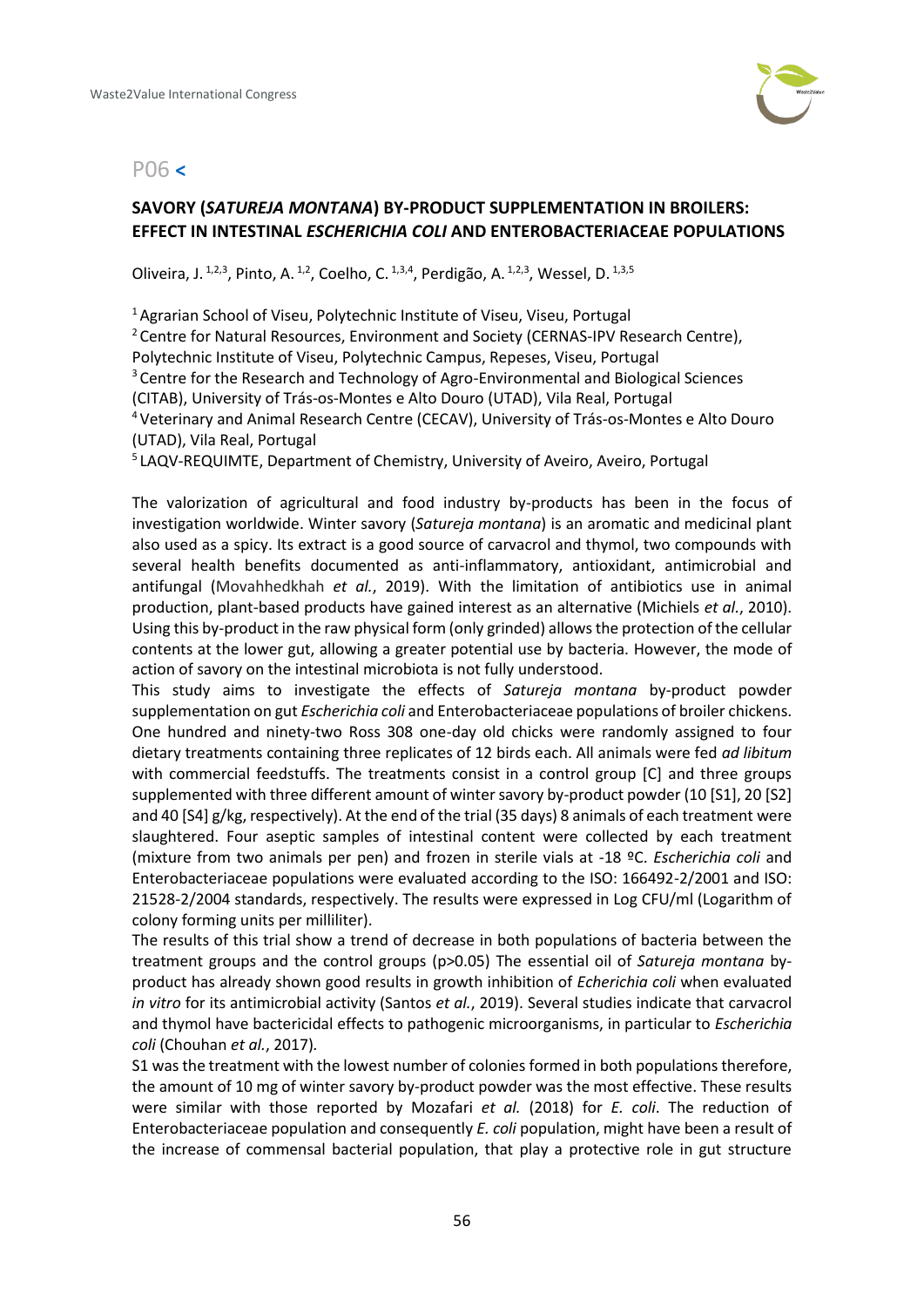

integrity and are the first line of defense against pathogenic bacteria as *E. coli*, avoiding the occurrence of dysbiosis.

Nevertheless, this study shows, at least, that the introduction of a new food supplement in the diet did not cause a deregulation or significant decrease in the intestinal microbiome of chickens. Thus, we understand as safe the use of savory by-product as supplementation in broiler chickens feed, indicating the dose of 10 g/Kg, with the most appropriate, regarding the size of the intestinal microbiome effects.

**Acknowledgments:** Acknowledgments: Thanks are due to the Polytechnic Institute of Viseu and to FCT/MEC for the financial support to the research units LAQV-REQUIMTE (UIDB/50006/2020), CITAB (FCT UIDB/04033/2020), CECAV and CERNAS-IPV, through national funds, and the co-funding by the FEDER, within the PT2020 Partnership Agreement and Compete 2020. The authors thank the financial support of the Waste2Value project (PDR2020- 101-031828, Partnership n. 94 / Initiative n. 189) through national funds and FEDER, within the PT2020 Partnership Agreement.

#### **References:**

[1] Chouhan S., Sharma K., Guleria S. (2017). Antimicrobial Activity of Some Essential Oils-Present Status and Future Perspectives. Medicines (Basel, Switzerland), 4(3): 58. DOI: 10.3390/medicines4030058

[2] Movahhedkhah S., Rasouli B., Seidavi A., Mazzei D., Laudadio V., Tufarelli V. (2019). Summer Savory (*Satureja hortensis* L.) extract as Natural Feed Additive in Broilers: Effects on Growth, Plasma Constituents, Immune Response, and Ileal Microflora. *Animals* 9(3): 87. DOI: 10.3390/ani9030087.

[3] Michiels J., Missotten J., Van Hoorick A., Ovyn A., Fremaut D., De Smet S., Dierick N. (2010). Effects of dose and formulation of carvacrol and thymol on bacteria and some functional traits of the gut in piglets after weaning. Archives of Animal Nutrition, 64(2): 136-154. DOI: 10.1080/17450390903499915.

[4] Mozafari S., Seidavi A., Gharahveysi S., Kadim I. (2018). Savory (*Satureja hortensis* L.) powder and extract effects on broiler chicken ileal *Escherichia coli* and Lactobacillus bacteria. Journal of Applied Animal Research. 46(1): 639-642. DOI: 10.1080/09712119.2017.1377079. [5] Santos J.D.C., Coelho E., Silva R., Passos C.P., Teixeira P., Henriques I., Coimbra M.A. (2019). Chemical composition and antimicrobial activity of *Satureja montana* byproducts essential oils. Industrial Crops and Products, 137: 541-548. DOI: 10.1016/j.indcrop.2019.05.058.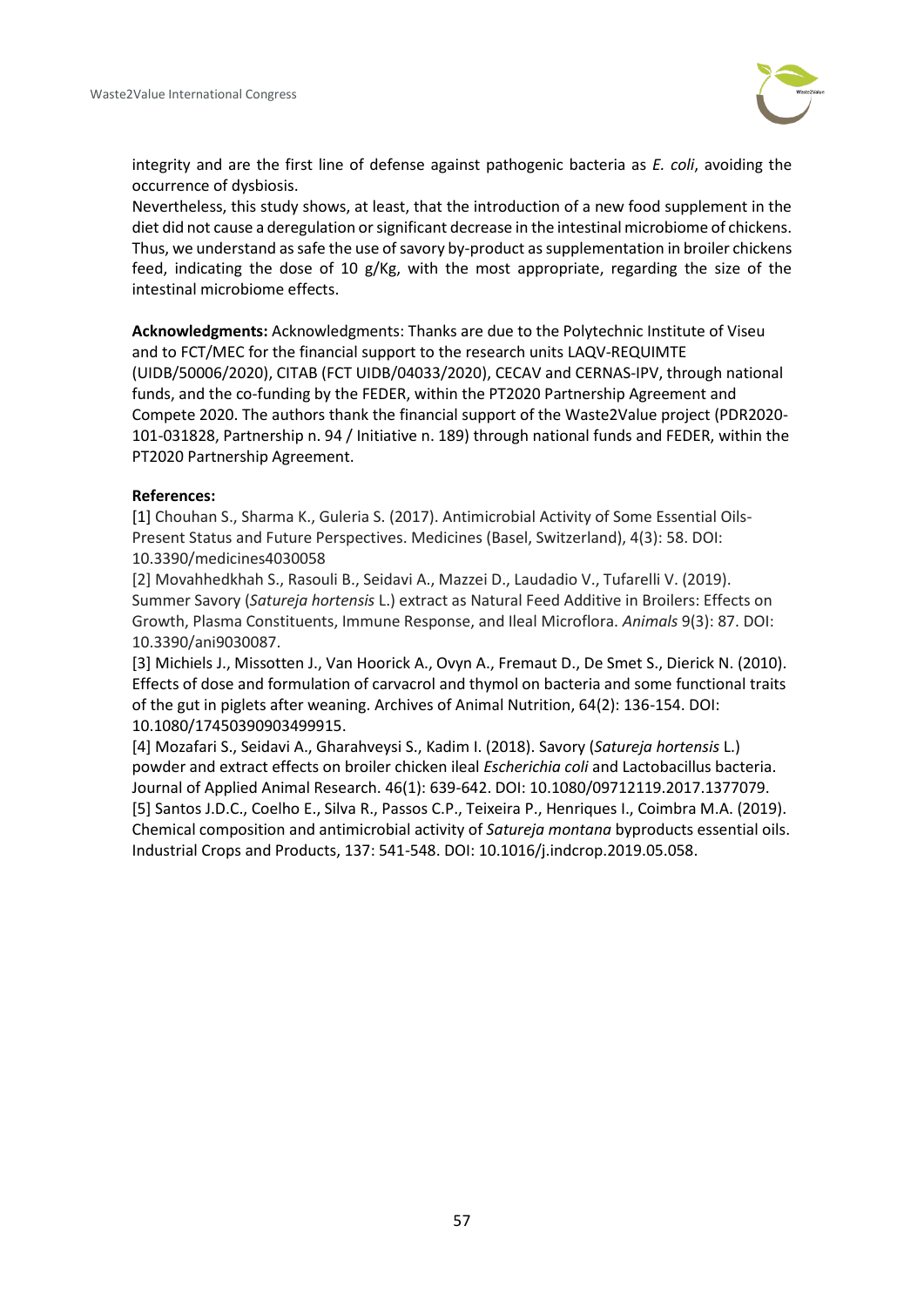

## **SUSTAINABLE MATERIAL**

P07 **[<](#page-11-6)**

#### **COULD BE ARTHROSPIRA SP. A SUSTAINABLE SOURCE OF BIOACTIVE COMPOUNDS? EVIDENCE OF ANTIOXIDANT, ANTIGENOTOXIC AND CYTOPROTECTIVE PROPERTIES**

Vera Castro<sup>1,2</sup>; Ana Teixeira<sup>1,2,\*</sup>; Celina Parreira<sup>3</sup>; Rui Oliveira<sup>1,2,4</sup>; Alberto C.P. Dias<sup>1,2,4</sup>

<sup>1</sup>Centre for the Research and Technology of Agro-Environmental and Biological Sciences, CITAB, University of Minho, Campus de Gualtar, Braga, Portugal;

<sup>2</sup>Centre of Molecular and Environmental Biology, CBMA, Campus de Gualtar, University of Minho, Braga, Portugal;

 $3$ A4F-Algafuel, S.A., Estrada do Paço do Lumiar Campus do Lumiar, Ed. E – R/C, Lisboa, Portugal;

<sup>4</sup>Centre of Biological Engineering, Department of Biology, University of Minho, Campus de Gualtar, Braga, Portugal;

\* Email: anaspereirateixeira@gmail.com

Microalgae are a potential renewable and sustainable source of active molecules such as lipids, pigments, polysaccharides, among others [1]. Several species are cultivated at an industrial scale to produce valuable secondary metabolites for aquaculture, bio-fuel and biotechnology industries, like environment, food, cosmetic, nutraceutical, and pharmaceutical [2]. Nevertheless, it is a poorly-explored resource for drug discovery. Accordingly, the main goal of this study was show that microalgae are a source of bioactive compounds that can be used to discover and develop new drugs. To achieve that the antioxidant potential of hexane and methanolic extracts of Arthrospira sp. was evaluated, as well as the anti-genotoxic, cytotoxic and cytoprotective effects of these extracts. Results show that Arthrospira sp. acts as free radical scavenger of DPPH and superoxide radical, being hexane extracts the most promising, 68.4% and 38.3%, respectively. Moreover, hexane extracts revealed the best ability for iron chelation (22%). On the contrary, methanol extracts revealed the highest FRAP values (122 eq Fe2+  $\mu$ M). Cell viability assay was performed using 25 mM H2O2 as the genotoxic agent in Sch. pombe. In the presence of H2O2, 750 µg/mL of hexane extract protected cells against oxidative damage, increasing cell viability by 56%, compared to the positive control (only H2O2). Hexane and methanolic extracts did not show cytotoxic effects in HepG2 cell line up to 500 µg/mL at 4 and 24 hours of incubation period, except for methanol extract that decreased cell viability at the highest concentration tested. Moreover, hexane extracts significantly increased cell viability of HepG2 cells when co-incubated (4 hours) with the oxidant agent t-BHP, revealing cytoprotective effects. Overall, our results indicate that Arthrospira sp. extracts reveals antioxidant properties. Additionally, hexane extracts seemed to show antigenotoxic potential, and cytoprotective properties, without cytotoxicity, being the most promising. This work highlights the Arthrospira sp. biomass as a sustainable and renewable source of bioactive compounds, which could create a larger impact on the future, contributing to a blue and green economy. Additionally, our findings support the introduction of these extracts in the food/feed, nutraceutical, cosmetic and pharmaceutical industries.

#### **Acknowledgments**

The authors acknowledge the financial support provided by the FCT-Portuguese Foundation for Science and Technology (PD/BD/150264/2019), under the Doctoral Programme "Agricultural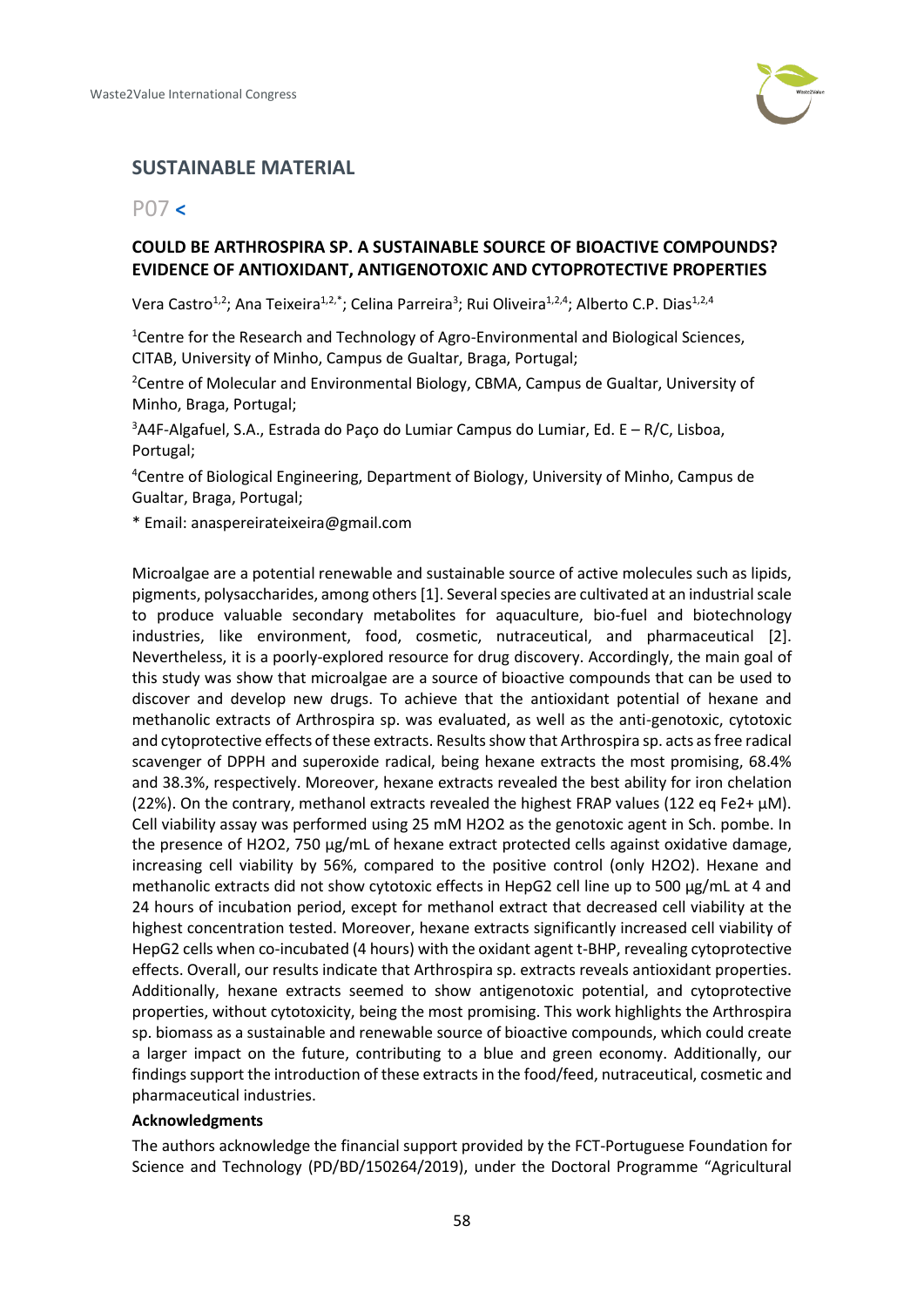

Production Chains – from fork to farm" (PD/00122/2012), and the Financiamento Plurianual de Unidades de I&D UIDB/04050/2020. This work was also supported by project "EXTRATOTECA - Extratos de microalgas com elevado valor acrescentado" co-financed by FEDER under COMPETE 2020.

#### **References**

- [1] DOI: 10.1016/j.biortech.2007.05.040
- [2] DOI: https://doi.org/10.3389/fmars.2016.00068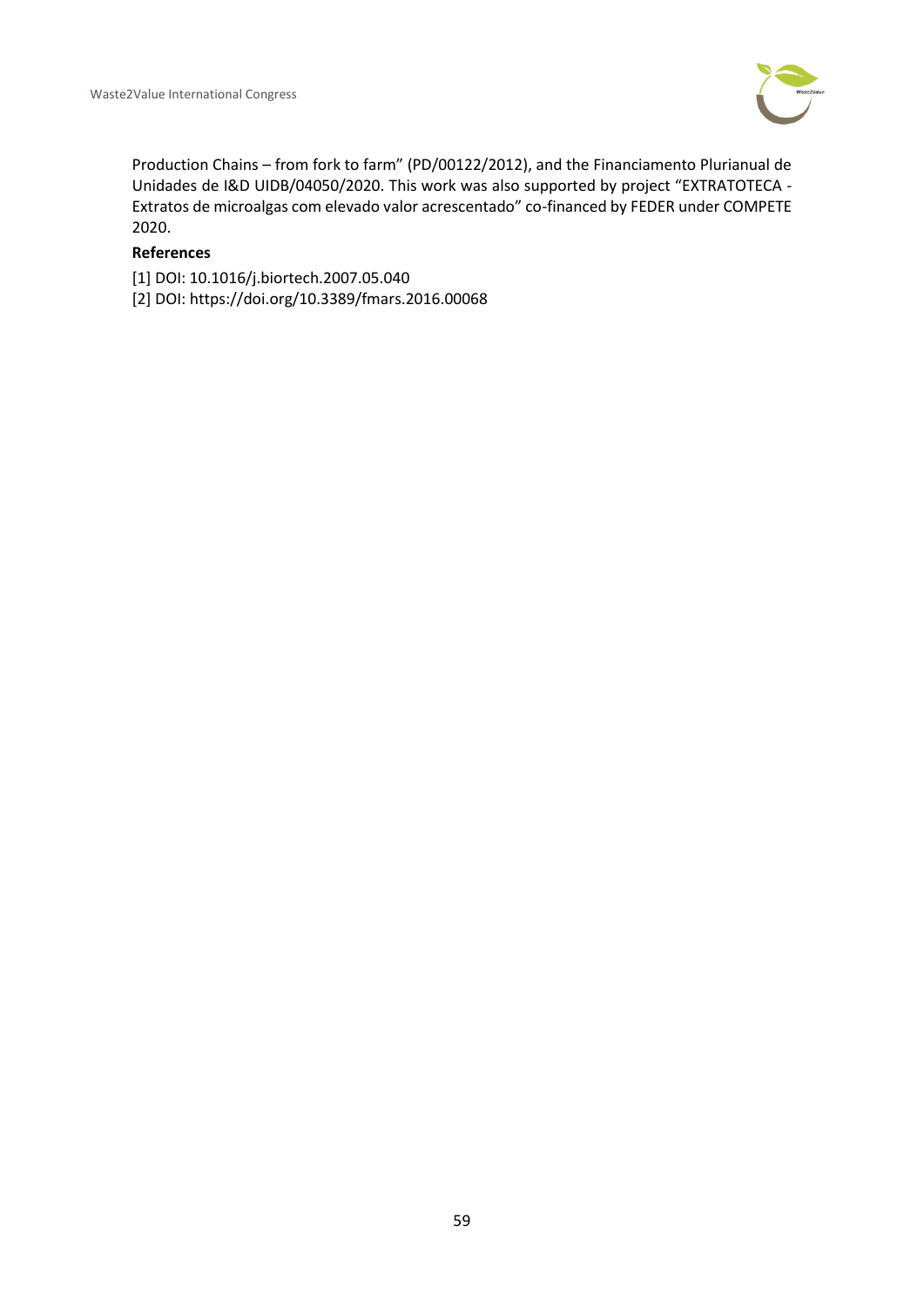

#### **WASTE MITIGATION SOLUTIONS**

#### P08 **[<](#page-12-0)**

### **RESOURCE EFFICIENCY OPTIMISATION OF SECOND CLASS VEGETABLES VIA BIOREFINERY SOLUTIONS TO IMPROVE SUSTAINABILITY IN THE AGRIFOOD CHAIN AND CLIMATE CHANGE RESILIENCE: THE EUROPEAN PROJECT "DEMETER"**

Carine Le Bourvellec<sup>1,\*</sup>

1 INRAE

\* Email: carine.le-bourvellec@inrae.fr

The overall objective of the European FACCE SURPLUS DEMETER project is to establish a more resilient vegetable supply chain by creating a secure and long-lasting sustainable relationship between the vegetable grower (agriculture, no greenhousing) and its customers in the first step of the agrifood chain. The specific objective of the project is to increase resource efficiency through valorisation of currently not valorised side streams via production of soups, juices and functional ingredients. The expected impacts of the DEMETER project are by valorisation of residues, second and third class vegetables, damaged vegetables, off cuts and peelings to reduce land, water, pesticides and fertilizers consumption and also food contamination. The DEMETER project will run for 2 years, with activities distributed along five work packages. WP1 will provide an overview on the state of the art on the available residues and waste streams to give the potential of agricultural residues, residues from primary processes and pomaces from juice production. In WP2, the characterisation of the different raw materials will be done to define necessary pre-treatments and processing steps. The residues as new materials will be processed and characterised in WP3. In order to calculate the financial viability and the environmental impact of the processing of soup, juice and functional ingredients, WP4 will carry out an economic and environmental assessment on each process. WP5 deals with the project management and dissemination activities.

#### **Acknowledgments**

DEMETER is a FACCE SURPLUS European project and is financially supported by VLAIO and ANR. FACCE SURPLUS has received funding from the European Union's Horizon 2020 research and innovation programme under grant agreement No 652615.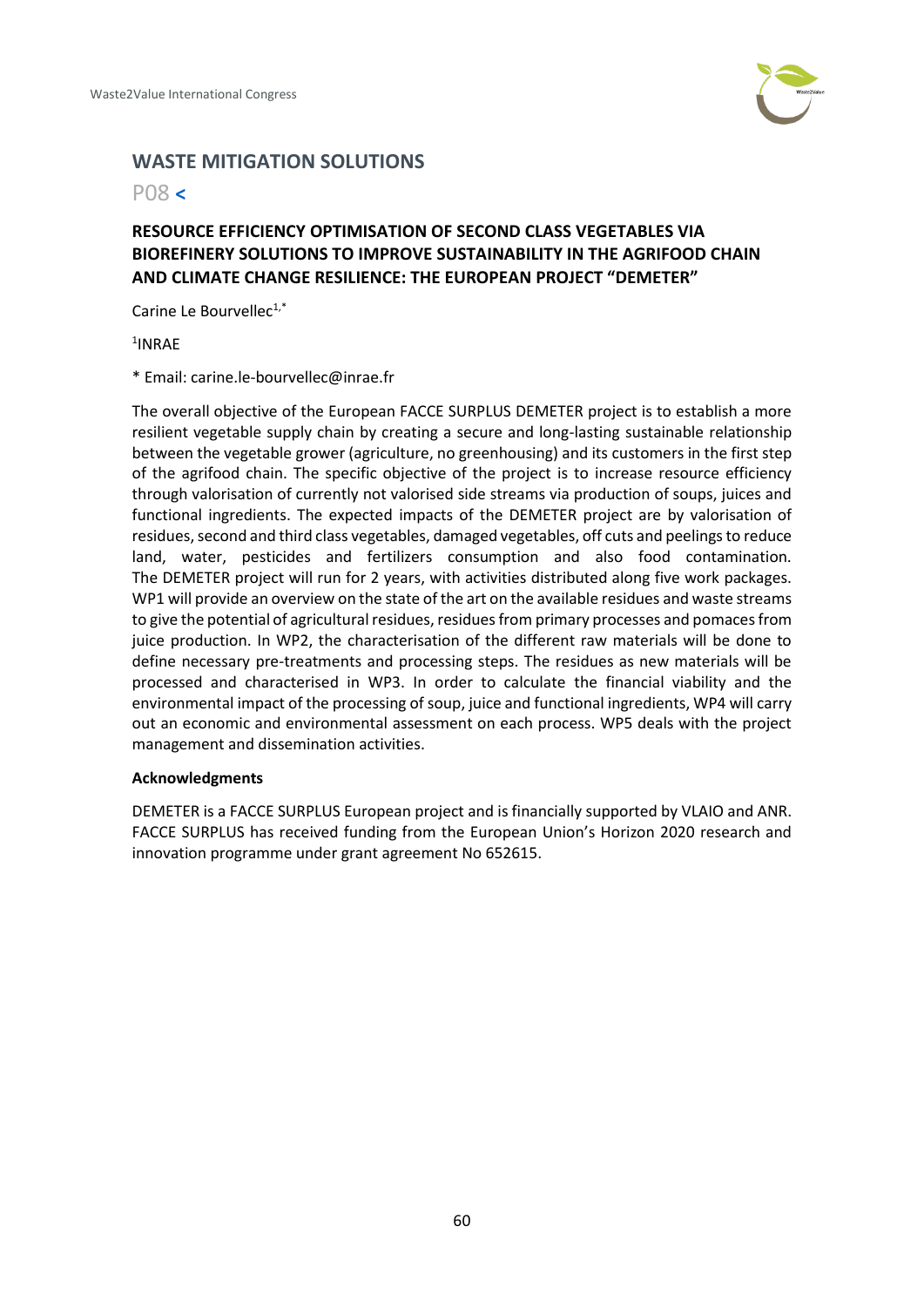

#### P09 **[<](#page-12-1)**

### **AGRO-FOOD WASTE AS POTENTIAL NATURAL HERBICIDES IN SPRING-SUMMER CROPS**

Sara Barbosa<sup>1,\*</sup>; Cristina Galhano<sup>1,2</sup>; Rosa Guilherme<sup>1,3</sup>; Paula Lorenzo<sup>2,\*</sup>

<sup>1</sup>Polytechnic of Coimbra, Coimbra Agriculture School, Bencanta, 3045-601 Coimbra, Portugal

<sup>2</sup>University of Coimbra, Centre for Functional Ecology (CFE)–Science for People & the Planet, Department of Life Sciences, Coimbra, Portugal

<sup>3</sup>Direção Regional de Agricultura e Pescas do Centro, Avenida Fernão Magalhães, 465, Coimbra, Portugal

\* Email: paulalorenzo@uc.pt

Weeds are among the main enemies of crops significantly compromising yield. For this reason, synthetic chemical herbicides are generally used, although the known negative impacts they cause on the environment and on the human health. Thus, it is imperative to find potential alternative herbicides, sustainable and harmless to humans. It is also urgent to promote the Circular Economy, discovering new uses for waste, valuing them. Thus, the main objective of this research was to know the herbicidal potential of agro-food waste, spent coffee grounds (SCG), on weeds of spring-summer crops (lettuce and radish), produced under an Organic Farming system. For this, a field trial was carried out. SCG was incorporated into the soil of plots at a dose of 9 Mg ha-1. Soil without agro-food waste was considered as control. Both treatments were replicated four times. Seedlings of lettuce and radish were immediately planted in intermixed rows in plots after the incorporation of SCG. Two months after the field trial establishment, the following data were collected: the normalized difference vegetation index (NDVI) of plot vegetation; dry weed aboveground biomass identified as monocotyledons, dicotyledons, Cyperus spp., and total; and dry crop biomass identified as leaf, root and total). Results, properly statistically analyzed, showed that the incorporation of spent coffee grounds into the soil decreased the biomass of weeds, and promoted crops' development. Based on these results, spent coffee grounds could be considered as a potential alternative to synthetic chemical herbicides. Moreover, the growth stimulation of crops may indicate an additional fertilizing effect of the studied waste.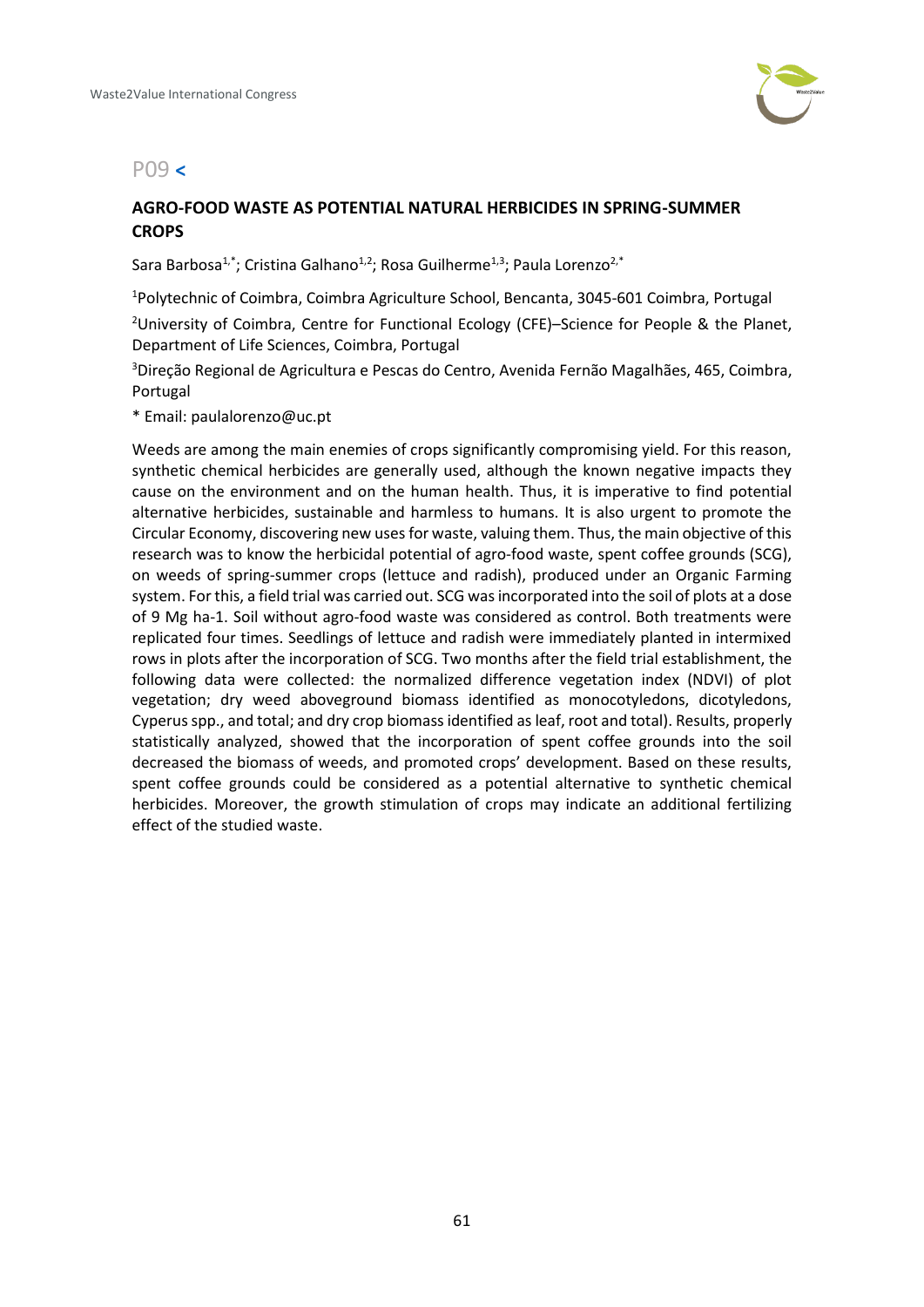

### P10 **[<](#page-12-2)**

#### **EGGSHELLS AND POTATO WASHING SLURRIES AS RENEWABLE LIGHTWEIGHT FILLERS FOR POLYSTYRENE-BASED MATERIALS**

Martins C.<sup>1,\*</sup>; Vallejo M.<sup>1</sup>; Brites P.<sup>1</sup>; Santos J.<sup>1</sup>; Nunes C.<sup>2</sup>, Coimbra, M. A.<sup>2</sup>, Ferreira, P.<sup>1</sup>; Gonçalves, I.<sup>1</sup>

<sup>1</sup>CICECO, Department of Materials and Ceramic Engineering, University of Aveiro, Aveiro, Portugal

2 LAQV-REQUIMTE, Department of Chemistry, University of Aveiro, Aveiro, Portugal

\* Email: carolinasousamartins@ua.pt

Agrifood byproducts are rich sources of valuable biomolecules that, during their disposal, are simply wasted, thus requiring strategies to efficiently be valorised. In this work, the feasibility of using calcium carbonate (CaCO3) recovered from eggshells (ES) and starch from potato washing slurries, two byproducts derived from egg and potato processing industries, was studied as renewable lightweight fillers for polystyrene (PS)-based plastics. ES-CaCO3 presented lower density (-2%) than commercial CaCO3 and when combined with starch, its density decreased in 12%. ES-CaCO3/starch-based fillers were successfully incorporated into PS-based plastics, conferring a yellowish coloration to the PS/commercial CaCO3-based plastics and decreasing in 6% their density and in 77% their rigidity. Therefore, eggshells and potato washing slurries revealed to be suitable sources of molecules for developing renewable lightweight fillers for plastics, giving an opportunity to reuse and valorise egg and potato agrifood byproducts.

#### **Acknowledgements**

Thanks are due to University of Aveiro and FCT/MCTES for the financial support of CICECO-Aveiro Institute of Materials (FCT ref. UIDB/50011/2020 & UIDP/50011/2020) and LAQV-REQUIMTE research Unit (FCT ref. UIDB/50006/2020) through national funds. The authors acknowledge to PLASTICOLIGHT project (POCI-01-0247-FEDER-33848), financed by FEDER through POCI, to Isolago – Indústria de Plásticos, S. A., the project leader; to Derovo group, for providing eggshells; and to A Saloinha, for supplying potato washing slurries. FCT is also thanked for the Investigator FCT program (PF, IF/00300/2015), Scientific Employment Stimulus program (IG, CEECIND/00430/2017), PhD grant SFRH/BD/145660/2019 (JDCS), and by national funds (OE) in the scope of the framework contract foreseen in the numbers 4, 5, and 6 of the article 23, of the Decree-Law 57/2016, of August 29, changed by Law 57/2017, of July 19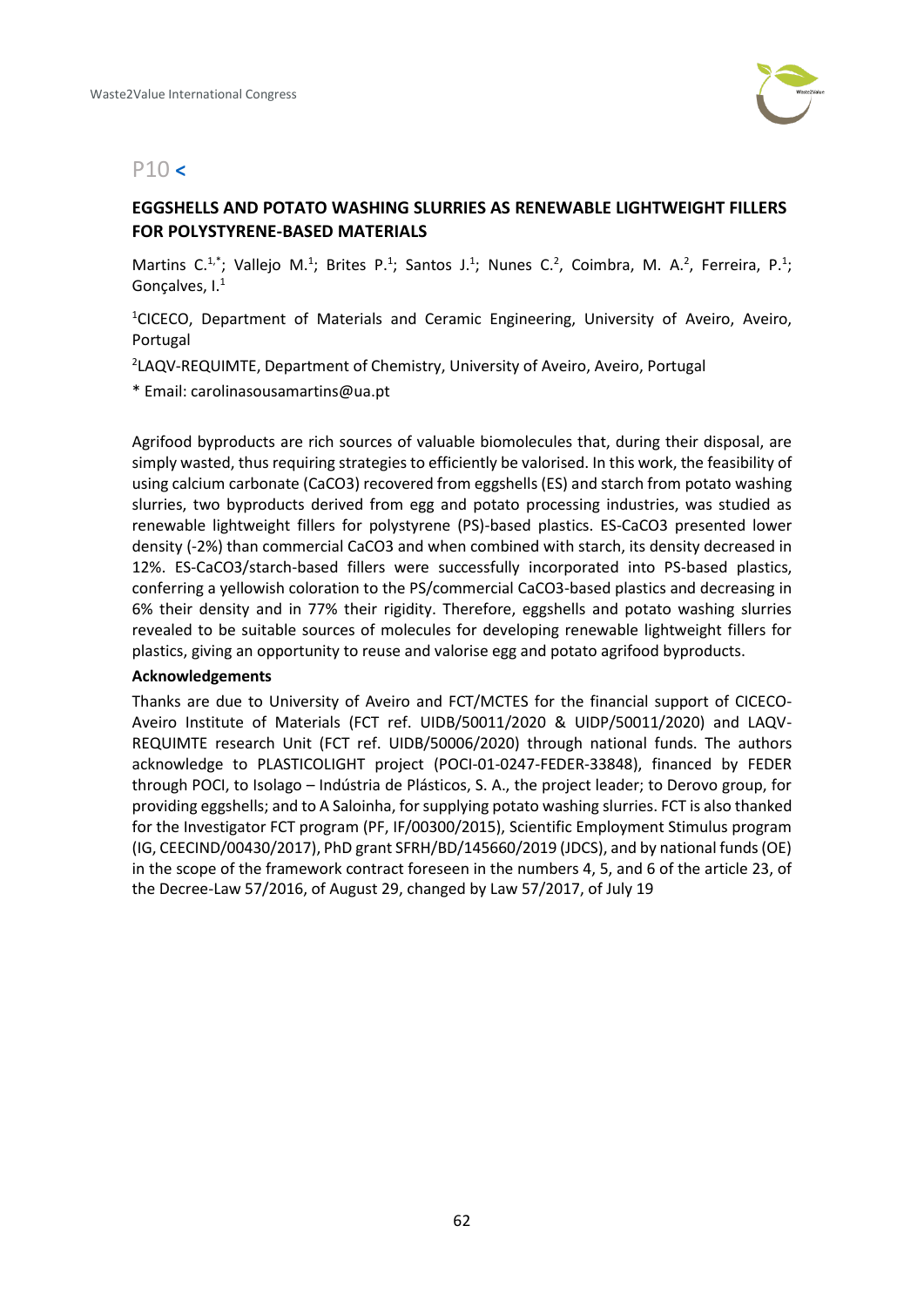

## P11 **[<](#page-12-3)**

### **VEGETATIVE PARTS OF HOP AND BREWERIES BY-PRODUCTS: FROM WASTE TO COSMETIC**

Olívia R. Pereira<sup>1,\*</sup>; Maria João Sousa<sup>1</sup>; Gleiciara Santos<sup>2</sup>

<sup>1</sup>Centro de Investigação de Montanha (CIMO), Instituto Politécnico de Bragança, Campus de Santa Apolónia, Bragança.

<sup>2</sup>School of Health Science, Polytechnic Institute of Bragança, Av. D. Afonso V, Bragança, Portugal.

\* Email: oliviapereira @ipb.pt

Hop (*Humulus lupulus* L.) is known worldwide as a raw material in beer production due its flavour and preservative values. The beneficial properties of the plant have been mostly associated to the female hop inflorescences (hops) which is also the part used in the brewing industry remaining the hop leaves, stalks, and smaller calibre flowers as an agricultural by-product and currently discarded as waste. Hop leaves are rich in flavanol glycosides (quercetin and kaempferol derivatives) (1). On the other hand, millions of tons of residues are produced in brewing process in which large quantities of by-products main in forms of spent grains and spent hops/ hot trub are produced, raising environmental and economic sustainability concerns (2). Herbal products have been used has ingredients for cosmetic formulations. Hop extracts has been used for skin aliments in loose skin, stretch marks, and sagging, preventing skin ageing (3). As the discarded parts of hop plants, and also the hop residues of brewing process are rich in different compounds it could be proposed as source of ingredients for cosmetic industry. In addition to that, the recovered of high-value bioactive compounds from the by-products or nonused parts of H. lupulus L. in brewing industry, has been a strategy emphasized by recent literature in order to solve this ecological and economical issue (2).

#### **Acknowledgments**

The authors are grateful to the Foundation for Science and Technology (FCT, Portugal) for financial support by national funds FCT/MCTES to CIMO (UIDB/00690/2020).

#### **References**

[1] McCallum J.L., Nabuurs M.H., Gallant S.T., Kirby C.W., Mills A.A.S. (2019). Phytochemical Characterization of Wild Hops (Humulus lupulus ssp. lupuloides) Germplasm Resources From the Maritimes Region of Canada. Front Plant Sci. 10(December).

[2] Fărcaş A.C., Socaci S.A., Mudura E., Dulf F.V., Vodnar D.C., Tofană M., Salanță L.C. (2017). Exploitation of Brewing Industry Wastes to Produce Functional Ingredients. In: Kanauchi M. Brewing Technology. https://www.intechopen.com/chapters/55749.

[3] Ivana B., Viktor L., Milanka L., Jelena M., Dusan S. (2013). Skin Ageing: Natural Weapons and Strategies. Evidence-Based Complement Altern Med.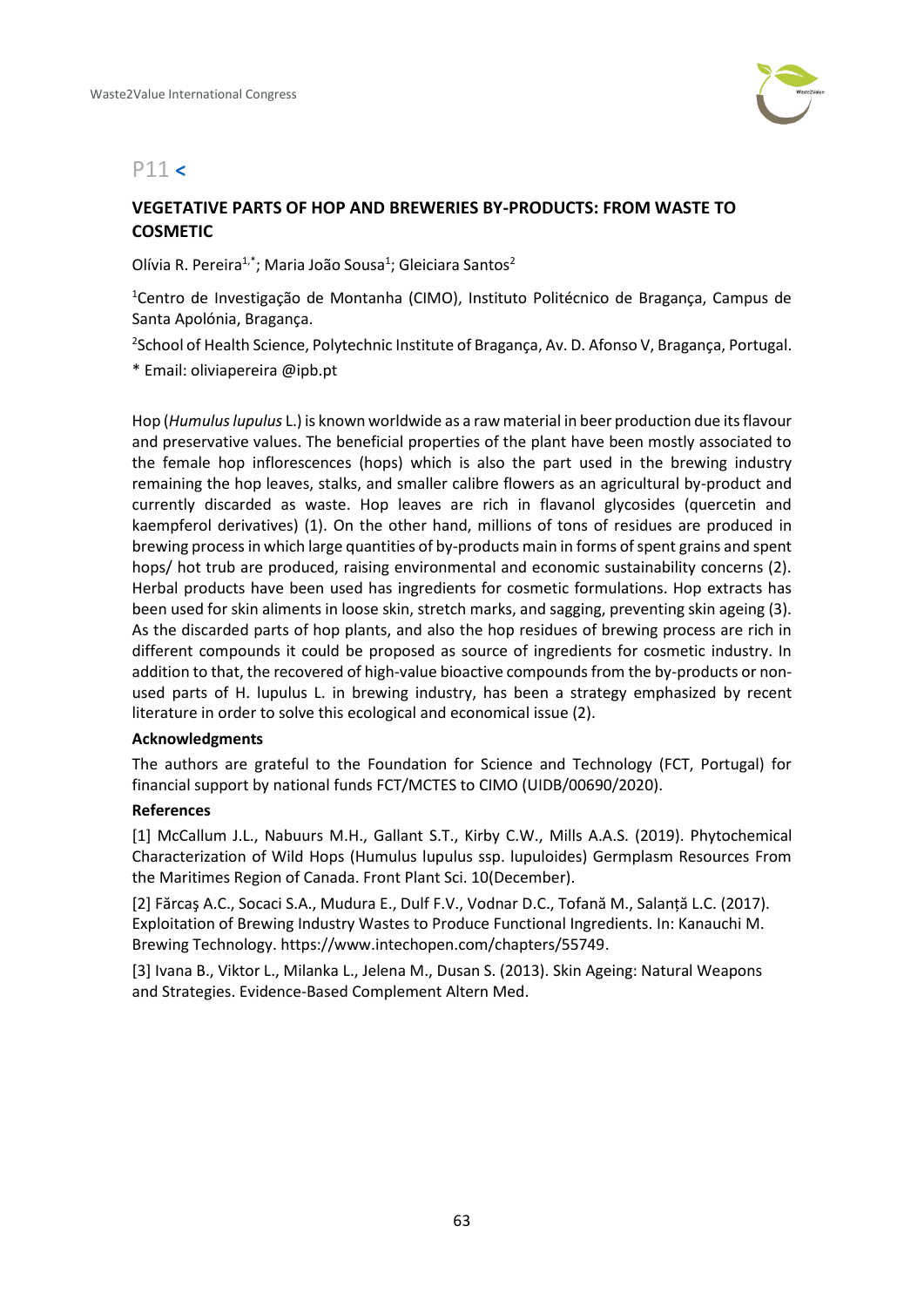

## P12 **[<](#page-12-4)**

#### **MATRIX OF BIOWASTE IN THE CENTER REGION. WASTE2VALUE SURVEY RESULTS**

Costa, C.A.<sup>1,2</sup>, Ferreira, A.C.<sup>1</sup>, Nogueira, M.J.<sup>3</sup>, Wessel, D.<sup>1,4,5</sup>

<sup>1</sup> Polytechnic Institute of Viseu, Agrarian School, Quinta da Alagoa - Estrada de Nelas, Ranhados, 3500-606 Viseu, Portugal.

<sup>2</sup> CERNAS Research Centre, Polytechnic Institute of Viseu, 3504-510 Viseu, Portugal.

<sup>3</sup>Associação de Desenvolvimento Dão Lafões e Alto Paiva, Rua dos Loureiros, 16 R/C. 3500-148 Viseu, Portugal.

4 LAQV-REQUIMTE, Department of Chemistry, University of Aveiro, 3810-193 Aveiro.

<sup>5</sup> CITAB, University of Trás-os-Montes e Alto Douro, 5001-801 Vila Real, Portugal.

The use of biowaste resulting from agricultural or agro-industry production, through its recovery, reuse, valorization, can help reduce the impacts generated by the sector, create alternatives to the use of scarce natural resources and, simultaneously, new products and activities with economic interest in various sectors, from food and feed, health, new materials for packaging, among many others. The term "biowaste" is used in this work with the meaning of by-product from agricultural and agro-industry activities. One of the biggest constraints to this use is related to the multiplicity of different by-products of agricultural and agro-industry activity, their dispersion in the territory, their seasonality and perishability. In this sense, the Waste2Value Operational Group, whose vision is the mitigation of agricultural and agro-industry by-products through recovery and reuse of these materials in innovative applications associated with public health concerns and use of environmentally sustainable practices, conducted a survey by questionnaire on the type, quantities and disposal of agricultural and agro-industry by-products in the Central Region of Portugal, including the specific interest in this theme, among relevant sectors and stakeholders, implemented in 2018/2019.

Sixty questionnaires were applied to companies in the Central Region of Portugal, in various agricultural and agro-industrial sectors (horticulture, olive growing, viticulture, arable crops, aromatic and medicinal crops, honey and other hive products, liqueurs and jams, meat, milk and derivatives). The surveyed companies were of small and medium size (between 1 and 60 workers), presenting several types of by-products that in some sectors are distributed throughout the year (e.g. horticulture, smoking, mushrooms), while in others are concentrated in specific periods (e.g. wine, olive oil, cereals).

As for the destination of the by-products, the largest use is related to the use in animal feed, free delivery or sale and composting. Incineration, delivery to landfill or for treatment, and distillation are also some of the destinations of the by-products identified.

About 40% of the surveyed companies are interested in investing in the recovery and valorization of by-products, and the main constraints to investment in these processes are related to the associated costs, legal issues associated with their use, available quantity and satisfaction with the destination currently given to them. Over 65% of companies are interested or very interested in participating and learning from the results of the Waste2Value project.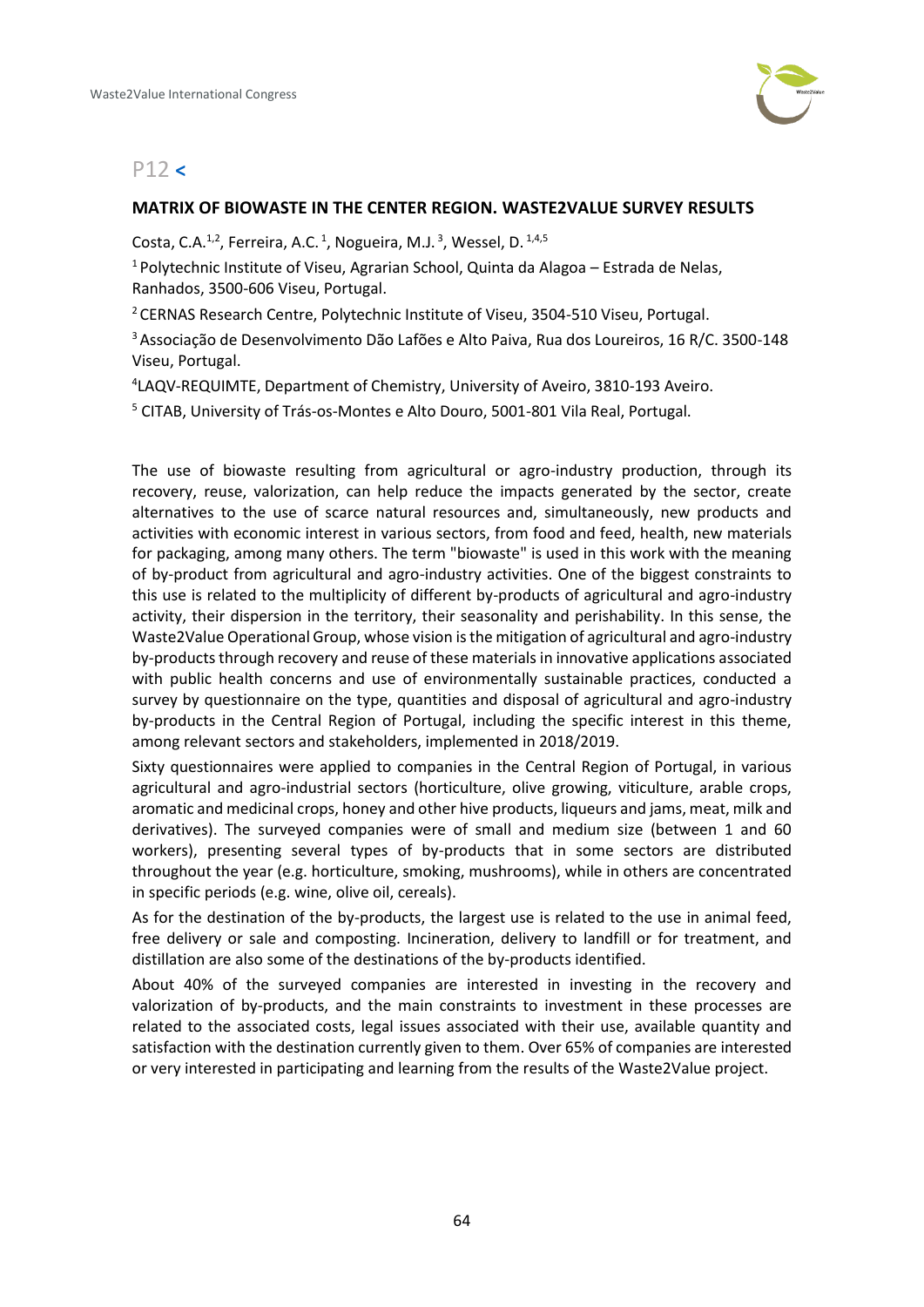

## P13 **[<](#page-12-5)**

### **INTEGRATED VALORIZATION OF PINUS PINEA BY-PRODUCTS IN ADDED-VALUE APPLICATIONS**

Élia Fogeiro<sup>1,\*</sup>, Cláudia M B Neves<sup>2</sup>, Susana M. Cardoso<sup>1</sup>, Dulcineia Ferreira Wessel<sup>1,2,3</sup>

<sup>1</sup> LAQV-REQUIMTE, Department of Chemistry, University of Aveiro, 3810-193 Aveiro, Portugal

<sup>2</sup> Polytechnic Institute of Viseu, Agrarian School of Viseu, 3500-606 Viseu, Portugal

<sup>3</sup> CITAB, University of Trás-os-Montes e Alto Douro, 5001-801 Vila Real, Portugal

*Pinus pinea* L. is a coniferous tree native from the Mediterranean basin, with a scattered distribution from Portugal to Syria. Pine nut seeds are the primary product obtained from this crop, followed by timber and, to a lesser extent, resin, cones, nut shells and bark, used essentially to produce energy. In Portugal, the stone pine gained renewed importance over the last decades, with an 61% growth in forest area from 1995 to 2015, accounting for a total of 193000 ha. However, bark and resin collection are practices with progressively less relevance and the revenues from timber production have recently dropped. Furthermore, the yield of cone production is affected by cone pests and climatic inconstancy, leading to large variability in pine nut yield. Thus, the identification of opportunities for an integrated management of stone pine forests is of major importance, being in line with concerns regarding *P. pinea* forests sustainability.

Stone pine by-products are lignocellulosic materials (except for resin) composed of cellulose, hemicellulose, and lignin, with extractives with bioactive properties. These agroforestry byproducts are rich in compounds of interest, namely terpenic and phenolic compounds, and sterols. Pine bark is an interesting source of polyphenols, once it contains a considerable amount of tannins and low content of polysaccharides and lignin1. Pine cones, needles and resin are obtained in considerable amounts from Stone pine forests (IFN6) and their essential oils are rich in monoterpenes, particularly limonene, α-pinene, and β-phellandrene2. Concerning the nut shells, although an average of 4128 tons are obtained per year in Portugal, studies concerning its valorization are scarce. Nonetheless, recent data suggests a richness of bioactive compounds that may favour the utilization of this by-product in added-value applications 3.

*Pinus pinea* by-products are currently under-valued. Their richness in bioactive compounds, together with the growing interest of the industry in the use of natural products, makes them promising materials to be used in a wide range of industrial sectors.

#### **Acknowledgments**

Thanks are due to the Polytechnic Institute of Viseu and to FCT/MEC for the financial support to LAQV-REQUIMTE (UIDB/50006/2020) and CITAB (FCT UID/AGR/04033/2019) research units, through national funds, and the co-funding by the FEDER, within the PT2020 Partnership Agreement and Compete 2020. SMC acknowledges the research contract through the project Algaphlor (PTDC/BAA-AGR/31015/2017). Élia Fogeiro acknowledges FCT for the PhD grant SFRH/BD/08009/2021

#### **References**

[1] Miranda I., Mirra I., Gominho J., Pereira H. (2017). 19, 185-194.

[2] Macchioni F., Cioni P.L., Flamini G., Morell, I., Maccioni S., Ansaldi M. (2003) 18 (2), 139- 143.

[3] Queirós C.S.G.P., Cardoso S., Lourenço A., Ferreira J., Miranda I., Lourenço M.J. V., Pereira H. (2020). 10 (1), 175-188.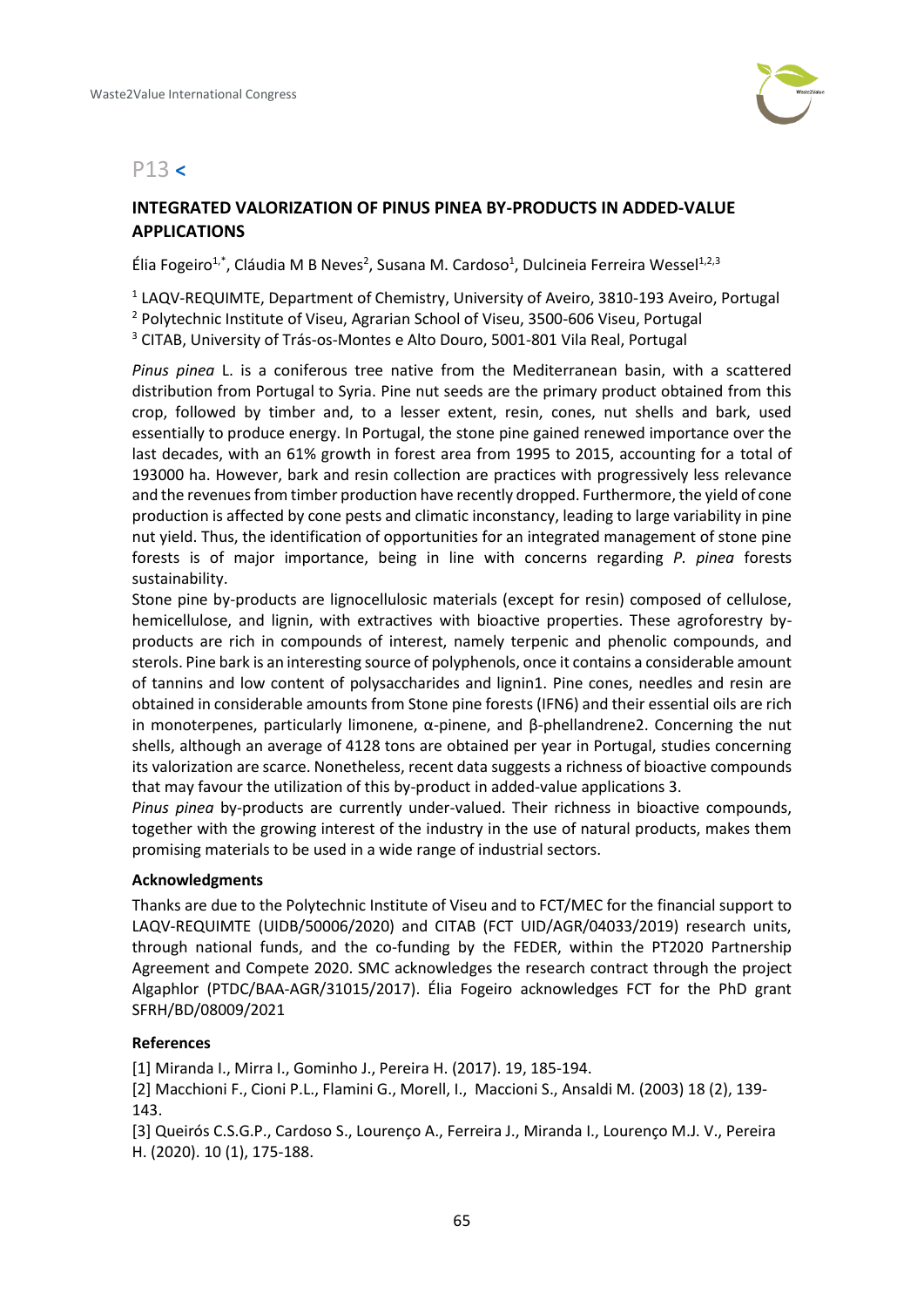

## P14 **[<](#page-12-6)**

### **FOCUS GROUPS TO ASSESS AGRI-FOOD BIOWASTE VALORIZATION PERCEPTION AMONG STAKEHOLDERS**

Neto, J<sup>1</sup>.; Ferreira, A. C.<sup>2</sup> Nogueira, M.<sup>3</sup>; Wessel, D.<sup>2,4,5</sup>; Parente C.<sup>6</sup>; Costa C.A.<sup>2,7</sup>

- 1 Faculdade de Ciências da Universidade do Porto. GreenUPorto Sustainable Agrifood Production Research Center, Vairão, Portugal.
- <sup>2</sup> Polytechnic Institute of Viseu, Agrarian School, Quinta da Alagoa Estrada de Nelas, Ranhados, 3500-606 Viseu, Portugal.
- <sup>3</sup>Associação de Desenvolvimento Dão Lafões e Alto Paiva, Rua dos Loureiros, 16 R/C. 3500-148 Viseu, Portugal.
- <sup>4</sup> CITAB, University of Trás-os-Montes e Alto Douro, 5001-801 Vila Real, Portugal.
- <sup>5</sup> LAQV-REQUIMTE, Department of Chemistry, University of Aveiro, 3810-193 Aveiro.

6 Instituto de Sociologia, Universidade do Porto, Portugal.

<sup>7</sup> CERNAS Research Centre, Polytechnic Institute of Viseu, 3504-510 Viseu, Portugal.

The Waste2Value project is a joint strategy that brings together a wide range of partners from public institutions, universities, and companies, that aim to find solutions for biowaste recovery. The term "biowaste" is used in this work with the meaning of by-product from agricultural and agro-food industry activities. The application of a Focus Groups dynamic (FG) (as a collective interview) $[1]$  intended identify agricultural and agroindustry by-products, and animal effluents, and potential users of its by-products, in the Portugal Center Region to understand: (i) the potential generators of agricultural and agroindustry by-products, their nature and destination; (ii) the perception of processed by-products by potential users (namely for livestock), the advantages and constraints of their adoption. It was also inferred the participants' degree of knowledge about biowaste management, and their willingness to collaborate as suppliers/users of biowasted-based raw materials, creating synergies to large-scale biowaste integration in the circular economy. Although biowaste valorization is not the core business of most biowasteproducing companies', it is a problem in the agro-industrial sector. From the managers' perspective, biowaste valorization poses a valid solution, whether through enhancement of composting practices, the production of new organic fertilizers, or the application of new solutions for transforming biowaste into valuable by-products. From the potential users' perspective compounds produced from organic by-products raise a set of concerns at the regulatory level, food safety, by-product homogeneity and availability, and profitability of enriched feeds. Thus, the strategy defined for the by-products treatment and incorporation (as additives/raw materials) determines how they may integrate the production systems. Even so, the historical importance of by-products for the animal industry is unanimous, and alternatives are urgently needed to allow producers to move through the demedicalization imposed by the  $EU^{[2]}$ . Public agencies are pointed as key elements in the promotion of biowaste valorization acting as facilitators.

**Keywords:** by-products; biowaste; circular economy; collective interview.

#### **References:**

[1] Morgan D. (1997). Focus groups as qualitative research, *Thousand Oaks, Sage Publications*. [

[2] Authority, E.F.S., E.M.A. (2021). Third joint inter-agency report on integrated analysis of consumption of antimicrobial agents and occurrence of antimicrobial resistance in bacteria from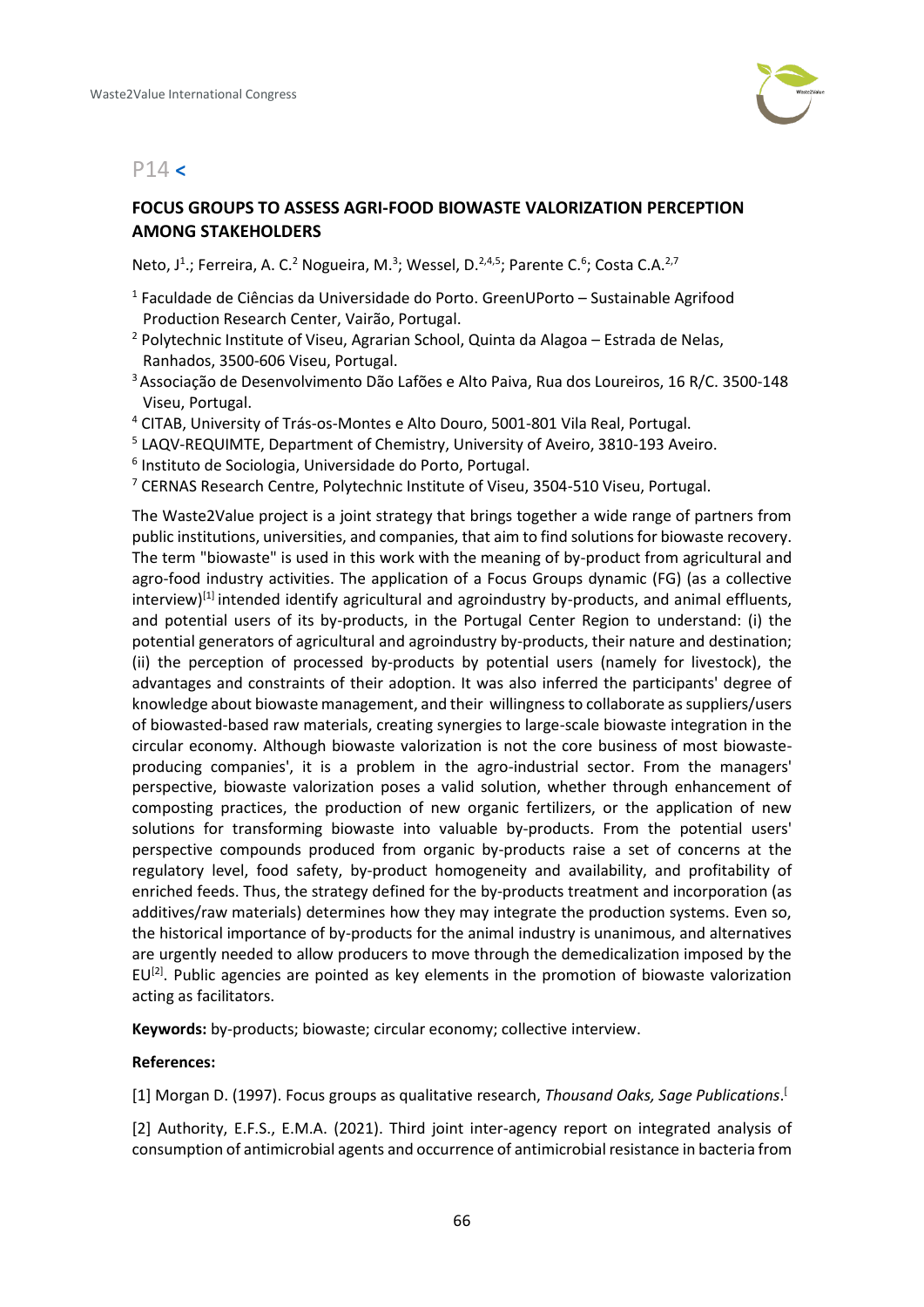

humans and food-producing animals in the EU*. EFSA journal. European Food Safety Authority, 19(6),* e06712*.*

**Acknowledgments**: Thanks are due to the Polytechnic Institute of Viseu and to FCT/MEC for the financial support to LAQV-REQUIMTE (UIDB/50006/2020), CITAB (FCT UIDB/04033/2020) and CERNAS Research Center (UIDB/00681/2020) research units, through national funds, and the co-funding by the FEDER, within the PT2020 Partnership Agreement and Compete 2020. The authors thank the financial support of the Waste2Value project (PDR2020-101-031828, Partnership n. 94 / Initiative n. 189) through national funds and FEDER, within the PT2020 Partnership Agreement.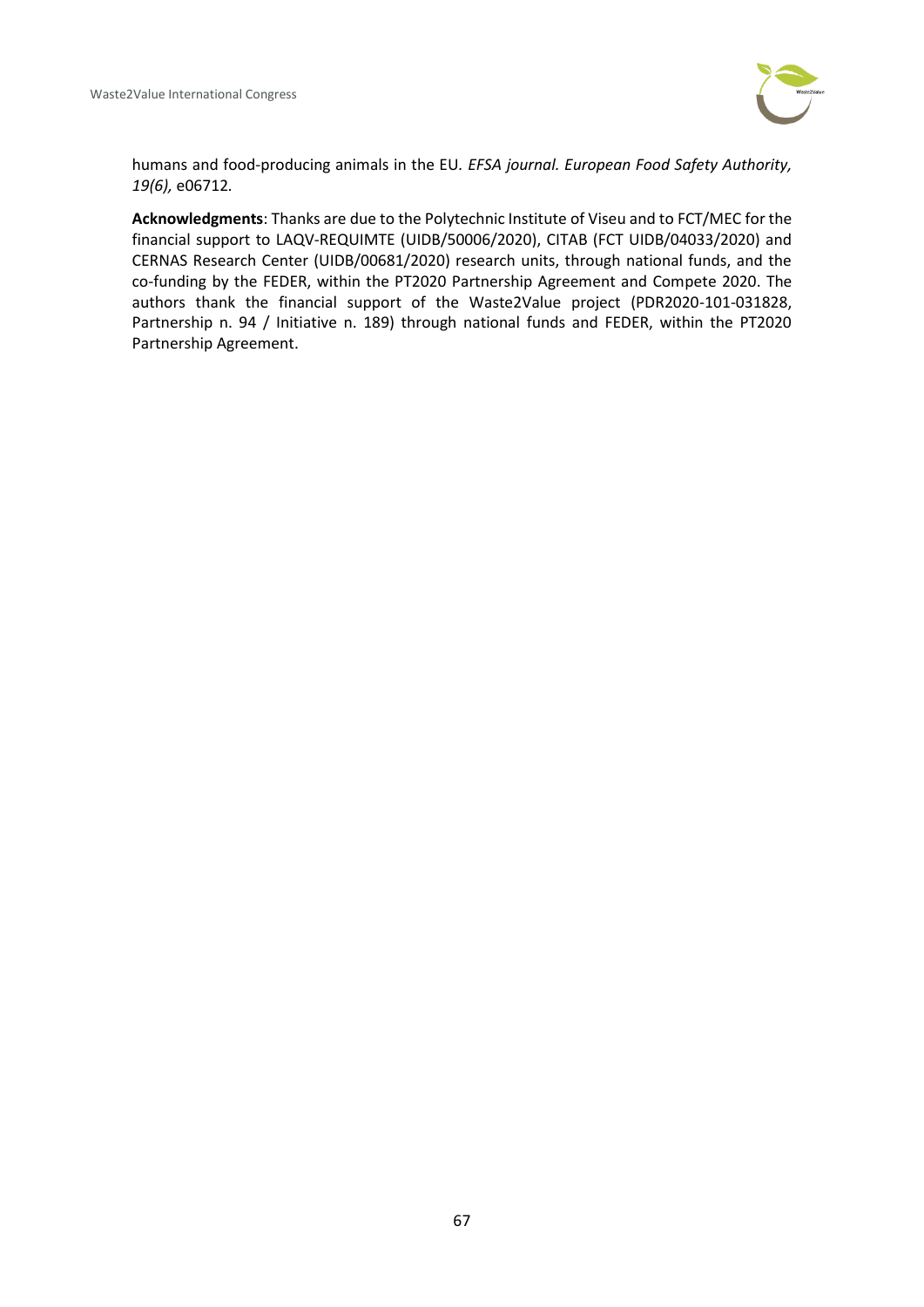

## P15 **[<](#page-13-0)**

## **CATEGORIZATION OF FARM BY-PRODUCTS THROUGH PRELIMINARY RECOGNITION OF THEIR BIOACTIVE POTENTIAL**

Manuel Brito <sup>1,2</sup>; Ana Ferreira <sup>1</sup>; Dulcineia F. Wessel <sup>1,3,4</sup>

 $1$  Polytechnic Institute of Viseu, School of Agriculture, Quinta da Alagoa – Estrada de Nelas, Ranhados 3500-606 Viseu, Portugal

 $<sup>2</sup>$  CI&DETS, Polytechnic Institute of Viseu, Av. Cor. José Maria Vale de Andrade, Campus</sup> Politécnico, 3504-510 Viseu, Portugal

<sup>3</sup> CITAB, University of Trás-os-Montes e Alto Douro, 5001-801 Vila Real Portugal

<sup>4</sup> QOPNA & LAQV-REQUIMTE, Department of Chemistry, University of Aveiro, 3810-193 Aveiro, Portugal

Email: ferdulcineia@esav.ipv.pt

Annually one third of all the food produced is wasted leading to costs and negative environmental impact [1]. To mitigate these problems, some alternative uses are emerging, such as the recovery of phytochemical compounds with beneficial properties and the bioproduction of new added value products [2]. Phenolic compounds can be recovered from food by-products and were shown to possess antimicrobial and antioxidant capacities, being natural alternatives to food preservatives and helping reduce the risk of some chronic diseases [3].

Fourty-two agri-food by-products, distributed by 3 groups with equal number of samples: leafs (resulting from the vegetable "cleaning" and sorting process), "fleshy" (dense and bulky byproducts), and aromatic herbs (leftovers resulting from sorting and cleaning ), were analyzed by four different assays. For each by-product, three extracts were accessed. The total phenolic content (TPC) was assessed using an adaptation from the Folin-Ciocalteu method [3]. Flavonoid content (FC) assay was evaluated according to Alothman et al [4]. Antioxidant activity was assessed using two different methods: the radical ABTS+• inhibition and the DPPH• free radical scavenging analysis [5,6].

The analysis of differences of each parameter was evaluated between the groups using the Kruskal-Wallis tests ( $\alpha$ =5%) and the agglomerative hierarchical clustering was used to group byproducts in clusters based on their similarity.

It is worth mentioning Laurus nobilis, that registered the highest values in all the analyzed parameters, and Mentha piperita, Origanum majorana and Origanum vulgare. The aromatic herbs group stood out with the highest mean, median, minimum and maximum in all the assays and was the one with the highest variability (SD). In terms of TPC, FC, ABTS+ $\bullet$  and DPPH $\bullet$ , there are statistically significant differences between the aromatic herbs and the remaining two groups (p<0.001). In the cluster analysis with the four parameters, the by-products were grouped into three clusters. From cluster analysis using only the TPC assay, four clusters were obtained, and the FC analysis suggested the establishment of three different clusters. For the antioxidant activity assays, the by-products were grouped into three cluster for the ABTS+• assay and two clusters for the DPPH• method.

Despite the antioxidant potential of aromatic herbs, leaf-based horticultural by-products could be an interesting source of added-value compounds. It was possible to assess that the grouping initially performed based on the agricultural characteristics of the by-products was different from the clusters obtained. It should be noted that only part of the aromatic herbs constituted their own cluster regardless of the parameters of TPC, FC and antioxidant activity evaluated in any of the analyzes performed.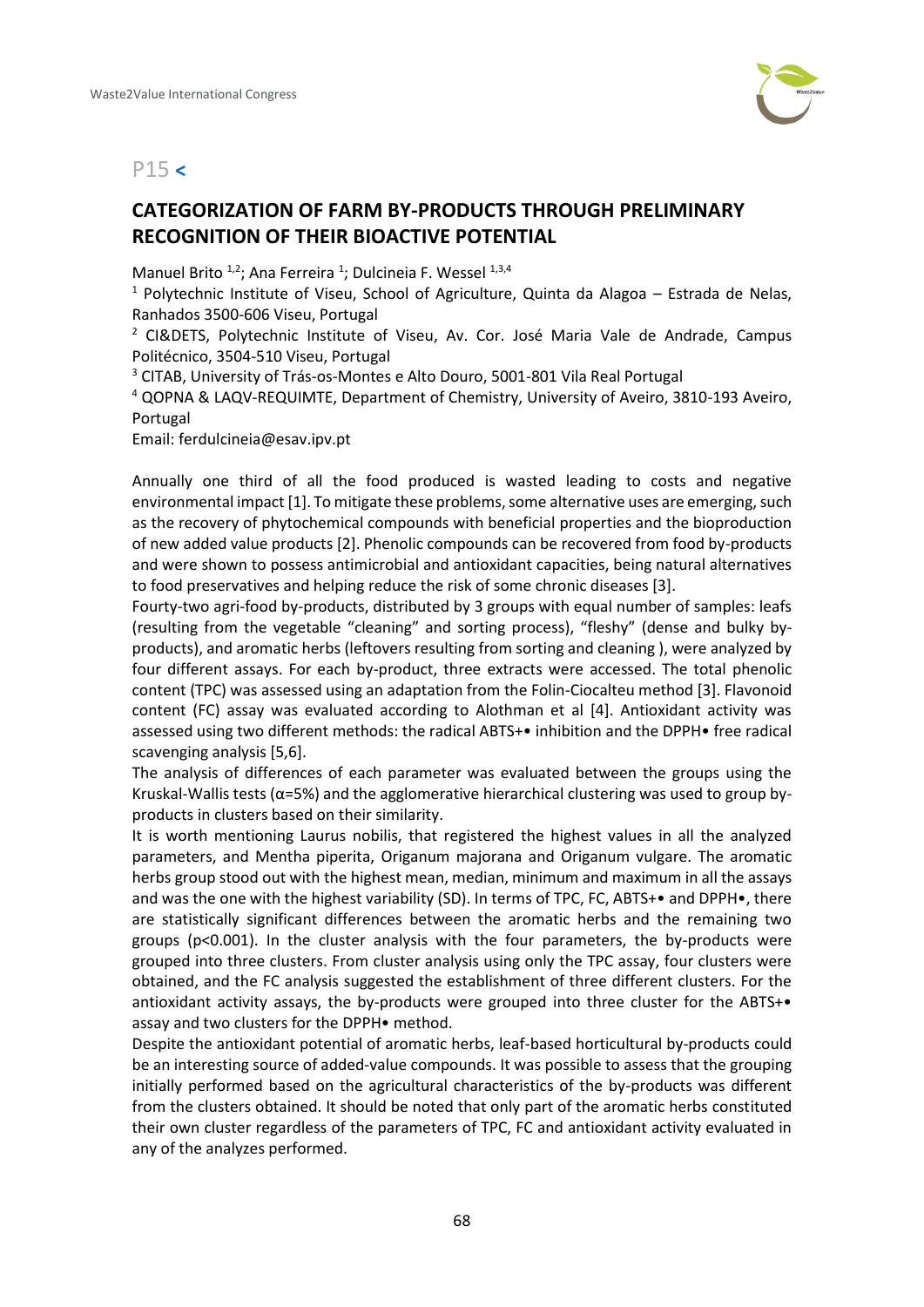

**Keywords:** by-product; phenolic compounds; antioxidant activity; valorization; circular economy

#### **References:**

[1] Carciochi, R., D'Alessandro, L et al., 2017, in Ingredients Extraction by Physicochemical Methods in Food, A. Grumezescu, A. Holban, Academic Press, chapter 4.

[2] Cruz, M., Bastos, R. et al., 2018, Journal of Cleaner Production, 193, 652-660

[3] Tohidi, B., Rahimmalek, M. et al., 2017, Food Chemistry, 220, 153-161

[4] Alothman, M., Bhat, R. et al., 2009, Food Chemistry, 115, 785-788

[5] Re, R. Pellegrini, N. et al., 1999, Free Radical Biology & Medicine, 26, 1231-1237

[6] Brand-Williams, W., Cuvelier, M.E., et al., 1995, LWT – Food Science & Technology, 28, 25-30

**Acknowledgements:** The authors would like to thank the company Vasco Pinto & Agostinho Sousa – Produtos Hortícolas e Ervas Aromáticas Lda for the supply of horticultural by-products and the financial support of the Waste2Value operational group PDR2020-1.0.1-FEADER-032314 under Compete 2020 operational program competitiveness and internationalization. Thanks are due to Polytechnic Institute of Viseu and FCT/MCT for the financial support for the CITAB research Unit (UIDB/04033/2020) and LAQV-REQUIMTE research Unit (UIDB/50006/2020) through national funds and, where applicable, co-financed by the FEDER, within the PT2020 Partnership Agreement.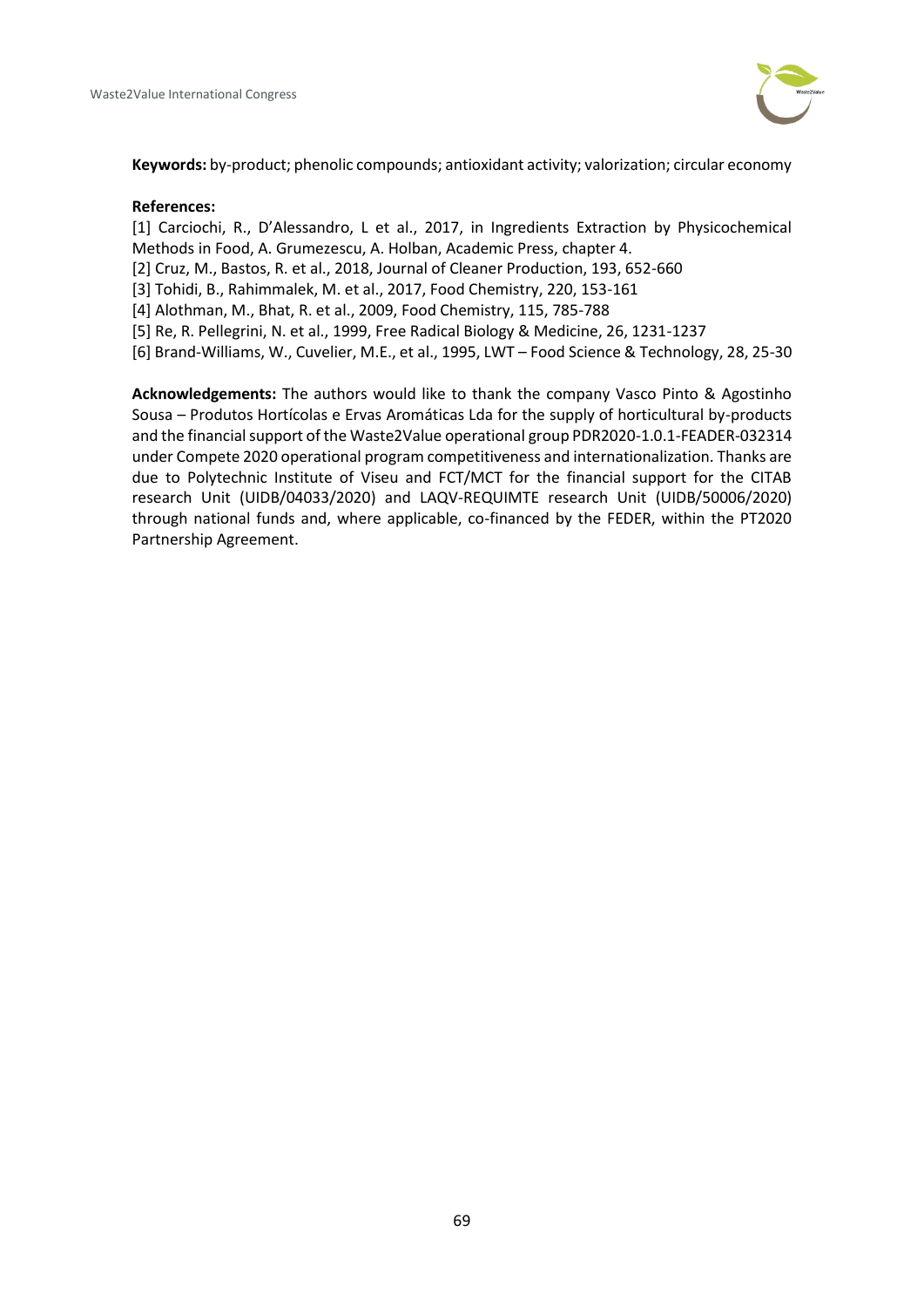

### P16 **[<](#page-13-1)**

## **DRYING OF BY-PRODUCTS FROM AGRICULTURAL PRODUCTION AND AGRI-FOOD INDUSTRY**

Carlos Pereira<sup>1,2</sup>; Alberto Castro<sup>1</sup>; Pedro Cardão<sup>1</sup>; Tânia Ferreira<sup>1</sup>; Ana Tavares<sup>1</sup>; Sérgio Lopes<sup>1</sup>; Dulcineia Wessel<sup>3,4,5</sup>

<sup>1</sup> Polytechnique Institute of Viseu, Technology and Management School, 3504-510 Viseu, Portugal

<sup>2</sup> CISeD Digital Services Research Center, Polytechnique Institute of Viseu, 3504-510 Viseu, Portugal

<sup>3</sup> LAQV-REQUIMTE, Department of Chemistry, University of Aveiro, 3810-193 Aveiro, Portugal

<sup>4</sup> Polytechnic Institute of Viseu, Agrarian School of Viseu, 3500-606 Viseu, Portugal

<sup>5</sup> CITAB, University of Trás-os-Montes e Alto Douro, 5001-801 Vila Real, Portugal

The agro-food industry generates huge amounts of by-products, from productive activity, to product processing and also in post-processing, namely food waste (FAO, 2012). One of the biggest causes of this waste are imperfections in weight or shape and the perishability of foods that make them unsuitable for commercialization.

These by-products are rich in various ingredients (fiber, bioactive compounds, mineralsalts, etc.) and show great potential for their integration in different industries, such as pharmaceuticals, for example. However, due to their generally high water content, they suffer from rapid perishability. Therefore, taking advantage of the opportunities available for the valorization of these by-products depends on the use of conservation techniques.

This work aimed to evaluate the use of dehydration by indirect solar drying, as a conservation technique, to enable the sustainable use of by-products.

The species studied were selected with partner companies and supplied by them: spinach, lettuce, kale, onion skin, thyme, anise and apple pomace. The initial moisture contents of each species were determined. In a climatic chamber, drying curves were obtained and the influence of temperature and relative humidity of the drying air on the final composition of the product was evaluated. Field tests were carried out with two types of solar dryers to validate their effectiveness, optimize the operating parameters and assess the energy cost of the process. The dryers were equipped with an electrical auxiliary air heating system. All samples of by-products tested were subjected to chemical characterization analysis before and after drying.

The results showed the natural importance of drying temperature and the structure and morphology of each species. The increase in temperature leads to a decrease in the time to complete the process and in the equilibrium moisture content. The increase in temperature also has a negative influence on the nutritional content, namely in terms of protein, antioxidant activity and sugars (Catorze et al. 2021).

Field tests revealed that the dryer designated as "Big Bag" was not suitable for most species of by-products, in particular due to low drying effectiveness. The dryer designated as "AVATAR" proved to be effective, and the use of auxiliary electric heating is recommended to compensate for the absence of sun and thus prevent product deterioration due to the concentration of humidity caused by the cooling of the air. The use of solar energy as the main source of energy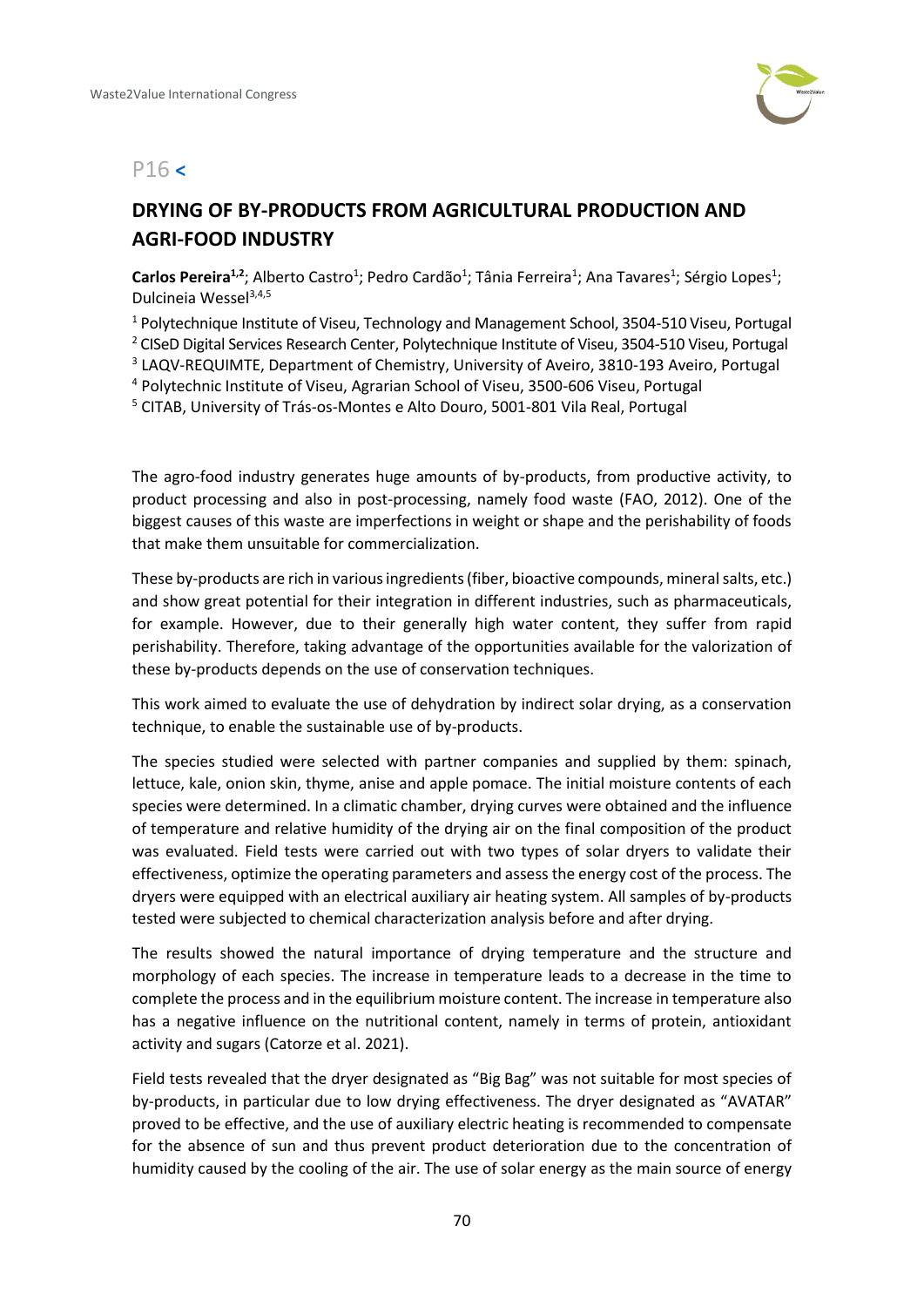

contributed to the sustainability of the process, reducing the need for electrical energy by 35% (Catorze et al. 2021).

#### **References**

FAO. (2012). Towards the Future We Want: End hunger and make the transition to sustainable agricultural and food systems. Rome, Italy: FAO.

Catorze C., Cardão P., Castro A., Silva E., Wessel D., Tavares A., Lopes S., Brás I. (2021). Study of a Solar Energy Drying System - Energy savings and effect in dried food quality. ICEE2021.

**Acknowledgments**: Thanks are due to the Polytechnic Institute of Viseu and to FCT/MEC for the financial support to LAQV-REQUIMTE (UIDB/50006/2020), CITAB (UIDB/04033/2020) and CISeD research units, through national funds, and the co-funding by the FEDER, within the PT2020 Partnership Agreement and Compete 2020. The authors thank the financial support of the Waste2Value project (PDR2020-101-031828, Partnership n. 94 / Initiative n. 189) through national funds and FEDER, within the PT2020 Partnership Agreement.